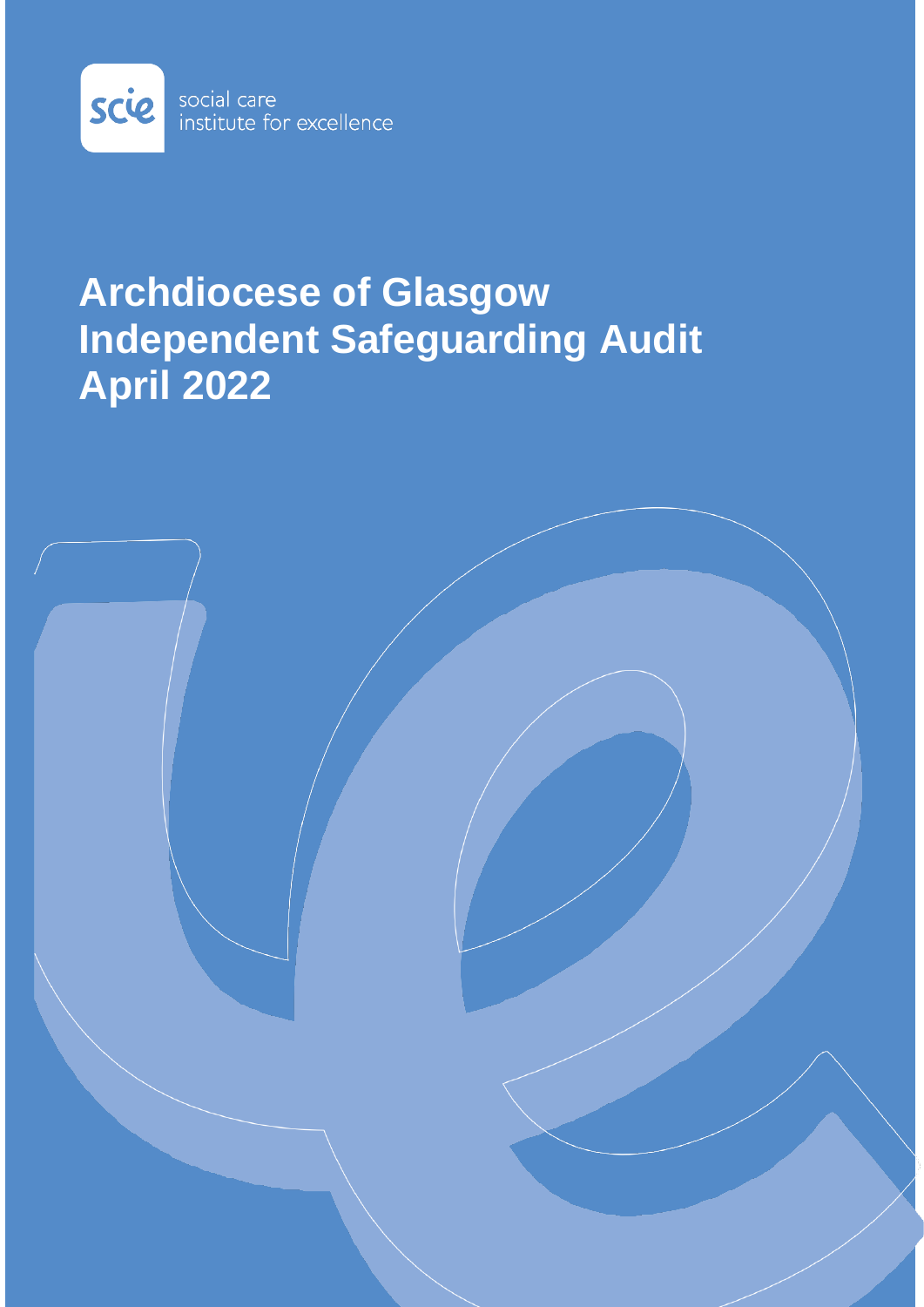

# **About SCIE**

The Social Care Institute for Excellence improves the lives of people of all ages by coproducing, sharing and supporting the use of the best available knowledge and evidence about what works in practice. We are a leading improvement support agency and an independent charity working with organisations that support adults, families and children across the UK. We also work closely with related services such as health care and housing. We improve the quality of care and support services for adults and children by:

- identifying and sharing knowledge about what works and what's new
- supporting people who plan, commission, deliver and use services to put that knowledge into practice
- informing, influencing and inspiring the direction of future practice and policy.

Completed in Great Britain in May 2022 by the Social Care Institute for Excellence

© Archdiocese of Glasgow

All rights reserved

Written by Jane Scott and Jane Bee with Sheila Fish

First published in Great Britain in May 2022 by the Social Care Institute for Excellence Matthew: my version of word wouldn't let me create a new comment box, but can you change *May* to *April* to be in line with front page?

© SCIE All rights reserved

Social Care Institute for Excellence 83 Baker Street, London W1U 6AG

**www.scie.org.uk**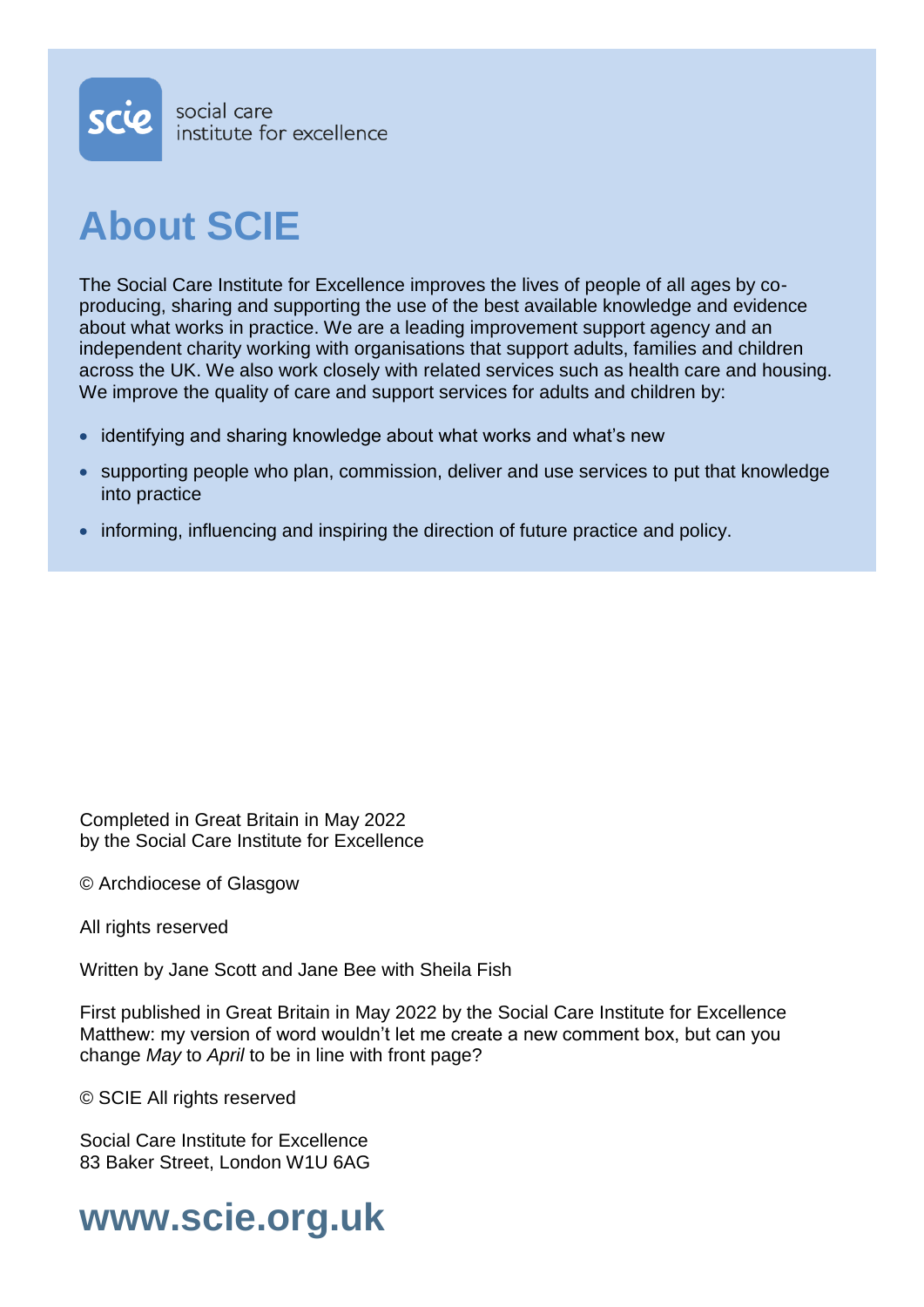### **Table of Contents**

| 1           | <b>INTRODUCTION</b>                                           | 1            |
|-------------|---------------------------------------------------------------|--------------|
| 1.1         | The audit                                                     | 1            |
| 1.2         | The archdiocese                                               | $\mathbf{2}$ |
| 1.3         | Description of the safeguarding structure                     | $\mathbf{2}$ |
| 1.4         | <b>Structure of the report</b>                                | $\mathbf{3}$ |
| $\mathbf 2$ | <b>FINDINGS</b>                                               | 4            |
| 2.1         | Safeguarding leadership and management                        | 4            |
| 2.2         | <b>Diocesan Safeguarding Adviser</b>                          | 13           |
| 2.3         | Archdiocese Safeguarding Advisory Group (DSAG)                | 15           |
| 2.4         | Archdiocesan Risk Assessment Management Team (DRAMT)          | 18           |
| 2.5         | Links with the Scottish Catholic Safeguarding Service         | 21           |
| 2.6         | <b>Guidance, Policies and Procedures</b>                      | 22           |
| 2.7         | <b>Complaints and whistleblowing</b>                          | 22           |
| 2.8         | <b>Casework</b>                                               | 24           |
| 2.9         | <b>Supporting survivors</b>                                   | 30           |
| 2.10        | Safe recruitment of clergy, lay officers and volunteers       | 33           |
| 2.11        | <b>Training</b>                                               | 35           |
| 2.12        | How the Archdiocese provides safeguarding support to parishes | 37           |
| 2.13        | <b>Quality assurance</b>                                      | 38           |
| 2.14        | <b>Culture</b>                                                | 40           |
| 3           | <b>CONCLUSION</b>                                             | 42           |
| 4           | <b>APPENDIX: REVIEW PROCESS</b>                               | 43           |
|             | 4.1 DATA COLLECTION AND LIMITATIONS OF AUDIT                  | 43           |
|             | <b>REFERENCES</b><br>45                                       |              |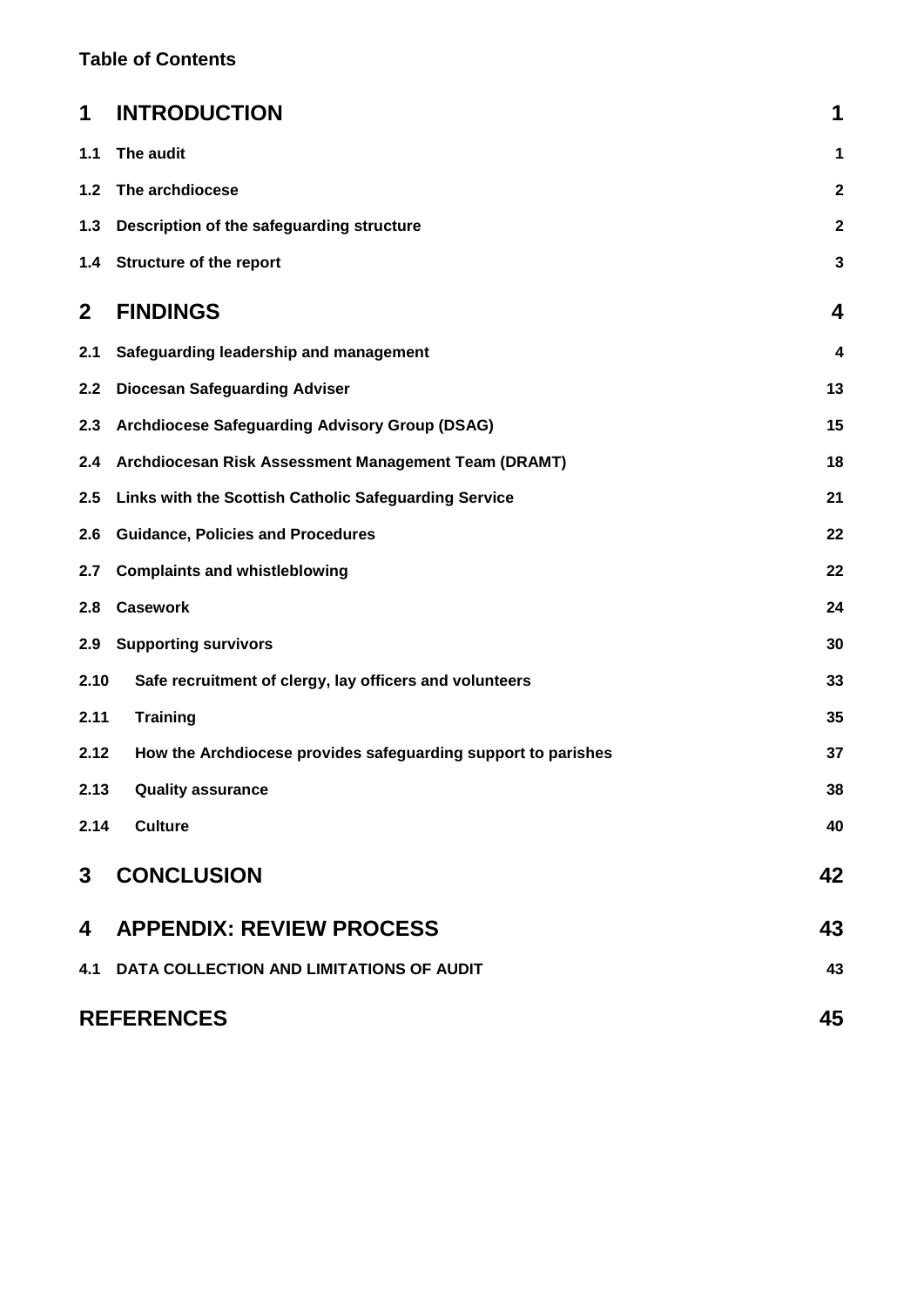## <span id="page-3-0"></span>**1 INTRODUCTION**

### <span id="page-3-1"></span>**1.1 THE AUDIT**

- 1.1.1 The Social Care Institute for Excellence (SCIE) has been commissioned to undertake an audit of the safeguarding arrangements of the Roman Catholic Archdiocese of Glasgow and Diocese of Dunkeld. This follows from completed audits in the Dioceses of Aberdeen, Motherwell and Galloway and the Archdiocese of St Andrews and Edinburgh.
- 1.1.2 The aim of the audit is to work with the archdiocese to support safeguarding improvements by identifying how well safeguarding is working, identifying where there might be weaknesses and exploring the rationale for both strengths and weaknesses found.
- 1.1.3 The audit has used SCIE's established methodology, Learning Together, which has been used throughout a three-year programme of Church of England diocesan audits. While some of the areas to be explored differ slightly, the methodology remains the same. The audit was completed by Jane Scott and Jane Bee in November–December 2021 with quality assurance provided by SCIE through Sheila Fish, Senior Research Analyst.
- 1.1.4 The audit process involved interviews, written contributions, a survey and documentary analysis. This included:
	- eight conversations with key clergy and lay staff involved in safeguarding within the Archdiocese (referred to as 'participants' throughout)
	- two written contributions from multi-agency partners
	- 27 survey returns from parishes including returns from parish safeguarding coordinators (PSCs), parish priests, children's liturgy, retreat managers and facilitators with safeguarding responsibility
	- documentary analysis of ten case files, strategic action plan, policies and procedures for safeguarding, and minutes of meetings
	- contributions from 12 people with first-hand experience of seeking or receiving a response to clergy abuse or safeguarding concerns.
- 1.1.5 In order to seek involvement from survivors of abuse who had received a service from the archdiocese, the Archdiocese of Glasgow made requests through information shared in local parishes and various media outlets across Glasgow. The auditors were able to speak with 12 individuals who came forward, and while small in number, their views are a key contribution (referred to as 'contributors' throughout).
- 1.1.6 The audit was designed to be proportionate. Auditors aimed to cover enough breadth and depth to gain an insight into safeguarding within the Archdiocese, recognising that, within the timescales available, this was not wholly comprehensive.
- 1.1.7 The audit was carried out during the time of the global Covid-19 pandemic during which the UK was in lockdown. A site visit was not possible and the fieldwork was carried out over three days, virtually. Files were transferred via a secure file share IT application. The methodology and approach to the audit were amended in advance by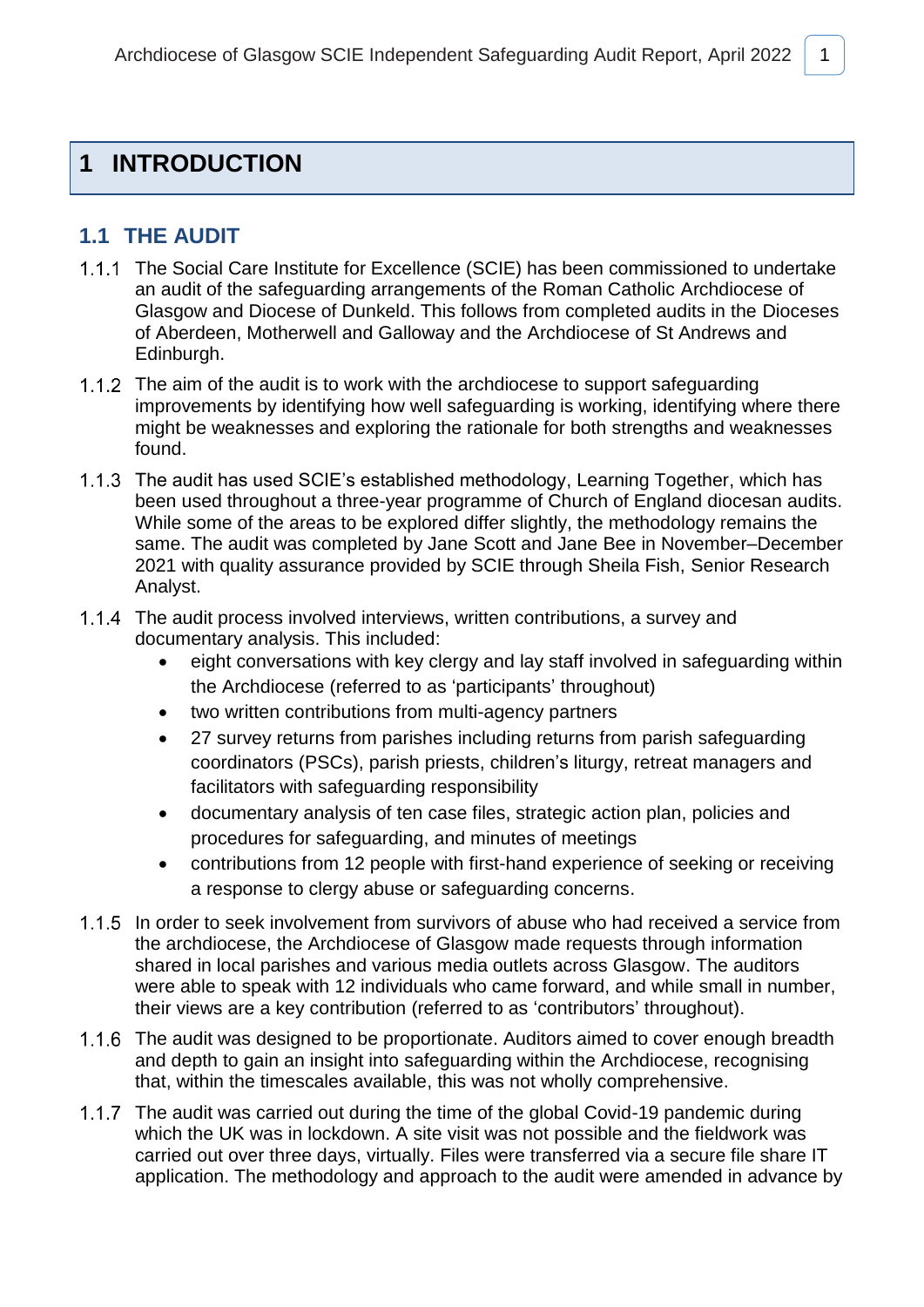SCIE. This report reflects the commitment of the archdiocese to ensure smooth running of the audit during difficult circumstances.

1.1.8 Just prior to the audit, the Bishop's Conference of Scotland competed its revisions to *In God's Image* (2018) and published the updated version, *IGIv2* in October 2021. Part of the process of the audit is to consider the expectations laid out within *In God's Image* and how progress has been made within diocese or archdiocese against the standards. As the audit was undertaken in Glasgow only one month following publication of *IGIv2*, references through the report are to both versions although it is acknowledged that *IGIv2* has developed the thinking and practice of safeguarding within the Catholic Church in Scotland.

### <span id="page-4-0"></span>**1.2 THE ARCHDIOCESE**

- 1.2.1 The Archdiocese of Glasgow includes the city of Glasgow and extends to Cumbernauld in the east, Bearsden, Bishopbriggs and Milngavie in the north and Dumbarton, Balloch and Garelochhead to the west. Eighty-nine parishes are divided into nine deaneries ministering to an estimated Catholic population of around 215,000.
- 1.2.2 Until March 2020, the most reverent Philip Tartaglia was the Archbishop and responsible for ensuring the governance of the Catholic Church within the archdiocese. Following the death of Archbishop Tartaglia in January 2021 and in line with canon law, some curial officials automatically lose office on the death of a bishop. The College of Consultors is responsible for electing any priest in the diocese to assume the office of Diocesan Administrator during the period of *sede vacante*. On the death of Archbishop Tartaglia, Mgr Hugh Bradley was elected Diocesan Administrator.
- An archdiocese remains in the state of *sede vacante* until a new archbishop is appointed. This means the Diocesan Administrator enjoys the powers required to ensure continuity in the governance of the archdiocese, but is not permitted to make decisions or policy changes which would be deemed as 'innovations'. The definition of an innovation, however, is not always clear and there are times noted in the audit report where this lack of clarity impacted on progress as regards safeguarding. There was no archbishop in place for the duration of the audit, but just as this report was being finalised, Bishop Nolan was appointed by Pope Francis as the Archbishop of Glasgow in February 2022. He was translated to the Archdiocese of Glasgow later that month.

### <span id="page-4-1"></span>**1.3 DESCRIPTION OF THE SAFEGUARDING STRUCTURE**

1.3.1 Before his death, Archbishop Tartaglia had prime pastoral and canonical responsibility for meeting safeguarding commitments. The Diocesan Administrator is now responsible for leading efforts to keep people safe, for dealing with all allegations against Church personnel within his archdiocese and for acting in compliance with civil and canonical legislation. The Archbishop had been supported by the archdiocesan curia of the Vicar General, the Chancellor and Vice-Chancellor, a fulltime Diocesan Safeguarding Adviser (DSA) and part-time Diocesan Safeguarding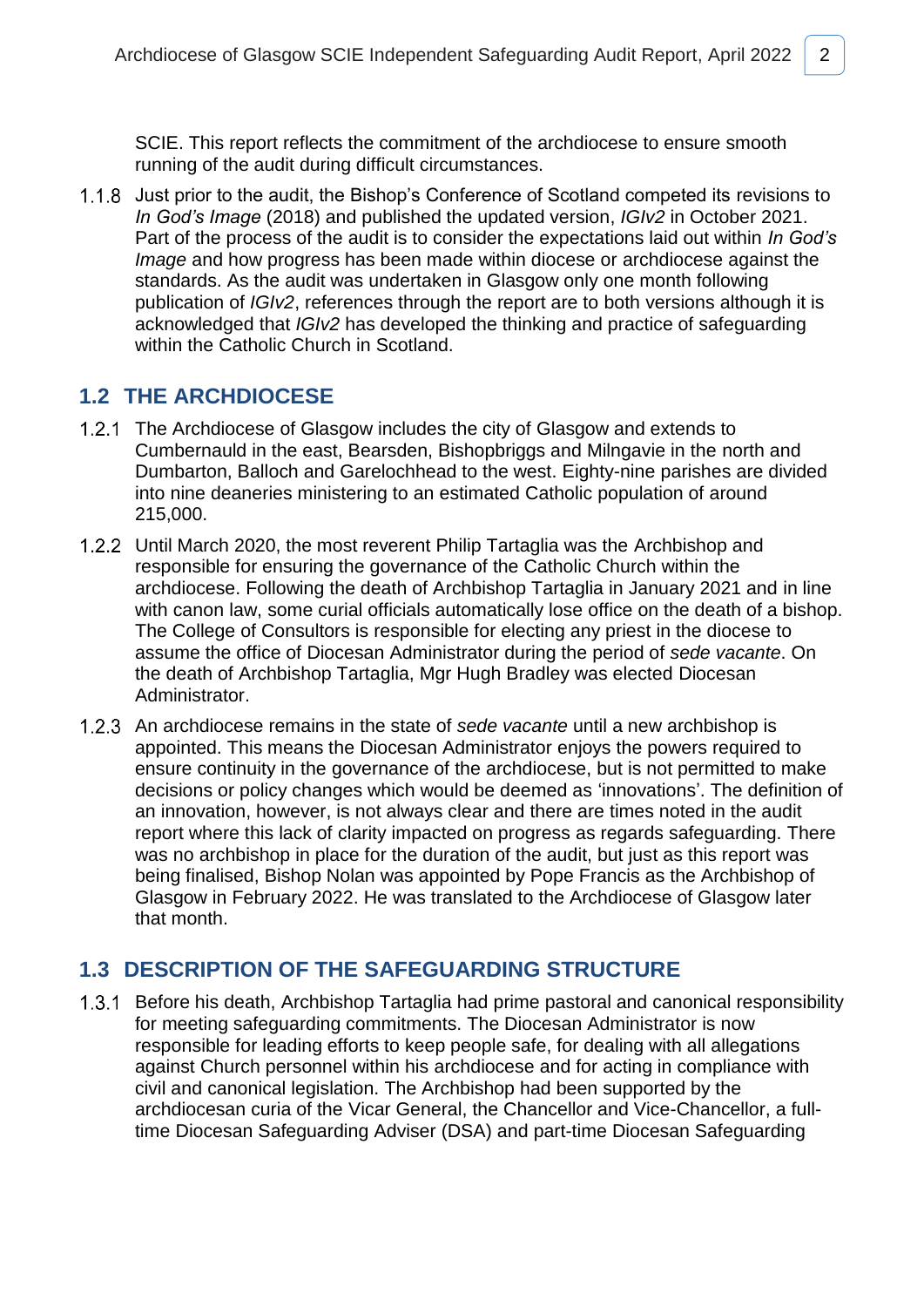Coordinator and Diocesan Safeguarding Administrator. The Diocesan Administrator continues to have responsibility for the team previously supporting the Archbishop.

- 1.3.2 In line with *In God's Image*, the archdiocese set up a Diocesan Safeguarding Advisory Group (DSAG) chaired currently by the Diocesan Administrator and a Diocesan Risk Assessment and Management Team (DRAMT), previously chaired by the Archbishop and now the Diocesan Administrator. The DSAG membership includes those with safeguarding knowledge and experience in the field of safeguarding. DRAMT members were appointed by the Archbishop to provide him with advice and recommendations in decisions relating to specific safeguarding issues or allegations made against both clergy and parishioners.
- 1.3.3 The archdiocese has charity status and the trustees have a responsibility towards safeguarding governance. Safeguarding is a standing item on the agenda and the DSA provides a written update for each trustee meeting.

### <span id="page-5-0"></span>**1.4 STRUCTURE OF THE REPORT**

- 1.4.1 This report is consists of:
	- introduction
	- $\bullet$  the findings that the audit presented by theme
	- questions for the archdiocese to consider, listed where relevant at the end of each finding
	- conclusions of the auditors' findings: what is working well and areas where future development might be considered
	- appendices.
- 1.4.2 Each substantive section begins with a generic introduction. This is followed by a description of what the auditors learnt about arrangements and practice in the diocese followed by their analysis of the strengths and systemic vulnerabilities identified. The description is value neutral. In the analysis the auditors make assessments of the safeguarding arrangements and practice they learnt about. SCIE methodology does not conclude findings with recommendations. Instead for each theme, the report provides the archdiocese with questions to consider in relation to the findings. The appendices outline the audit process and any limitations to the audit.
- 1.4.3 This approach is part of the SCIE Learning Together methodology and requires those with local knowledge and responsibility for progressing improvement work to have a key role in deciding what to do in order to address the findings and to be responsible for their decisions. This methodology also helps to encourage local ownership of the work required in order to improve safeguarding.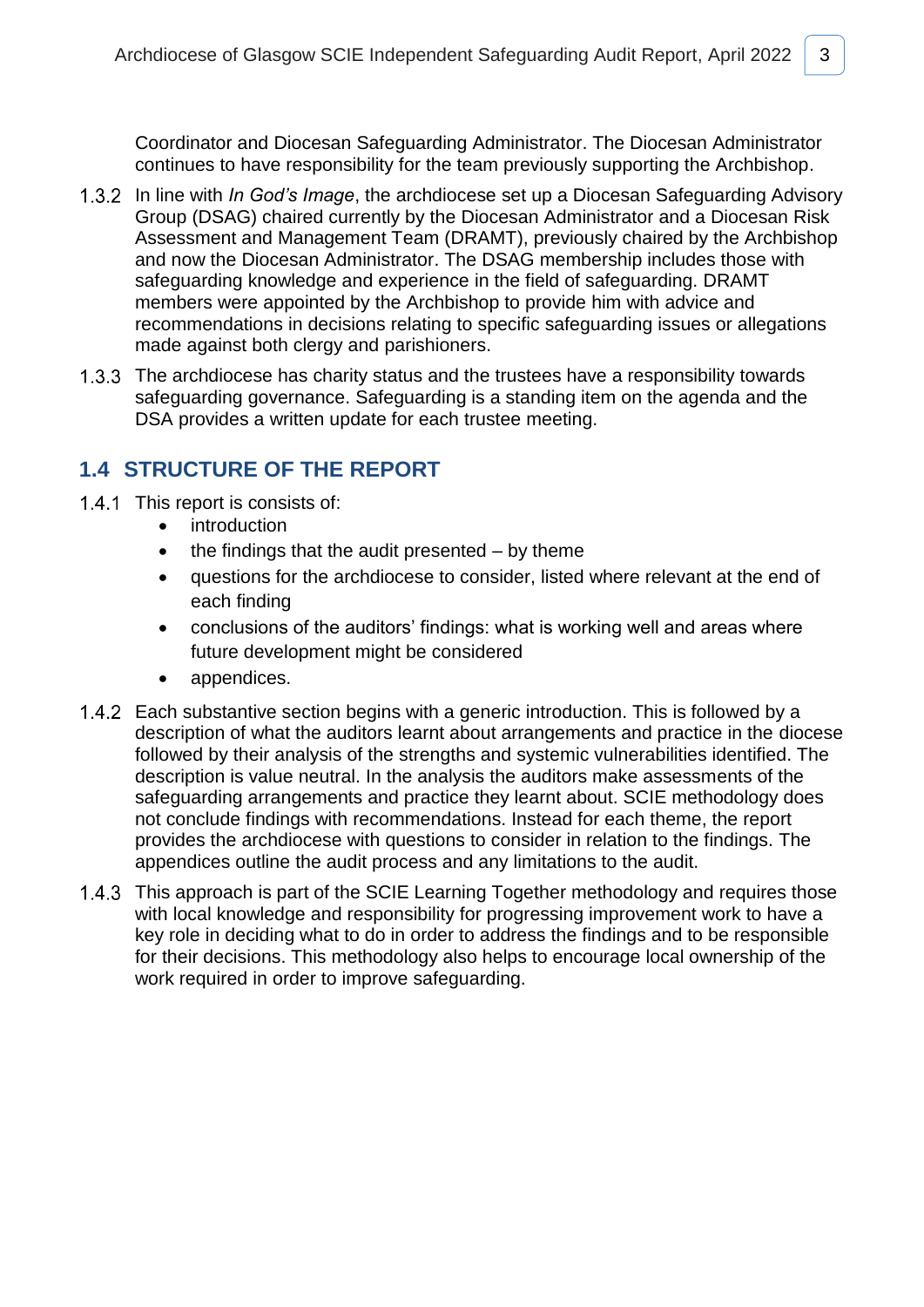# <span id="page-6-0"></span>**2 FINDINGS**

### <span id="page-6-1"></span>**2.1 SAFEGUARDING LEADERSHIP AND MANAGEMENT**

Within the current arrangements of *sede vacante*, safeguarding leadership within the archdiocese lies with the Diocesan Administrator, but ultimately it will lie with the newly appointed Archbishop. Safeguarding leadership takes various forms with different people or groups taking different roles. The key areas considered by the audit were theological, strategic and operational leadership, and how these are defined and understood. How they fit together can be determinative in how well safeguarding is led.

### **THEOLOGICAL LEADERSHIP FOR SAFEGUARDING**

### *Introduction*

- 2.1.2 McLellan Commission report (2015) wrote of the need for 'a clear account of the theological principles which underpin safeguarding' (p. 215, para. 3.24). The Commission emphasised the importance and the urgency of the task in setting out a compelling and coherent theology of safeguarding for the Catholic Church in Scotland. Recommendation 3.110 addressed this specifically: 'The relative absence of theological insight in the "Awareness and Safety" manual must be replaced with a clear explanation of the task of safeguarding as a Christian privilege with a firm theological foundation' (para. 3.78). In response to McLellan, Archbishop Tartaglia set out the foundations for future developments in the section he wrote on the theology of safeguarding in *In God's Image* (Bishops' Conference of Scotland 2018).
- 2.1.3 It is for the archbishop or bishop, vicar general, vicars episcopal, chancellor and deans to help parish priests, congregations and others around the diocese or archdiocese to understand that safeguarding is intrinsic to the Catholic faith and therefore a priority. This aspect of the leadership role is the foundation for the culture of the Church and is critical in terms of making it a safer place for children and vulnerable adults.
- *IGIv2* discusses more explicitly the Church's culture for safeguarding and at 2.7 states:

When Jesus was asked which was the first of the Commandments, he responded: 'This is the first: Listen, Israel, the Lord our God is the one Lord, and you must love the Lord your God with all your heart, with all your soul, with all your mind and with all your strength. The second is this: You must love your neighbour as yourself. There is no commandment greater than these' (Mark 12: 28–30). Seen from this perspective, the safeguarding of children and of all vulnerable adults is a work of love that emerges from the fundamental programme of Christian faith and living, mandated by Jesus himself. This is true, too, of the Church's commitment to respond in justice and compassion to the care of victims and survivors of abuse. (Bishops' Conference of Scotland 2018, p 7)

### *Description*

2.1.5 The Diocesan Administrator is currently responsible for the spiritual leadership of the archdiocese and is clear that the term 'in God's image' was the epitome of the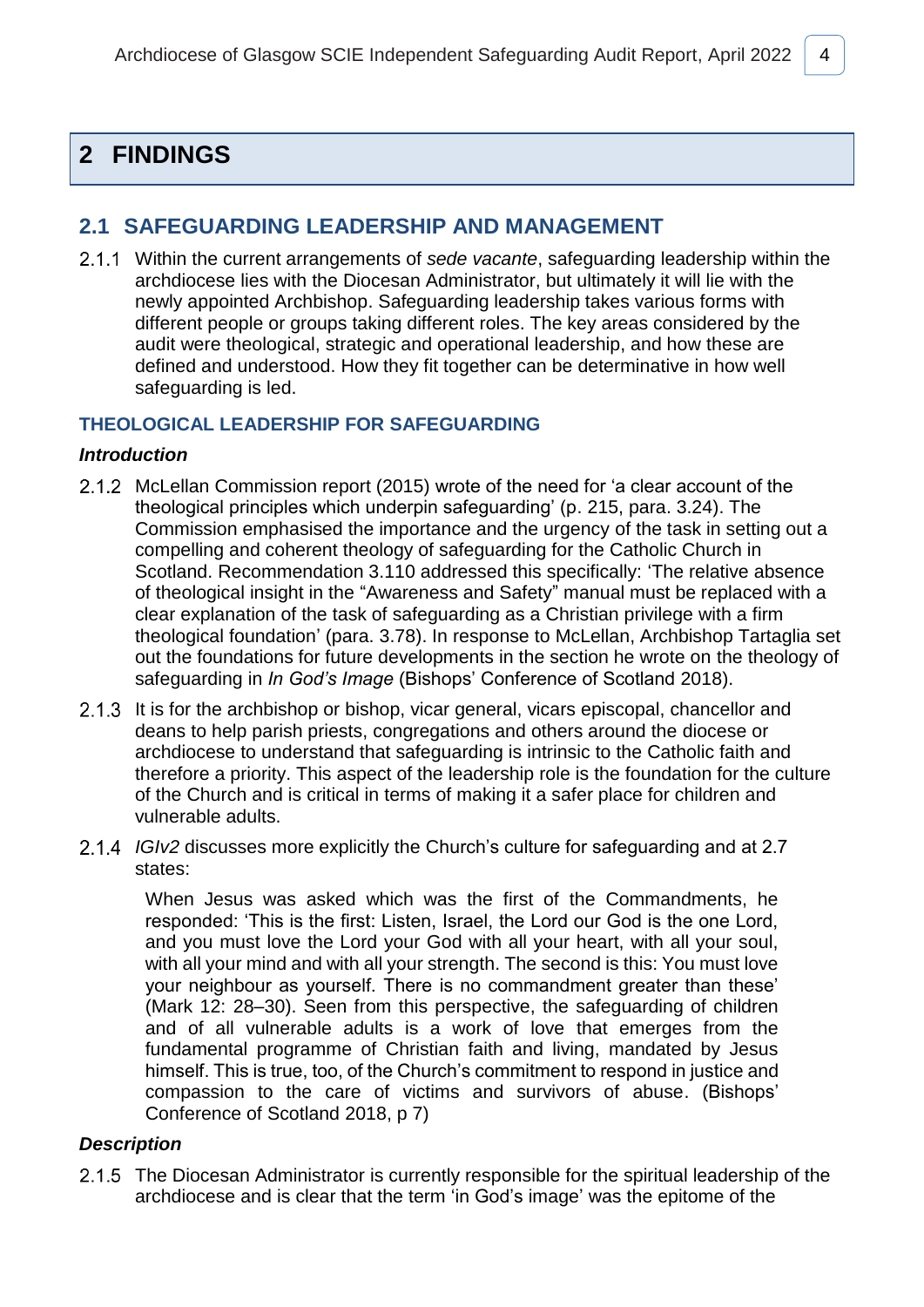theology of safeguarding – every man, woman and child is created in God's image and all have a right to live life in all its fullness with love, respect and the virtues praised as Catholics. Participating clergy also articulated a clear theology of safeguarding.

- 2.1.6 Participants acknowledged, however, that some clergy and religious orders struggle with the term 'theology of safeguarding' and find it hard to connect safeguarding activity with a deeper theology. These include those who are assiduous in their structural, organisational and managerial responsibilities. Participants reflected that the protection of vulnerable people and minors is a gospel value and, therefore, safeguarding is a theological reality. This, however, is not always the view across parishes. Participants also reflected that if a parish has little direct experience of safeguarding then it could be seen only as Protecting Vulnerable Groups (PVG) processes, audits and paperwork, and contributors identified that compassion in some priests and parishes was lacking.
- 2.1.7 It was felt by participants that improvements had been made in the past three to four years locally through annual messages delivered to parishes by Archbishop Tartaglia before his death. A message from the Archbishop was also added to the national training delivered locally. Participants reflected that the Archbishop had been instrumental in the development of the annual day of prayer for survivors and for the annual announcement for safeguarding before Lent to link with the day of prayer. This was supported by the survey results and comments that reflected that the importance of safeguarding within the Church had been clearly communicated by senior clergy (81%; n = 27). It was hoped that *IGIv2* would increase the focus on scripture and the inclusion of quotes from the present Pope would help develop a clearer theology and hold senior clergy to account more transparently. Safeguarding was beginning to be seen as integral to the Church, but remained inconsistent across the archdiocese.

- 2.1.8 The understanding that safeguarding is at the heart of the Catholic mission was clear to the team responsible for safeguarding within the archdiocese. There was also reflection that *IGIv2* provides the platform to build a strategy to demonstrate the importance of safeguarding and develop a more consistent understanding across the parishes.
- While the restrictions of *sede vacante* need to be acknowledged, this remains an area that requires further development. It has been surprising throughout the audits to date, including the Archdiocese of Glasgow, to hear that some priests struggle to see safeguarding in terms of the protection of an individual's human dignity, especially in terms of the core principle of compassion.
- 2.1.10 It might be more helpful to reframe this as a theology of human dignity. It is every person's right to life in all its fullness – growing and thriving, and protecting people who are vulnerable. Views were expressed by the curia that safeguarding should permeate across all activities in parishes. Safeguarding is protecting and defending human dignity practically through the protection of all individuals.
- 2.1.11 Clear and overt leadership from the newly appointed Archbishop and his senior clergy is needed to raise the profile of safeguarding and provide leadership to all priests in their local ministries, and develop a consistent message to clergy, those who are active in the parish such as parish safeguarding coordinators (PSCs) and parishioners. This could be achieved through messages across the archdiocese from the Archbishop and meeting with local parishes. Currently, overt theological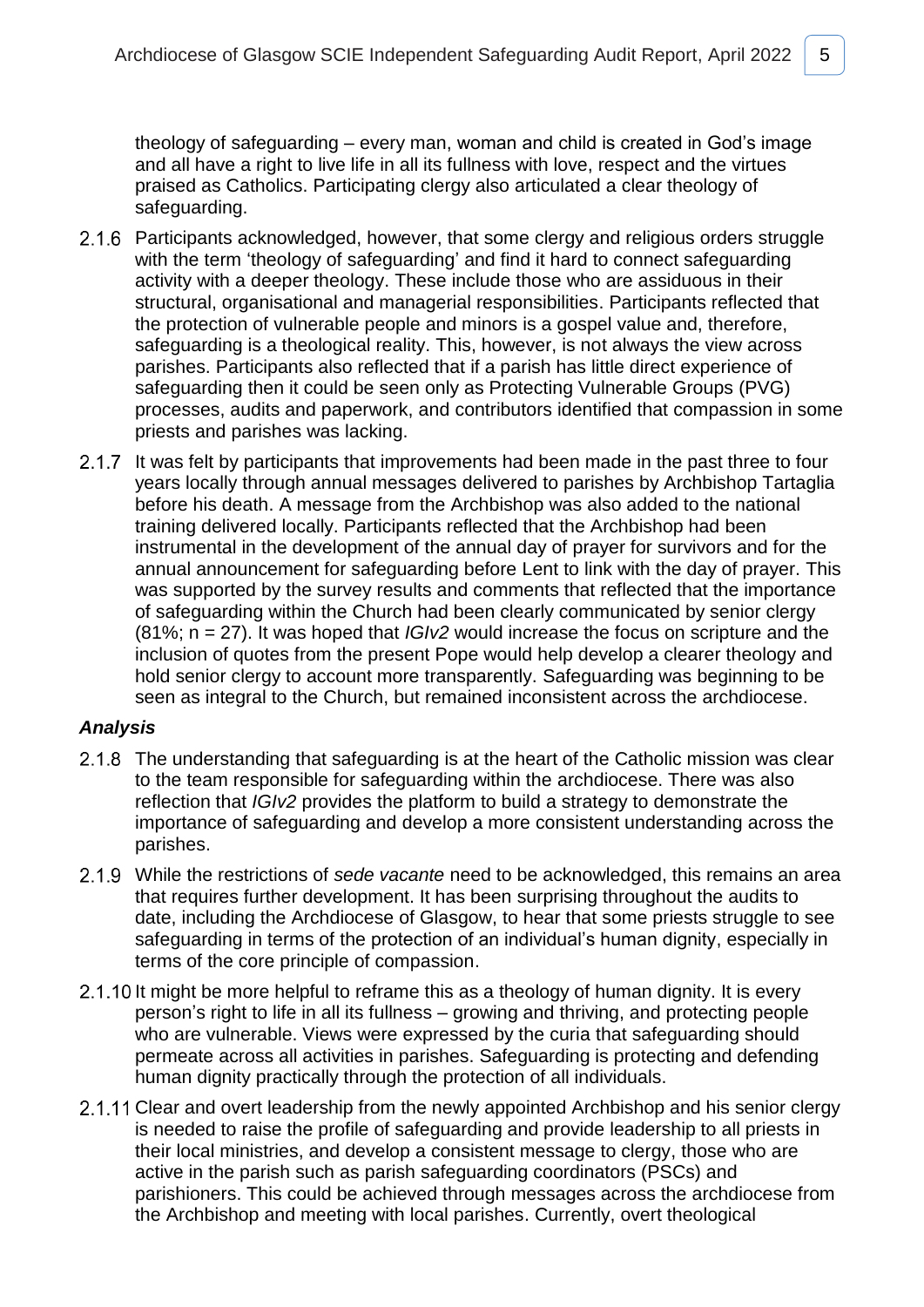leadership is not strong enough; only a third of respondents ( $n = 27$ ) thought the diocesan senior clergy were visible in parishes with just over half (52%) commenting that it was average.

### **Questions for the Archdiocese to consider**

- How can the Archdiocese help the accessibility of the theology of safeguarding through, for example, exploring it in terms of human dignity?
- What is needed to increase the visibility of theological leadership and what messages are needed to reinforce that safeguarding is core to the mission of the Church?
- What are the ways to engage more effectively with deaneries and parishes to reinforce the theological message of safeguarding?
- What are the plans for how best to engage the new Archbishop in this crucial area?

### **STRATEGIC LEADERSHIP FOR SAFEGUARDING**

### *Introduction*

- 2.1.12 Strategic and operational leadership are commonly considered essential aspects of the leadership and governance of organisations. Strategic leadership develops the vision and mission, strategies, systems and structures for achieving that vision and overall accountability. Operational leadership delivers that vision and mission on a day-to-day basis. Roles and forums for strategic leadership and governance exist in dioceses to cover a range of areas and activities, for example bishop's/archbishop's councils. It is useful therefore to consider how strategic leadership is provided for safeguarding in the context of these fora.
- 2.1.13 The original version of *In God's Image* stated that safeguarding commitments lay with the Bishop: 'In this responsibility, the Bishop must be supported by those he has appointed to advise him and to manage safeguarding arrangements in the diocese or archdiocese – the Diocesan Safeguarding Adviser (DSA), the Diocesan Safeguarding Advisory Group (DSAG) and the Diocesan Risk Assessment Management Team (DRAMT)' (Section A, para. 6.2). It did not, however, specify how the Bishop and senior clergy team should provide any strategic leadership and management of these roles and fora.
- 2.1.14 *IGIv2* reaffirms the bishop's role in terms of local safeguarding arrangements and at 6.2.1 states:

The bishop is ultimately responsible for ensuring that the safeguarding arrangements within his diocese are properly embedded within a culture of care. Above all, in his manner of reaching out and responding to survivors, the bishop must provide a powerful example of humility, Christian love and compassion. In appointing competent, qualified, and experienced individuals to key safeguarding posts, he will ensure that the strategic planning and organisation of safeguarding are secure and well regulated. (Bishops' Conference of Scotland 2021, p 68)

Furthermore, *IGIv2* now speaks of 'Church leaders showing personal commitment to, and strategic planning of, safeguarding' (p. 74). It is easier for organisations to be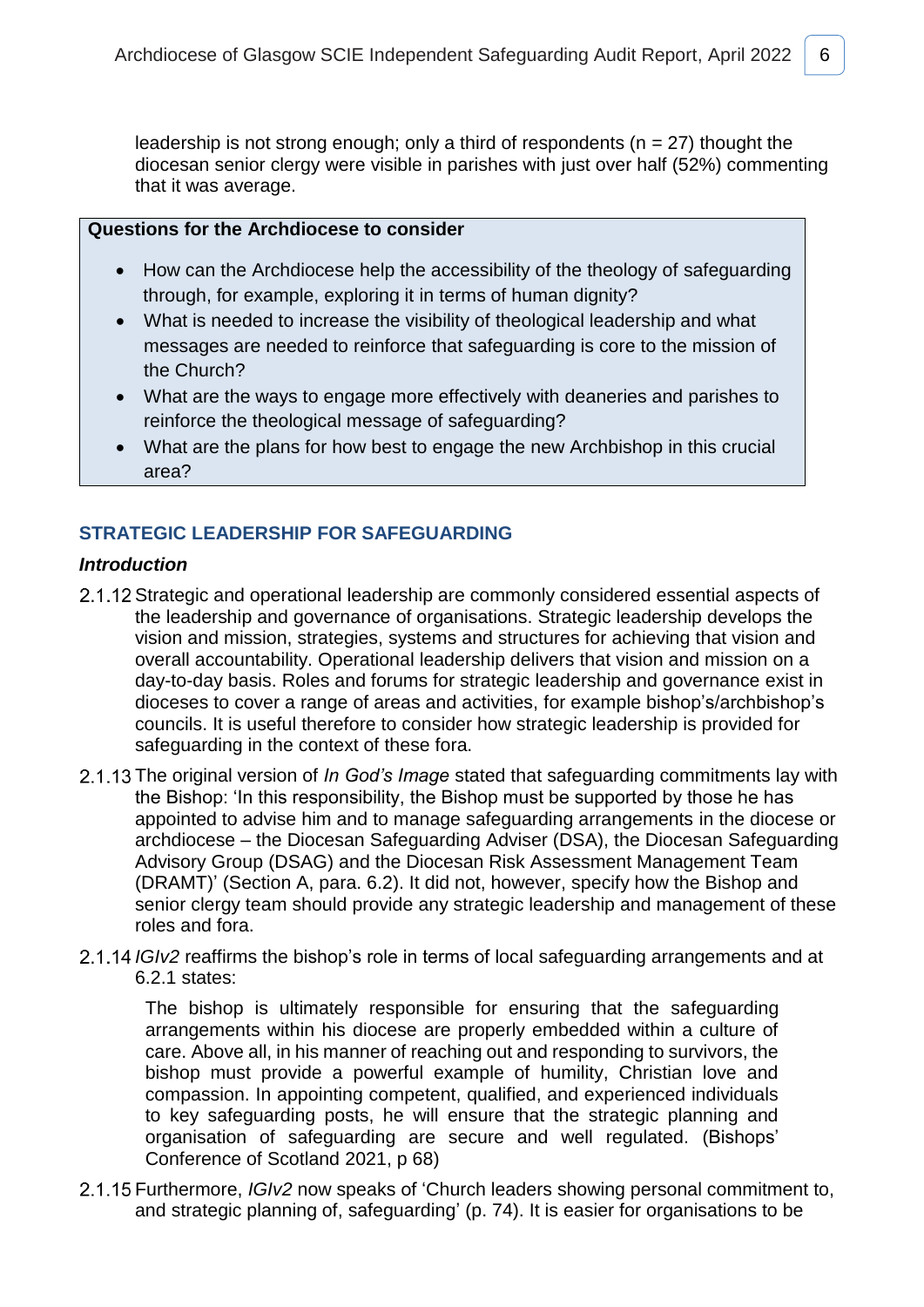clear about progress and improvements if the objectives and actions to take are set out in a strategic plan. For the diocese or archdiocese, a work plan would set out how the safeguarding service will be developed and who would lead on the different aspects of achieving the plan. Although not outlined in *In God's Image*, governance of the delivery of this plan would logically sit within the local governance arrangements of each diocese or archdiocese. Setting out the goals of the service and tracking progress against them enhances accountability and should assist operational leadership by identifying barriers to development that need to be addressed.

### *Description*

1

- 2.1.16 Under the previous Archbishop, the Vicar General exercised ordinary powers across the business of the archdiocese, which included safeguarding, and retained this responsibility as the current Diocesan Administrator. The Diocesan Administrator is supported by the Chancellor and Vice-Chancellor and is responsible for the safeguarding team of Diocesan Safeguarding Adviser (DSA), Diocesan Safeguarding Coordinator and Diocesan Safeguarding Administrator. Together clergy and laity has evolved into an informal safeguarding team.
- 2.1.17 The work of the Archdiocese of Glasgow is overseen by the diocesan trustees, who have responsibility for most aspects of diocesan life and activities including safeguarding. Safeguarding is a standing item on each agenda with a written report provided by the DSA for each meeting. The Chancellor also has an important part to play in the day-to-day administration of the archdiocese. There is both a DSAG and DRAMT in place and the DSAG's strategic action plan of 2021 sets out the detailed work under each of the eight standards as set out within *In God's Image*. The DSA updated the Archbishop verbally on the work of the DSAG and the Archbishop had been a member of the DRAMT. The safeguarding team also included an update on safeguarding in the most recent quinquennial<sup>1</sup> report of the state of the archdiocese provided to Rome. The report does not ask for updates on safeguarding specifically, but it was included as this was felt to be a significant area of work for the Archdiocese.
- 2.1.18 Participants' feedback and comments in the short self-evaluation prepared for this audit identified that the need for a strategic focus was felt across all areas of the archdiocese mission; each department is likely to have a plan, but this is not brought together into an integrated strategy.
- 2.1.19 Information about safeguarding sent from the safeguarding office had not always been shared locally; for example, information about this audit had not publicised in one local parish. This needs to be tackled strategically in terms of setting out the expectations of all communities, whether clergy or religious. From the case files and contributors, it was clear that there have been significant abuses of power by a small number of clergy and religious, and not all were felt to have been addressed equally robustly by the Church.
- 2.1.20 The recognition of the need for strategic leadership and a willingness to take this forward was evident in discussions with participants, but all acknowledged that more work was needed to develop and set up a strategic framework. Part of the challenge

<sup>&</sup>lt;sup>1</sup> The quinquennial report sets out the current status and operations of a diocese or archdiocese, and is delivered every ten years to the Pope, in person, by the bishop or archbishop.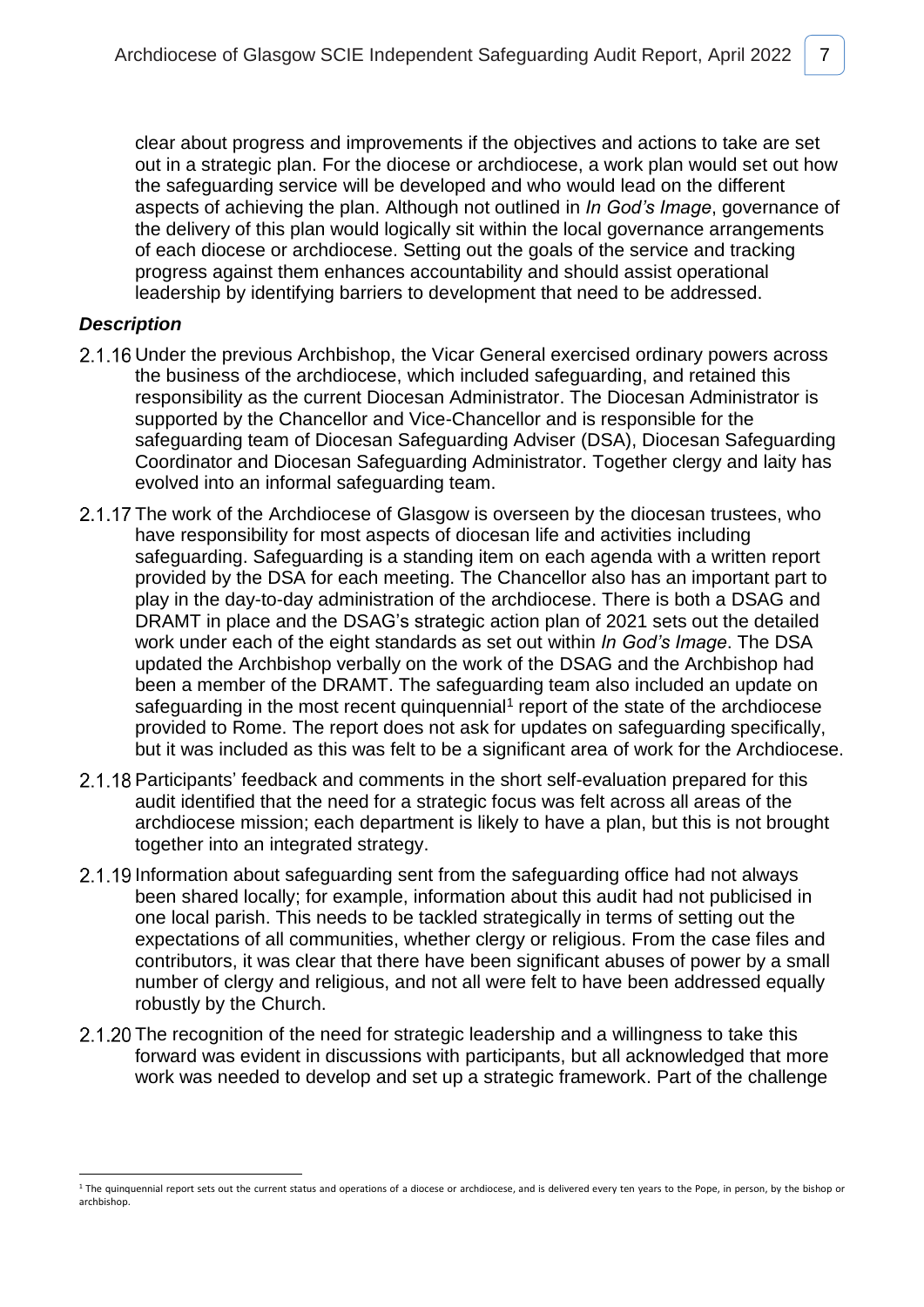was the demand of direct operational work, meaning less time was available for developmental and strategic work.

### *Analysis*

- 2.1.21 Strong strategic leadership is needed from the Archbishop to ensure that there is a clear understanding of the expectations of all parishes in terms of safeguarding and that abuses of position and power should not be tolerated. It is important that this message extends to both the clergy and religious orders involved in the work of the archdiocese. Leadership needs to be underpinned by a strategic action plan which sets out the vision and priorities for safeguarding and is supported by a communication plan. Transparent structures are needed for good governance, accountability and measuring performance. This would include a framework to monitor commitments in *IGIv2* such as each parish priest or major religious superior to take responsibility for ensuring that good safeguarding practice is observed in either parishes or religious institutes.
- 2.1.22 The elements are in place in the archdiocese. Safeguarding is a standing item at each meeting of the trustees and there are good informal links between the DSAG, the safeguarding team and wider associated laity and clergy. More thought should be given to how safeguarding links with the wider business of the trustees.
- 2.1.23 The current strategic action plan is a good start, but needs to be located within a broader safeguarding strategic plan, which sets out the vision for the next three to five years and includes issues such as safeguarding, continuity planning and forward planning. The recent publication of *IGIv2* provides the opportunity to review the current plan and develop it further. At the time of writing, the appointment of Archbishop Nolan had just been announced. It is acknowledged that until he is formally in post developments could not be agreed, although it was recommended that discussions and planning could begin.

### **Questions for the archdiocese to consider**

- How can the development of strategic leadership for safeguarding best be brought up the priority list in the face of operational demands?
- Who needs to be involved in discussions and decisions about the strategic and governance arrangements, responsibility and accountability for safeguarding?
- Who needs to be involved in discussions and development of a communications plan?
- In what other arenas should safeguarding be a standing agenda item?

### **OPERATIONAL LEADERSHIP OF SAFEGUARDING**

### *Introduction*

2.1.24 Senior clergy leadership and management of the operational work of safeguarding needs to provide oversight of safeguarding in a diocese or archdiocese, including identifying barriers to implementation that need tackling. Leadership is also needed for accountability, particularly when the safeguarding service is delivered through collaboration between clerics, staff and laity. Operational leadership and management by the clergy can be seen as providing a strong link to the strategic leadership of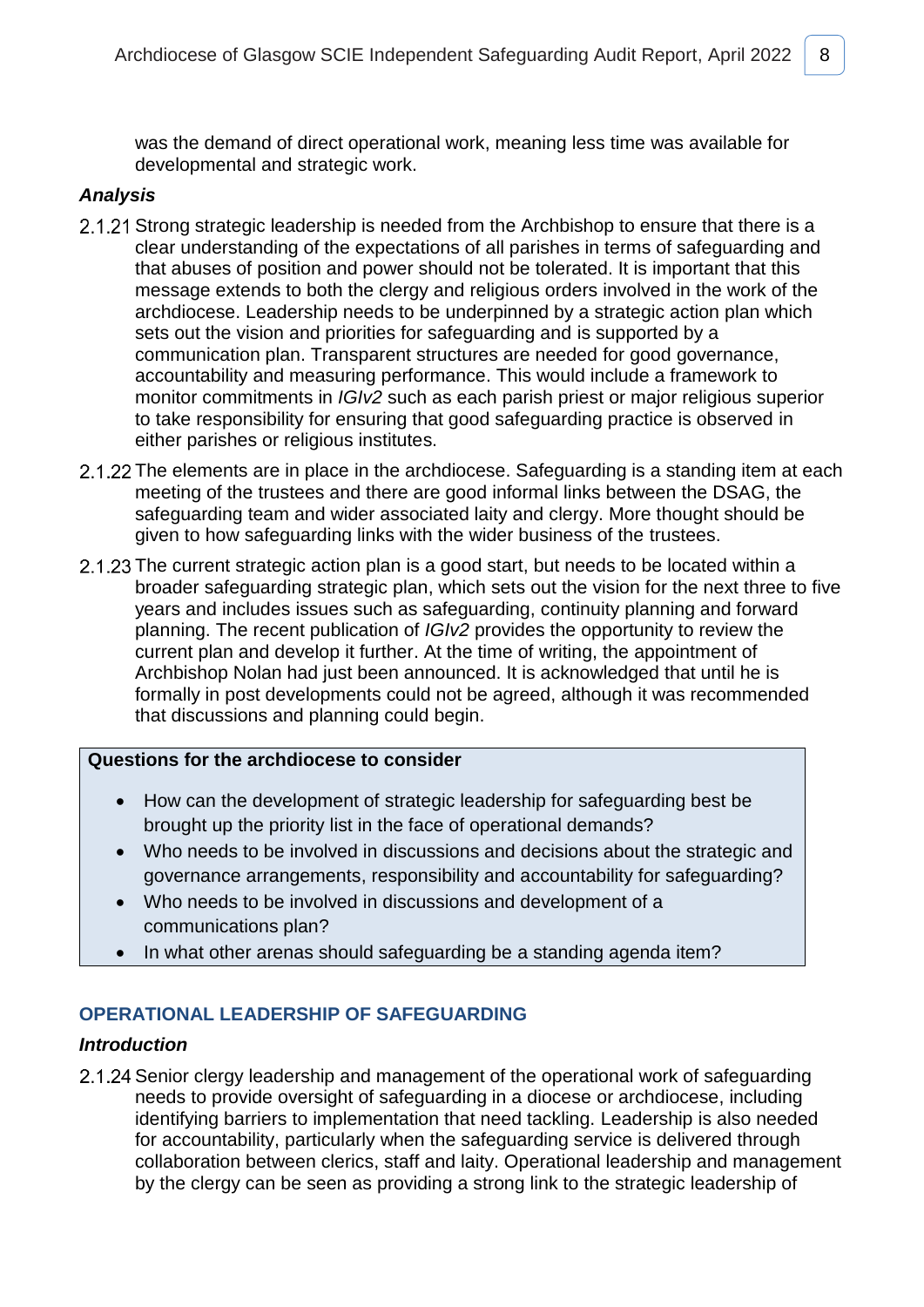senior clergy and ultimately the bishop. It is distinct from an operational decisionmaking responsibility.

2.1.25 There are inherent challenges to clergy, as non-safeguarding specialists, in fulfilling the operational leadership and oversight of safeguarding, given it is a specialist function. Leaving the centralised operations of safeguarding in a diocese or archdiocese without any clergy-led governance and oversight, however, would also weaken safeguarding arrangements.

### *Description*

- 2.1.26 Operational leadership for safeguarding in Glasgow lies with the Diocesan Administrator who has line management responsibility for the DSA, who oversees the Diocesan Safeguarding Coordinator and Diocesan Safeguarding Administrator. The DSA previously had unrestricted access to the Archbishop and support from senior clergy in all operational matters. Being based in the same building allowed ongoing and frequent communication, which was important in this particular archdiocese because of the volume of work.
- 2.1.27 The safeguarding team provides operational leadership evidenced through conversations, feedback from partners and survey results. All were aware of the processes in relation to safeguarding. Of survey respondents,  $78\%$  (n = 27) reported they felt the support from the safeguarding office was good, and  $74\%$  (n = 27) thought communication was good, although a quarter felt this could be improved. This was not in relation to individual operational matters, but to the general operational leadership of safeguarding.
- 2.1.28 In relation to individual cases, multi-agency partners and those active in local parishes commented that the safeguarding team was available, helpful and supportive in terms of providing support and advice on a range of issues – from support to set up local safeguarding processes, to tailored online training, to advice on individual cases. In difficult situations, the team was said to be level-headed and calm. Contributors, who had approached the safeguarding team, also reported positive and supportive experiences, but one or two felt the responses from the Church had been less than sympathetic (discussed in Section 2.8, Responding to concerns).
- 2.1.29 As mentioned in 2.1.17, operational actions are set out in the most recent strategic action plan covering some broader priorities with detailed actions for implementing each of the eight standards in *In God's Image* and *IGIv2*. A complaints procedure is also being developed, which sets out the process for raising any concerns about how cases are managed.

- 2.1.30 The Diocesan Administrator is clear about the importance of operational leadership, and the delivery of safeguarding advice is strong. There is a sense of good operational leadership and working relationships across the informal safeguarding team and with multi-agency partners. The current informal operational management team should be strengthened into a formal safeguarding management team which reports to the trustees and is informed by the work of the safeguarding team, DSAG and DRAMT. A communication plan should set out how the safeguarding office will communicate with deaneries and parishes and consider the development of feedback loops.
- 2.1.31 The auditors saw evidence from the case files that the more recent professional approach had not been as apparent historically and processes were now working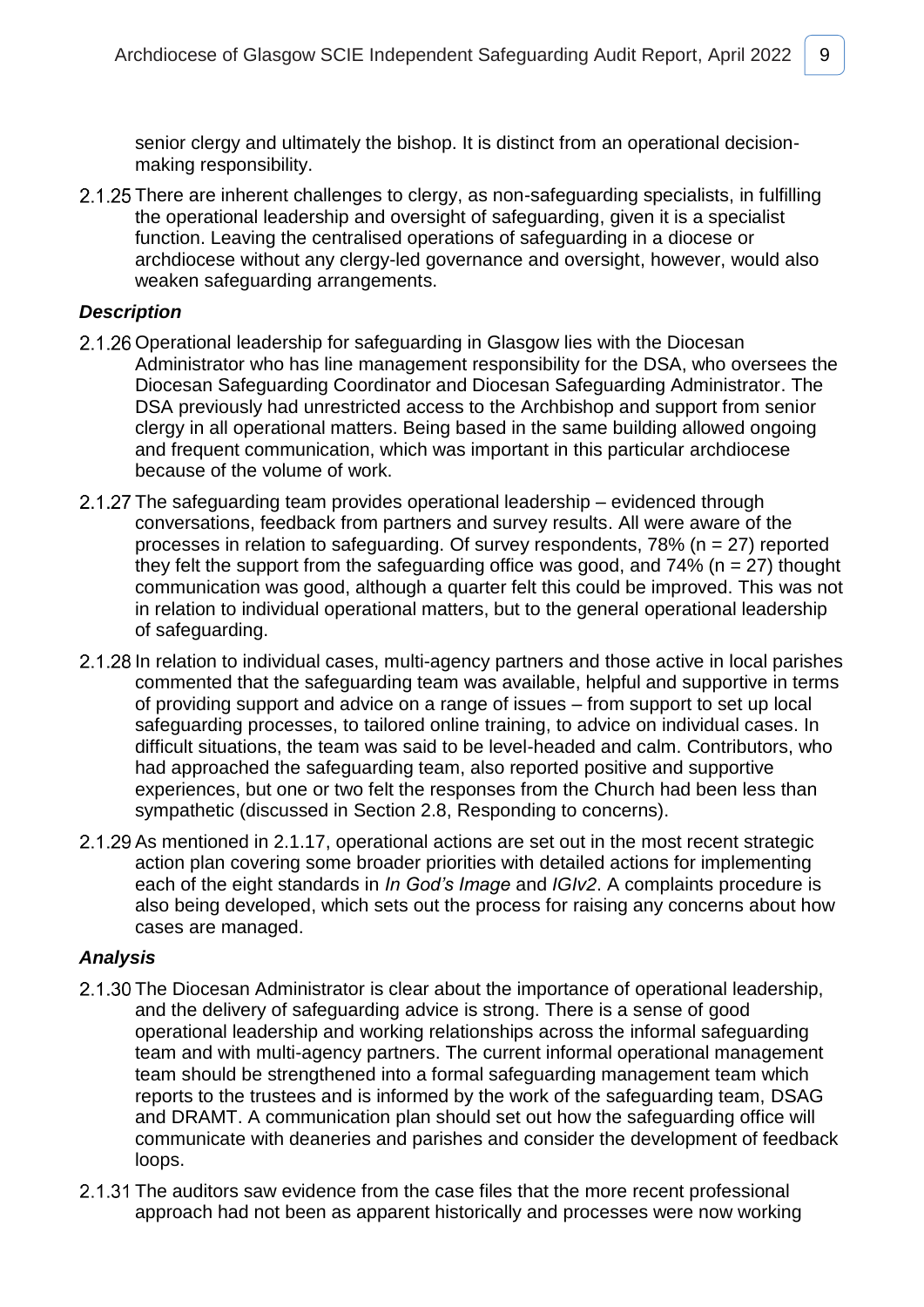more effectively. More formal structures for governance and accountability need to be put in place. The draft complaints procedure was welcomed, particularly as it suggested an independent third party could be instructed to review complaints. This procedure needs to be available through the website.

### **Questions for the Archdiocese to consider**

- What could help to enable a distinction between strategic and operational leadership, and operational leadership and operational delivery, in a set-up where key people are inevitably wearing different hats at different times?
- What is the role of those in operational leadership positions in terms of helping instil a greater confidence in the parishes regarding managing safeguarding situations?
- Are the operational leadership and management roles made sufficiently distinct from safeguarding delivery roles, for those who may wish to speak to operational leadership? How might confidentiality arrangements be more clearly articulated?

### **DEALING WITH THE LEGACY OF A HIGH PROFILE CONVICTION**

### *Introduction*

- 2.1.32 Across all settings, dealing with the legacy of a high-profile case of abuse presents opportunities and challenges. Assuming leadership of a diocese or archdiocese with a high-profile case of clergy abuse is no different. A change of leadership creates the possibility to focus on restorative practice:
	- to help all affected parties come to terms with the facts, the betrayal and the possibility of their own, albeit unwitting, part in allowing abusers to go unchecked
	- to identify and right any wrongs of the past, working closely and compassionately with survivors to hear and respond to what they need.
- 2.1.33 It is challenging, however, when the prominent member of senior clergy has formed close working relationships and friendships with many in the diocese, when survivors and the efforts of others to bring the abuse to light have not been responded to appropriately and there is inevitable loyalty to your predecessors. The response by bishops to these issues is key to setting the tone of their leadership and the tenor of the safeguarding culture they are trying to propagate.

### *Description*

- 2.1.34 In the past decade, there have been several high-profile cases in the Archdiocese of Glasgow including individuals who have caused harm and abuse which have resulted in criminal proceedings. Priests have been removed from their ministry, which has meant removing them from their role and vocation and their professional and social networks, resulting in loss of earnings and home, although the Church has a duty to provide support and shelter.
- 2.1.35 As early as the mid-1980s, the response to the behaviours of one priest was to remove him from his ministries, however, his actions and removal from ministry were not reported to the police or other dioceses and there were no processes in place to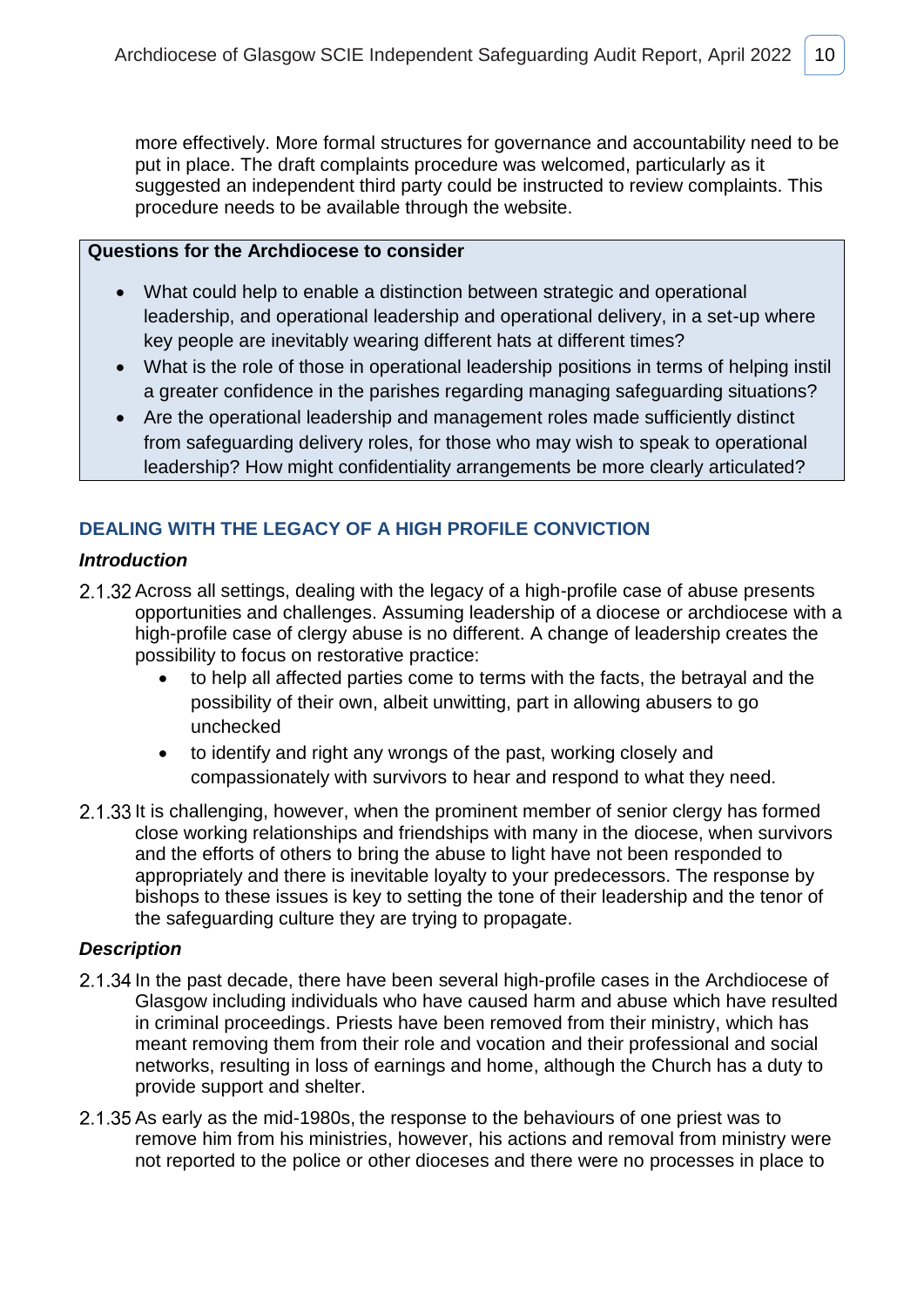monitor his activity. This allowed the behaviour of grooming through to sexual assault to continue across three decades.

- 2.1.36 While this case is outwith the timescales of this audit in terms of the initial allegations, the impact of the abuse across three decades raises several issues relevant for today in terms of risk assessments, monitoring and management of such individuals (explored in sections on DRAMT and casework), and also in terms of how the archdiocese acknowledges the legacy of past abuse. How the Church works with survivors in addressing previous abuse is also important. For example, the name of one individual appeared in the archdiocese response to the Scottish Child Abuse Inquiry (SCAI) without their knowledge or permission. There had been discussion within the archdiocese about how to maintain confidentiality and fairness to victims, and the archdiocese had initially anonomised its submission to the SCAI. The archdiocese was subsequently served notice to share the information, resulting in the identification of an individual without their prior knowledge. While this may have met the requirement to respond to the Inquiry, it is unlikely this is a desired outcome for individuals and does not help build trust and confidence with the Church.
- 2.1.37 In 2015 and following the publication of the McLellan Commission's report, Archbishop Tartaglia issued a highly public apology to all those who had been harmed and who had suffered as a result of actions by anyone within the Catholic Church. This encouraged some individuals to come forward, but other contributors commented that the lack of a dialogue with the Church to address the legacy of the abuse by priests has meant there remains a mistrust in the Church's commitment to learning from past mistakes and acknowledging crimes and abuses of power. The removal of priests previously was often explained in softer terms such as 'retirement through ill health'. Without a clear message and public discussion, this has meant that even today some clergy, families and wider congregations continue to disbelieve abuse took place despite a priest being tried and convicted.
- 2.1.38 More recently, there have been improvements. In one parish, a statement was made by the Archbishop at Mass that their priest had been removed because of allegations made, with a request for anyone else affected to come forward. In other cases, individuals were offered a meeting with the Archbishop, which for some allowed some healing to begin, but others felt more was needed to build trust.
- 2.1.39 Organisations need to insure themselves against a variety of risks, which requires the services of insurers who operate independently and have their own philosophy, working practices and language, and will have a clear understanding of the distinctions between litigation, compensation and redress. Participants recognised that the approach of one organisation may not always be compatible with that of their insurers and it has been difficult at times for individuals to separate out the approach of the Church from that of the insurers. Participants reported that the Church often negotiated on behalf of individuals for funding for counselling irrespective of an investigation or proof.

- 2.1.40 Without clear leadership, the varying safeguarding practices historically in the archdiocese may still impact on current levels of trust and confidence for individuals when approaching the safeguarding office with allegations of non-recent or current abuse.
- 2.1.41 Reflections of both contributors and participants show that the struggle of some to believe that abuse has happened is generational to some extent. Younger members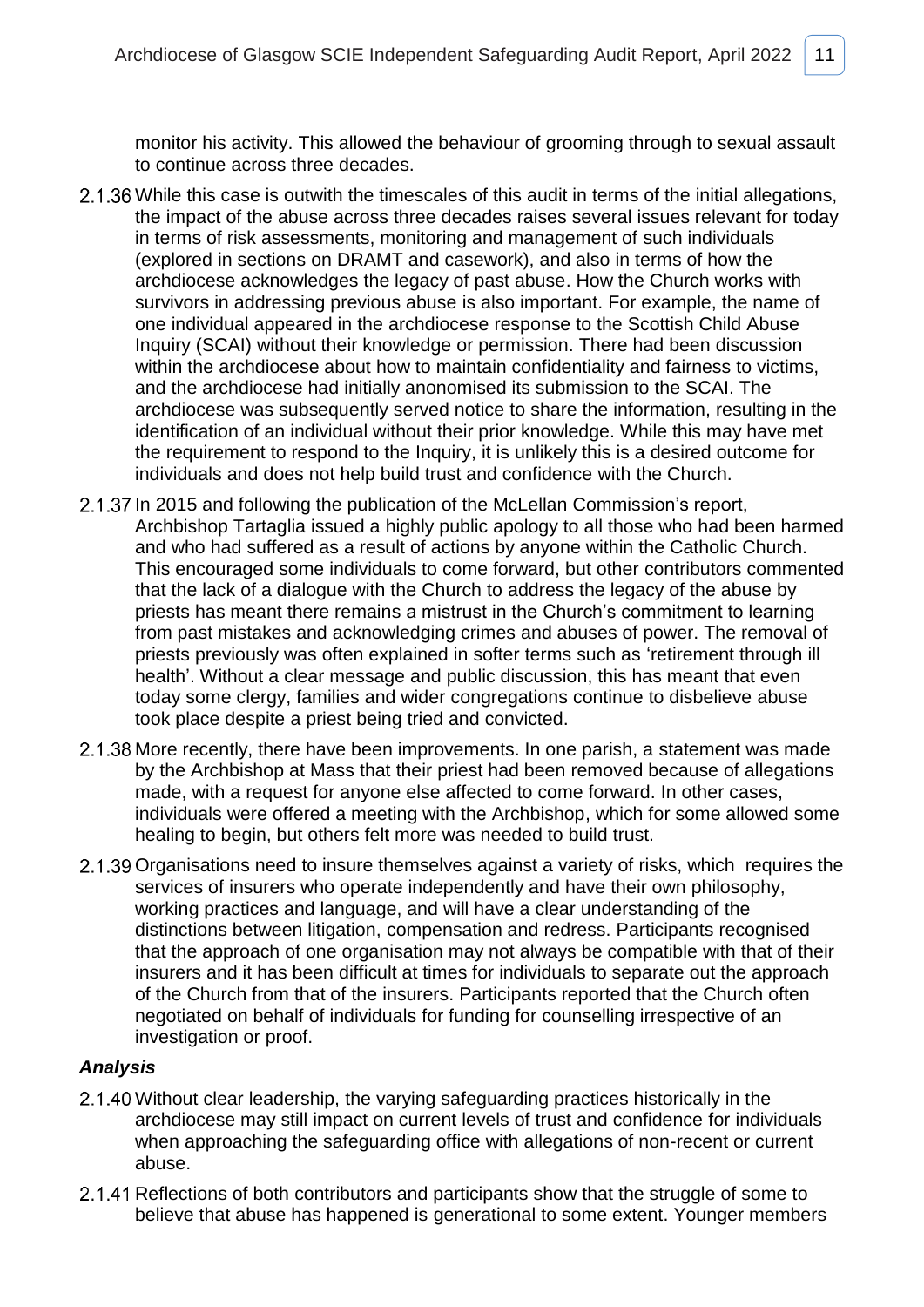of the clergy and parishes accept that abuse has happened and understand a need to address this for individuals, and for the Church to progress. Within parishes, some individuals today are still not believed and instead of the priest receiving criticism, the individuals themselves are viewed as 'difficult' or 'troubled'. Those individuals feel that no-one cares or wants to listen. The example in connection with the SCAI highlights the complexity and tension in trying to keep individuals at the heart of a legal or inquiry process. While there is concern about approaching and re-traumatising individuals 'out of the blue' to seek permission to share details, approaches need to be considered about how best this is done. The responsibility for addressing these issues is with the organisation and not individuals.

- 2.1.42 There is unquestionably a need for visible leadership across the archdiocese to consider how to address publicly cases of abuse by former priests and religious, and to involve those individuals who were hurt or harmed in public discussions. The response to the most recent case mentioned above highlights that the archdiocese can respond appropriately in terms of publicly acknowledging the alleged behaviour of the priest and in offering support to both individuals who come forward and the respondent against whom allegations have been made.
- 2.1.43 The safeguarding team acknowledged that continued efforts are needed to find frequent and varied ways of renewing the apology that has been offered to help build trust with the individual and wider communities affected and to challenge publicly some of the views which continue today. An effective strategic safeguarding plan could set out the required support for individuals and provide the help needed to heal a parish.

Finally, there is a strong and clear message for the Catholic Church in Scotland from all contributors that a public dialogue is needed to progress the process of healing. From the start of the audits, the question of liability has arisen: to what extent is the Church liable financially for the hurt and damage? The safeguarding team acknowledged the need for a compassionate approach to healing for individuals (see Section 2.9 on survivors for a fuller discussion) and, in the matter of redress and spiritual healing, felt the archdiocese could influence the language and culture towards compassion and acceptance, although this may be more limited when the insurers are involved. Other organisations across the UK, including faith-based institutions, have made much progress in this area and there is perhaps learning that could be shared with the Catholic Church to help developments in Scotland. This is further evidence for the need for a strategic approach to safeguarding.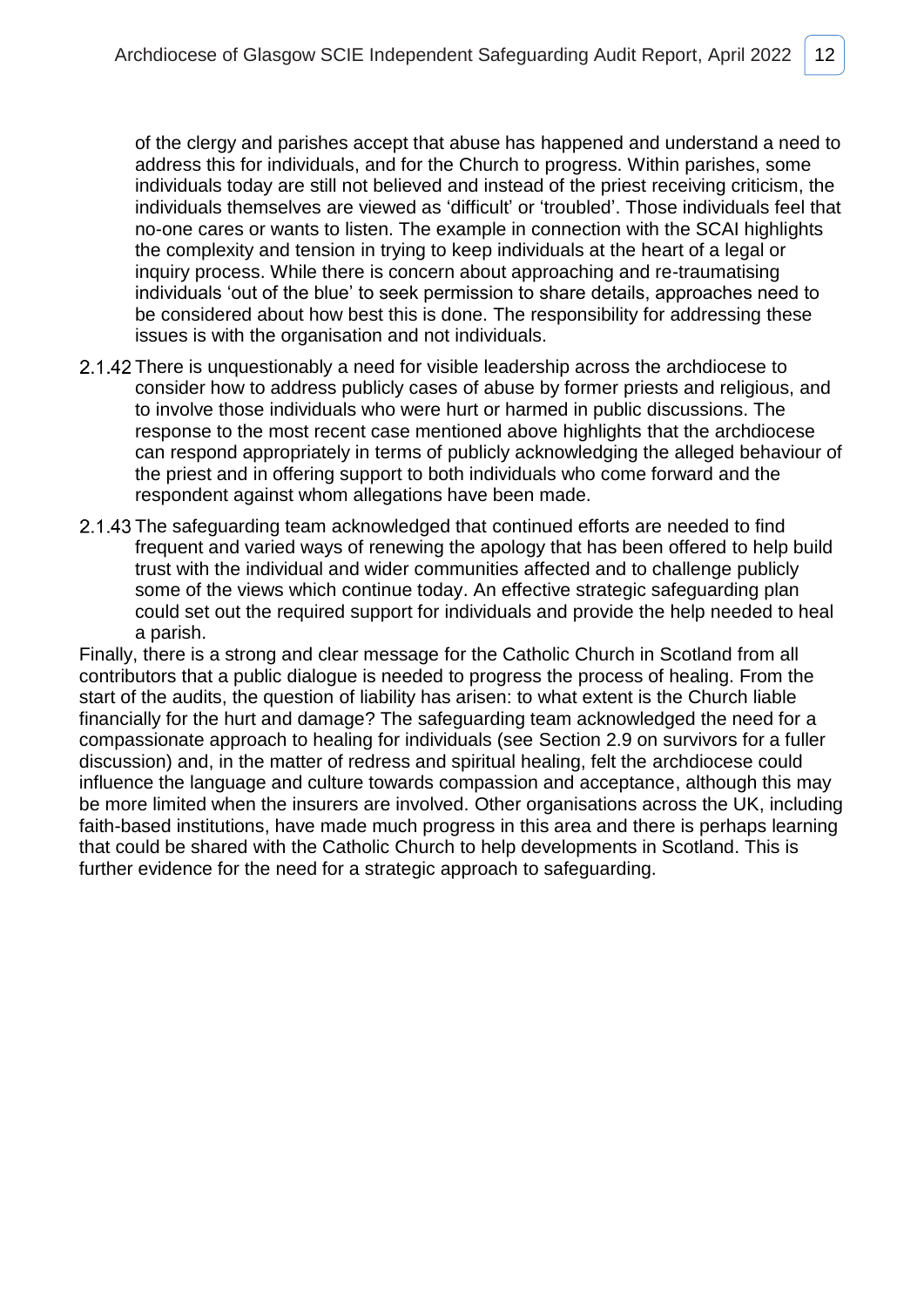### **Questions for the Archdiocese to consider**

- Does the appointment of a new Archbishop create a fresh opportunity to provide a clear public narrative about past high-profile clergy abuse cases in Glasgow, and any errors in their management?
- What leadership is needed to address any remaining disbelief among parishes and congregations?
- How can the archdiocese ensure that the requirements of the General Data Protection Regulation (GDPR) are met when information is released about individuals and that approaches are developed about how best to work with individuals in these situations?
- Has the Archdiocese heard sufficiently from victims and survivors of past high-profile cases to be confident they are being given sufficient help to rebuild broken lives?
- Is there an opportunity nationally to identify learning from other organisations in the UK, including faith-based organisations, about redress schemes and working with insurers?

## <span id="page-15-0"></span>**2.2 DIOCESAN SAFEGUARDING ADVISER**

### *Introduction*

- 2.2.1 The Diocesan Safeguarding Adviser along with the DSAG and DRAMT, remain key to the infrastructure as set out in *IGIv2* to advise and assist the bishop to fulfil safeguarding responsibilities.
- 2.2.2 The role is summarised at 6.2.2 in *IGIv2*:

The role of the Diocesan Safeguarding Adviser (DSA) is to advise and assist the bishop in meeting his safeguarding responsibilities. These include endeavouring to protect children and vulnerable adults in their contact with Church personnel, in Church activities, and on Church property.

- *IGIv2* states that the DSA is responsible for:
	- coordinating efforts to raise awareness of safeguarding within parish communities, including the training of PSCs, the recruiting of diocesan safeguarding trainers and the safeguarding training of diocesan clergy
	- advise the bishop on good practice in responding to safeguarding concerns and allegations of abuse
	- collaborating closely, not only within their diocesan teams, but with safeguarding colleagues across the country, as well as with the statutory authorities
	- as the main link between the diocese and the Scottish Catholic Safeguarding Standards Agency: the DSA is responsible for promoting national safeguarding standards and demonstrating compliance with them.
- Membership of the DSAG must include the DSA (*IGIv2*, para. 6.2.3) and, in relation to the DRAMT (para.6.2.7) in the absence of any allegations for any significant period of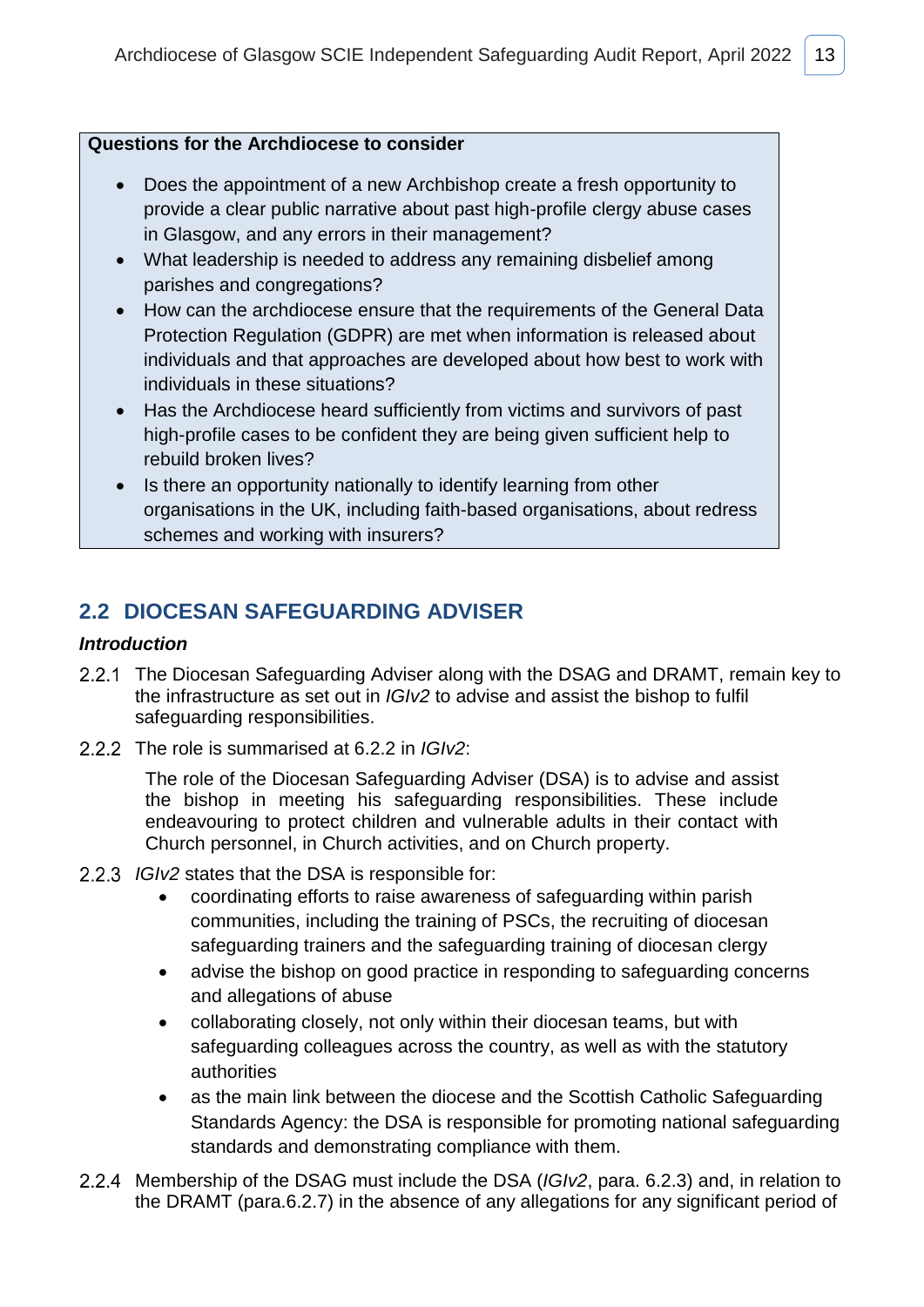time, the DSA should support the DRAMT by providing some scenarios of the types of allegations that might arise. In this way they will be able to practise their skills and develop their understanding of the complex situations that might arise at any time.

2.2.5 It is recommended that the DSA role should be undertaken by an appropriately qualified and experienced layperson.

#### *Description*

### **RESOURCING AND RELATIVE ROLES**

- 2.2.6 The DSA post in the Archdiocese of Glasgow is full-time and salaried. The DSA had previously been the assistant DSA and came into post in 2016. The post was originally three days per week, but has increased due to the extent of the caseload within the archdiocese.
- 2.2.7 The role is both operational and strategic. The DSA deals with all queries in relation to safeguarding, has a caseload and links with PSCs when safeguarding issues are raised locally and facilitates their ongoing training and development. The DSA organises and attends four DSAG meetings a year, as well as DRAMT meetings. The DSA also develops and progresses the strategic action plan.
- 2.2.8 The DSA is supported by, and supervises, two part-time posts which include a safeguarding coordinator and a safeguarding administrator. Interviews and the parish survey results show that the DSA and team are highly regarded and well respected throughout the archdiocese.

#### **RESOURCES**

2.2.9 The DSA works either from home or from the diocesan office and is provided with the required resources for the role.

#### **QUALIFICATIONS**

2.2.10 The DSA in Glasgow is a qualified social worker and has worked in various social work roles, having particular knowledge of gender based violence and child protection. The archdiocese has supported the DSA through giving study time or financing them to undertake relevant training and qualifications. The DSA is currently completing a Diploma in Interpersonal Psychology, has attended three conferences on trauma, and the archdiocese has allowed them time for additional external commitments in terms of teaching and involvement with the Children's Hearing System.

#### **CONFLICTS OF INTEREST**

2.2.11 There are no known conflicts of interest for the DSA in this role. Interestingly, due to the DSA's previous roles within social work, there may be times when the DSA will be known to survivors within a different context. In these circumstances it might be necessary to offer a range of routes for individuals to come forward with allegations.

### **LINE MANAGEMENT AND SUPERVISION ARRANGEMENTS**

2.2.12 The DSA was line managed by the previous Vicar General. This arrangement has continued in his role as Diocesan Administrator. The archdiocese supports the DSA through support provided by the Diocesan Administrator for matters within the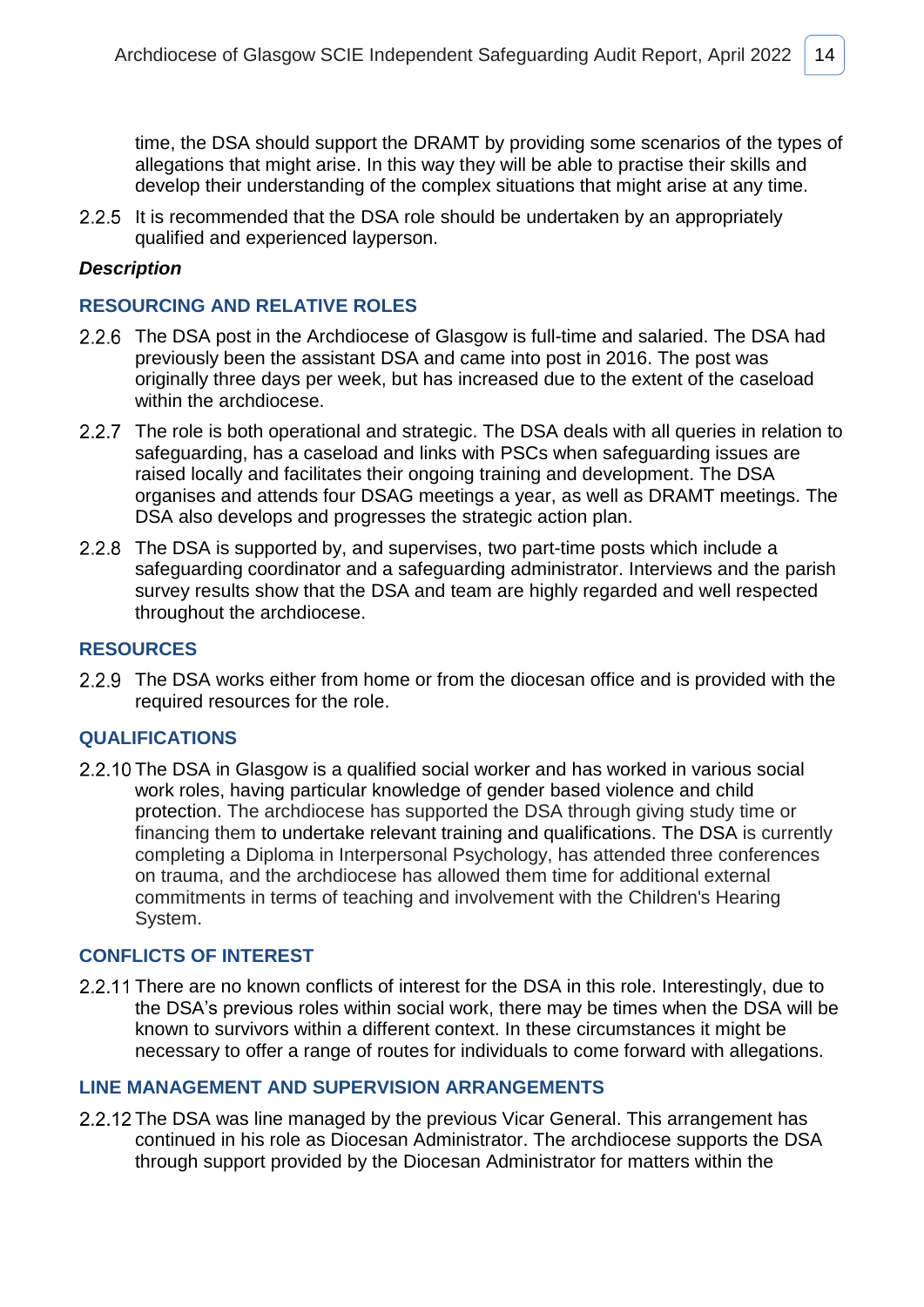archdiocese and monthly external professional and peer supervision is provided to support complex caseloads and working with survivors.

### *Analysis*

- 2.2.13 The DSA brings a knowledge of gender-based violence, child protection and an understanding of dealing with trauma to the role. This experience together with the DSA's continuing professional development and supervision has shaped the safeguarding office's approach to managing caseloads, working with survivors and working with external partners. The provision of professional supervision to the DSA is both positive and necessary.
- 2.2.14 The DSA had formed an effective working relationship with the Archbishop and had informed his response to individuals. The DSA continues to work closely with the safeguarding team of clergy and laity. There is a sense of supportive relationships and close teamwork. The current arrangement is effective because of good relationships, but currently lacks a formal process to manage disagreements or concerns about performance should the need arise.
- 2.2.15 Similar to previous audits, the role of the DSA in Glasgow has developed beyond that described within the original *In God's Image*, illustrated by the increase in hours to full-time. The DSA also works effectively with the Diocesan Safeguarding Coordinator and Diocesan Safeguarding Administrator. Also similar to other salaried posts, the DSA has been able to take forward key operational developments in managing cases, support to survivors and support to parishes in line with the job description. The significant operational role in Glasgow has meant less time available for the DSA to contribute to wider strategic developments. With the publication of *IGIv2*, it might be valuable to reflect on the role of the DSA and the support required in Glasgow to allow both operational and developmental aspects of the role.

### **Questions for the Archdiocese to consider**

- In order to ensure good safeguarding systems, how might formal processes be developed to underpin the good relationships within the team?
- How can the Archdiocese ensure the DSA role remains well supported?
- How can the strategic and operational aspects of the DSA role be differentiated and best managed?
- How can adequate integration between line management and external supervision arrangements be achieved for the DSA role?

### <span id="page-17-0"></span>**2.3 ARCHDIOCESE SAFEGUARDING ADVISORY GROUP (DSAG)**

### *Introduction*

- 2.3.1 The DSAG along with the DRAMT and the DSA is a core part of the safeguarding infrastructure, whose function it is to support the Bishop in his responsibilities for safeguarding.
- 2.3.2 Within *In God's Image*, the role of the DSAG was threefold: first, it is described as having an operational function around the organisation of PVG applications, monitoring of ongoing membership of the scheme across the diocese or archdiocese and organising training for parish clergy, safeguarding volunteers and PSCs; second,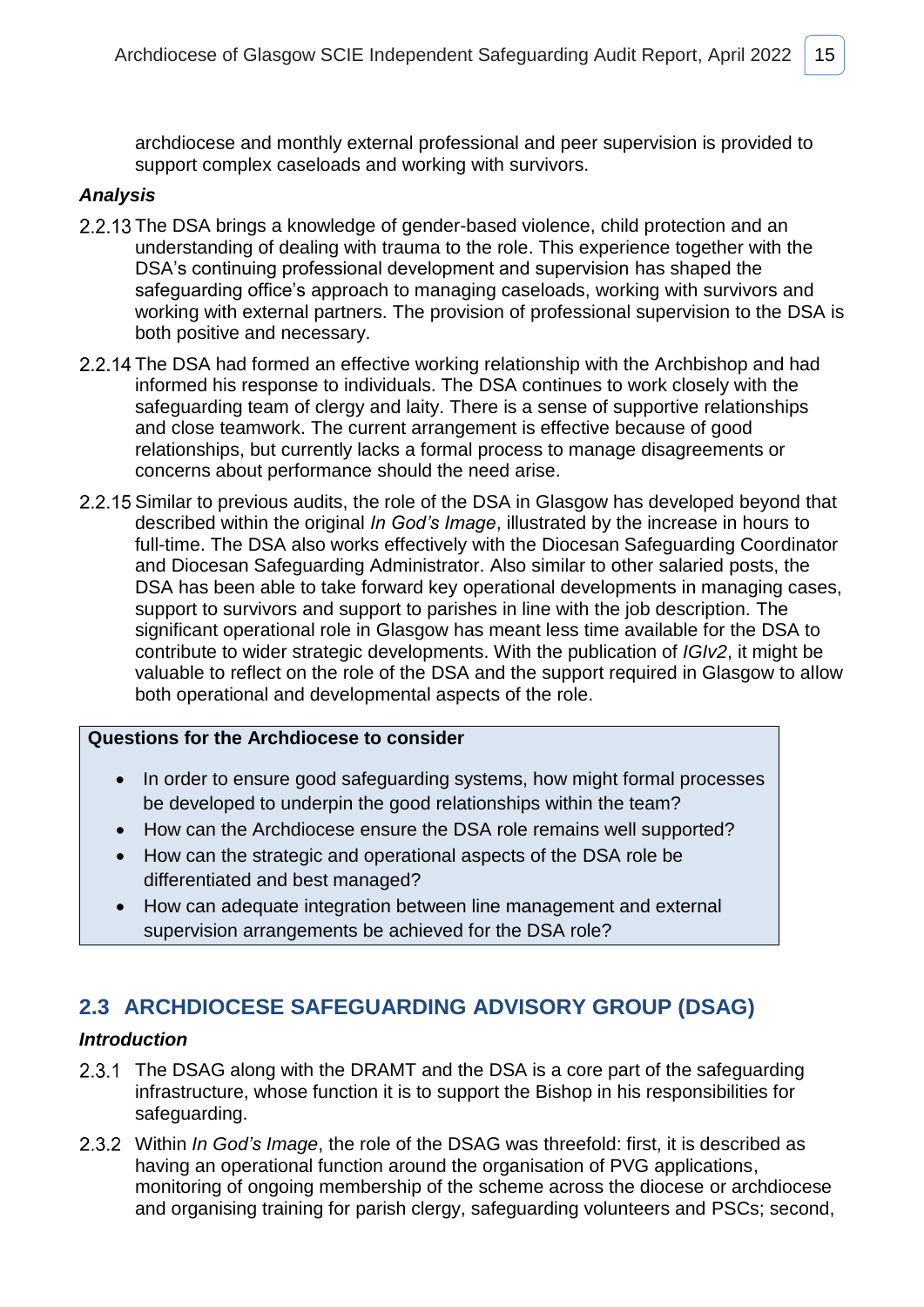it should play an oversight, scrutiny and challenge role in order to ensure compliance with national safeguarding standards across the diocese or archdiocese and discuss ongoing issues related to safeguarding arrangements in the diocese or archdiocese; third, it has a strategic leadership role in its responsibilities for responding to issues emerging from the safeguarding audit and liaising with the Scottish Catholic Safeguarding Service on national developments, resources and legislative change.

2.3.3 In *IGIv2*, the role and membership of the DSAG is set out at 6.2.3:

The diocesan Safeguarding Advisory Group (DSAG) should consist of people with relevant experience and skills, appointed by the bishop to support the DSA and to ensure diocesan-wide adherence to the safeguarding standards to which the bishop is co-signatory. Their responsibilities should also include analysis of the annual safeguarding audits, the formulation of the diocesan safeguarding action plan and the planning of relevant safeguarding training for clergy, religious, PSCs and volunteers. Membership of DSAG must include the DSA. Its work may by enhanced by the involvement of representatives of relevant diocesan groups – e.g., Pilgrimage leaders, SPREd, Youth Office, and religious congregations – for whom safeguarding is particularly significant. (Bishops' Conference of Scotland,2021, p 68)

2.3.4 Sections 8.3.1–8.3.3 in *IGIv2* set out the DSAG monitoring role and consider the implications of results of the parish audit for training, support and further improvements. This analysis and reflection, together with any recommendations emerging from any independent reviews of safeguarding practice, should enable the DSAG to prepare a safeguarding action plan that will address some areas of improvement required within the diocese or archdiocese over the subsequent year. The actions planned should be measurable and achievable, and be sharply focused on the intended outcomes of each action.

### *Description*

- 2.3.5 Throughout Covid-19, the DSAG has continued to meet virtually four times a year, chaired by Vicar General, and now in his role as Diocesan Administrator. Minutes from the DSAG demonstrate that discussions are wide-ranging, including updates on safer recruitment, PVG disclosures, local and national updates and sharing information on activities relating to the safeguarding of all groups represented.
- 2.3.6 This continued development of the DSAG is one area which has been impacted by *sede vacante*. Its membership was reviewed in 2019 to strengthen the knowledge and experience of safeguarding from the different perspectives of social work, criminal justice and survivors, as well as the skills and experience of working with survivors, quality assurance and ongoing self-evaluation. The strategic action plan supports the work of the DSAG and is considered at each quarterly meeting with each member responsible for the progress of one standard as set out within *IGIv2* and within the plan. Some DSAG members interviewed felt the strategy was clearly within the strategic action plan, whereas others felt this could be developed further.
- 2.3.7 Participants thought the current action plan was helpful in the current circumstances, but probably too detailed and reflecting processes. *IGIv2* provided an opportunity to review the action plan in terms of a more strategic approach. It was acknowledged, however, that this could not be progressed until a new archbishop had been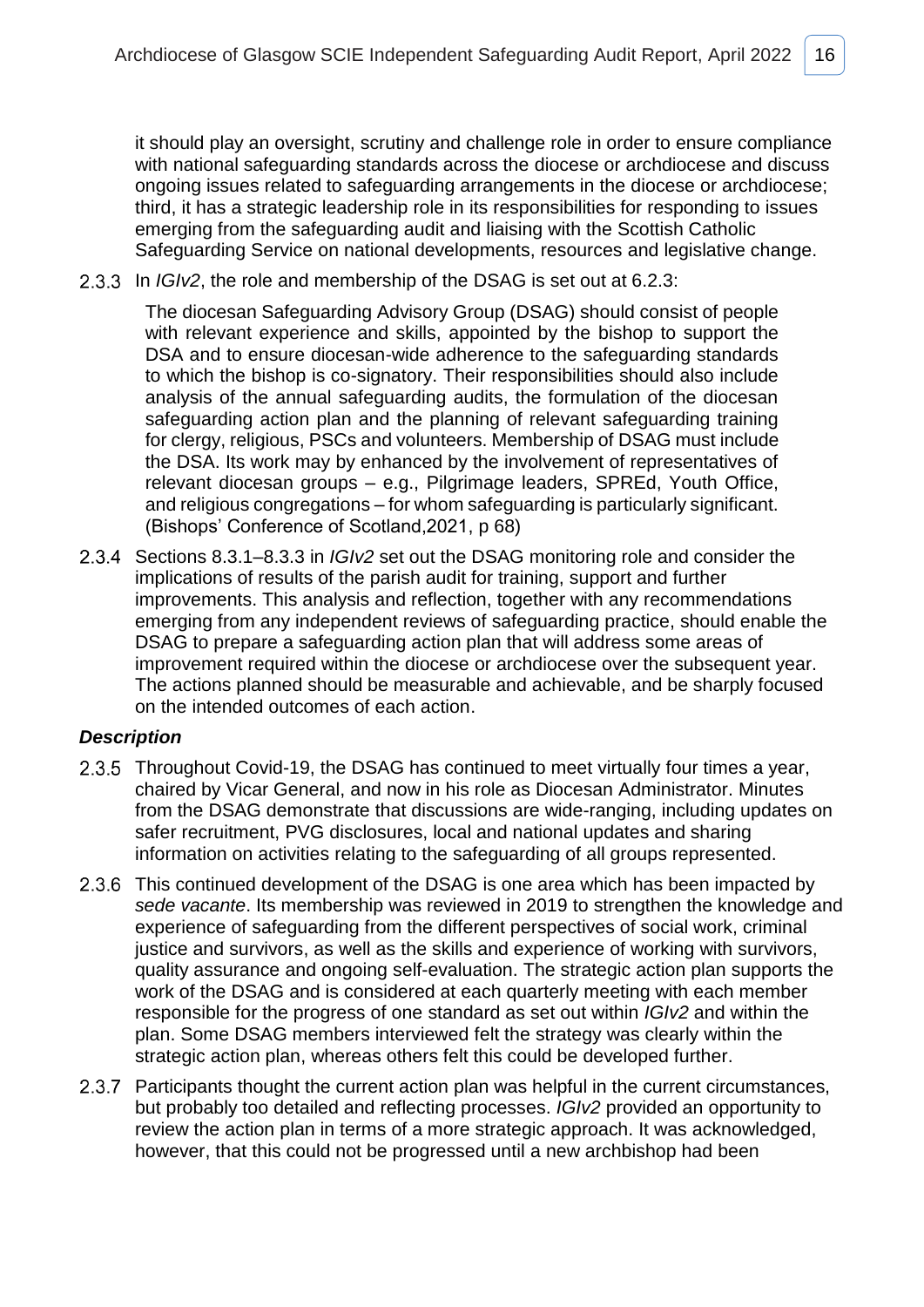appointed, the new curia was in place and the structures and roles of the new national service were clearer.

- 2.3.8 Those interviewed felt that younger voices, those from different cultures, the views from survivors and a health perspective would bring added benefit to the DSAG. Participants reflected that, previously, the DSAG had perhaps been more passive and less proactive, but there was now an appetite for it to be more dynamic and strategic.
- 2.3.9 Some of those interviewed discussed the need to develop feedback loops through to deaneries and parishes in terms of national and local developments, the audits and the action plan. Parish priests have responsibility and autonomy, but feedback loops are needed to help develop a more consistent approach to safeguarding across the archdiocese. The two subgroups of the DSAG (religious and training) were thought to be helpful in keeping connected with religious orders and monitoring the training programme across a large archdiocese with over 2,000 volunteers. One final suggestion was for a third DSAG subgroup or survivors' panel to inform the work across the archdiocese both operationally and strategically. Participants reported that one key role for the new Scottish Catholic Safeguarding Standards Agency would be to set up a national survivors' panel.
- 2.3.10 Previously, Archbishop Tartaglia had been updated verbally on the work of the DSAG by the DSA.

- 2.3.11 The review of the DSAG had been timely and it was unfortunate that positive developments could not be progressed further during *sede vacante*. The membership was able to demonstrate its current activity, but was aware that further developments were needed. The allocation of a member to a standard relevant to their experience to provide challenge and act as a critical friend is a positive development in terms of quality assurance and bringing in people with knowledge and experience of safeguarding to provide support and challenge.
- 2.3.12 The DSAG now needs to be developed to meet its strategic function which will be informed by how the archdiocese develops it safeguarding approach in terms of governance and accountability and the approach of the new Archbishop. The formalisation of the current safeguarding team into a safeguarding management team, more dynamic links with the trustees and developing feedback loops with the deaneries and parishes should all be considered. The new developments of *IGIv2* and the revised national office provide opportunities for review and reflection which should include an update of its current terms of reference. This might usefully inform discussions on the DSAG's strategic role.
- 2.3.13 As mentioned under strategic leadership, the auditors felt that the current strategic action plan was more process orientated than strategic and needs to be reviewed. The auditors welcomed the suggestions for new membership and particularly the suggestion of a national survivors' panel which could encompass a broader range of views and experiences. It would be helpful to explore how this national panel could link to local development work.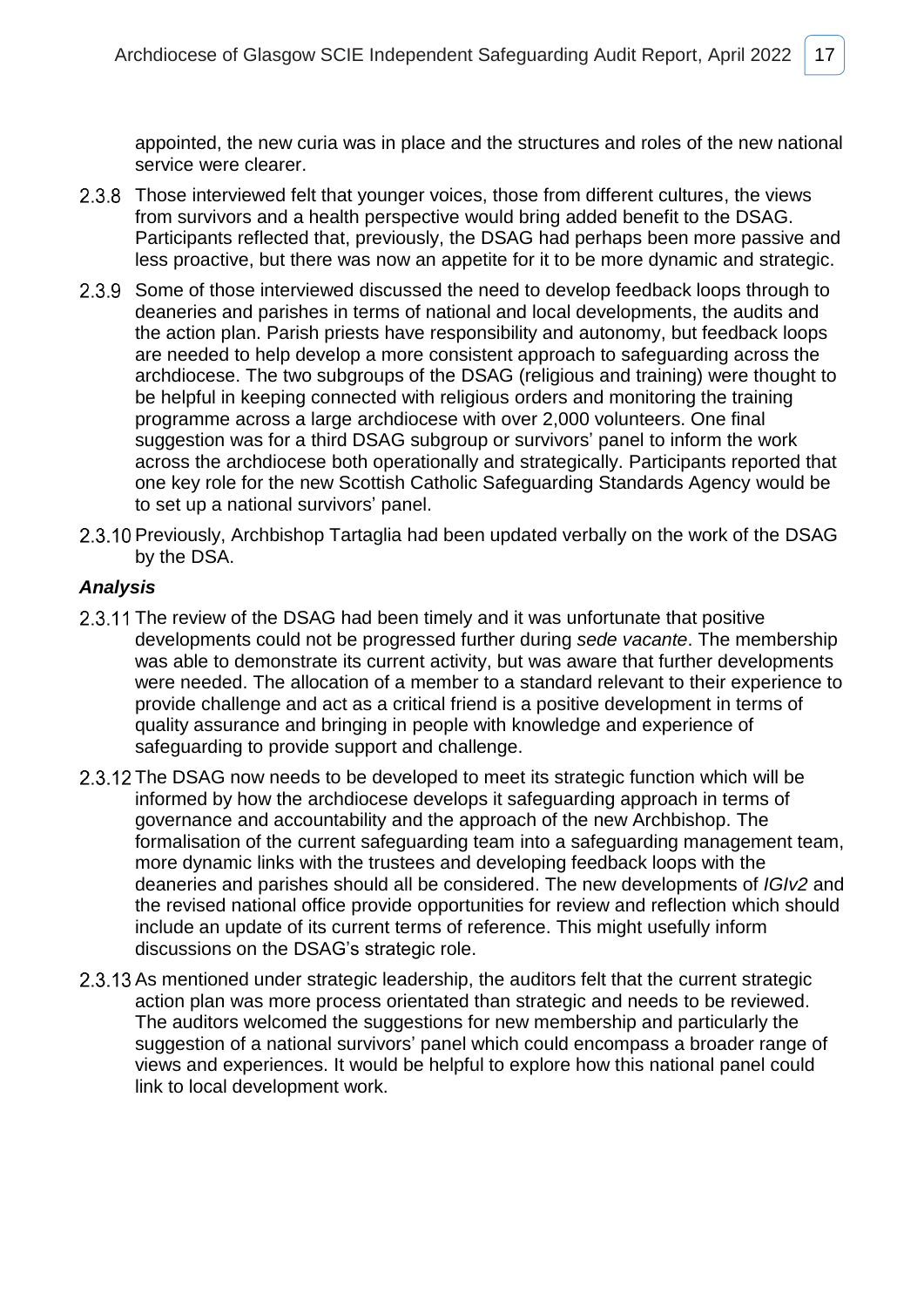### **Questions for the Archdiocese to consider**

- How can the planned National Survivors' Panel contribute to local views of survivors to inform the operational and strategic developments of the archdiocese and vice versa?
- Within the framework provided by *IGIv2*, what aspects of the DSAG's development can be progressed in spite of *sede vacante*?
- Who is best placed to conduct a risk assessment of significant further delay to different aspects of DSAG developments and alternative options?

### <span id="page-20-0"></span>**2.4 DIOCESAN RISK ASSESSMENT MANAGEMENT TEAM (DRAMT)**

### *Introduction*

- *In God's Image* sets out that the DRAMT along with the DSAG and the DSA is a core part of the safeguarding infrastructure, whose function it is to support the incumbent bishop in his responsibilities for safeguarding.
- 2.4.2 In *IGIv2*, section 6.2.4 states that:

Members of the Diocesan Risk Assessment Management Team (DRAMT) are appointed by the bishop to assist him, within the strict limits of the law, in the management of individual cases where allegations have been made against a diocesan cleric, employee or volunteer. This team's advice and recommendations should assist the bishop to come to decisions about how to proceed, in accordance with both civil and canon law, in response to reported allegations and concerns. The DRAMT should comprise a small number of individuals with relevant expertise, including those with experience of working in the legal profession, in canon law, in healthcare, social work and the Police. Its composition should be mixed, in numbers of ordained and lay members, and in their gender. (Bishops' Conference of Scotland 2021, p 68)

The detail of the DRAMT outlined in *IGIv2* does not address the previous identified potential conflicts of interest. These hinge on the advisory nature of the DRAMT. The DRAMT gives advice and recommendations, but decision-making authority remains with the bishop/archbishop. This means he is making decisions about the clergy, employees or volunteers for whom he also has pastoral responsibilities. The relationship between a volunteer and a bishop may be more distant, but bishops appoint and ordain priests, make decisions about many aspects of their lives and have the responsibility for their pastoral care, including when they have safeguarding allegations made against them (see Standard 5). This makes it essential that there are clear processes for identifying and dealing with disagreements where they emerge between the DRAMT and the bishop/archbishop so they can be resolved swiftly and transparently.

### *Description*

2.4.4 The Archdiocese of Glasgow has a small DRAMT consisting of the DSA, the Diocesan Administrator, the Chancellor, the Vice-Chancellor, and laity representation from law and human resources. (The previous Archbishop was also a member.) The DRAMT meets a minimum of four times a year but often more frequently where a risk assessment is required. Single case meetings are also called when needed. The DSA reports to each meeting, with relevant background reading circulated. Each case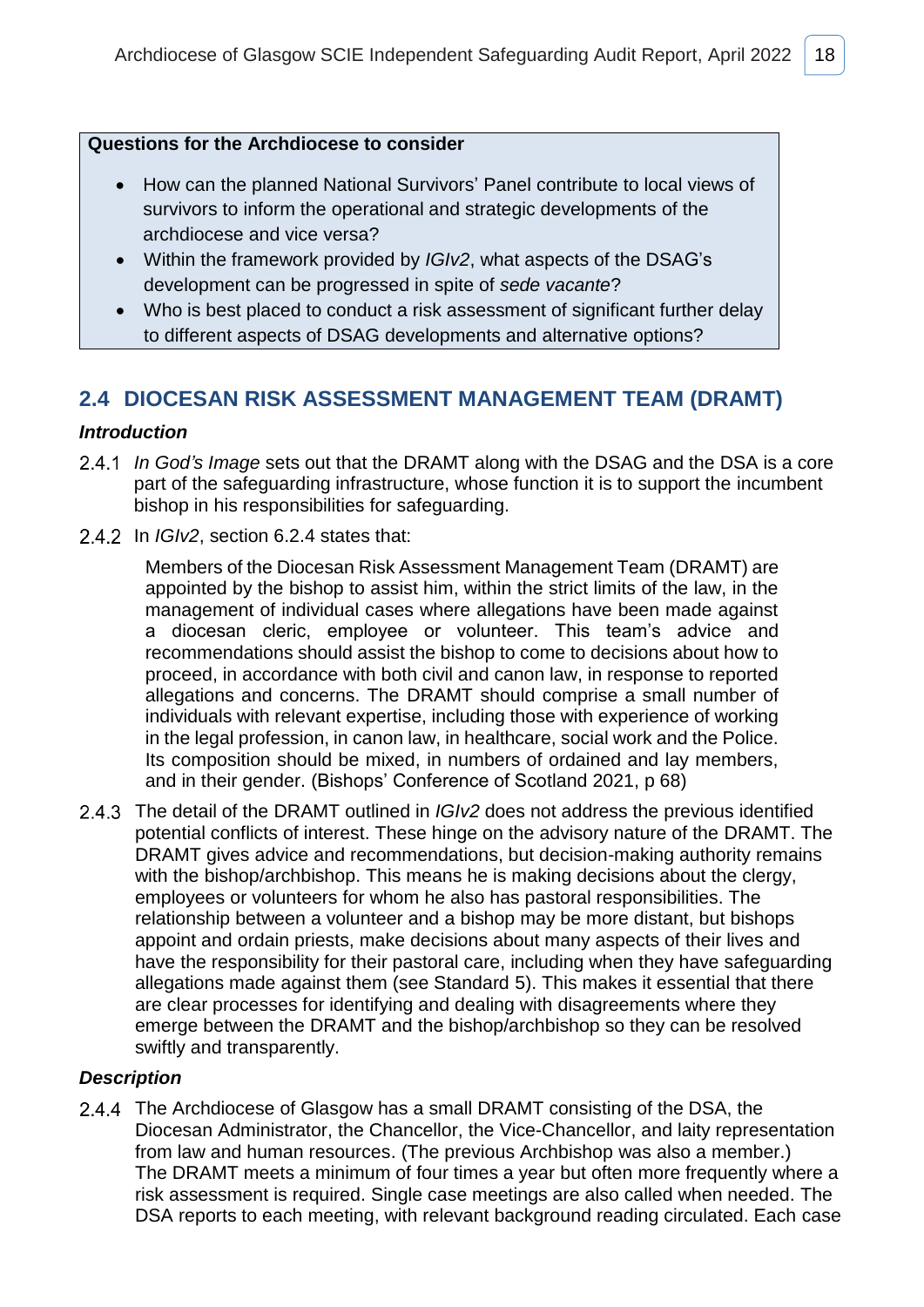is considered with full discussions and appropriately limited information noted to provide a formal record of each case. Consistent formats are used for diocesan risk assessments and for recording recommendations.

- 2.4.5 Members of the DRAMT felt the process worked effectively in terms of discussion, challenge and recommendations. The attendance of the Archbishop had allowed him to hear all views and helped him gain a full understanding of individual situations. The Archbishop had not interfered with the process of the meeting, the debate and discussions or the recommendations and had always enacted the DRAMT's recommendations.
- 2.4.6 If situations arose where there was felt to be a conflict of interest or the situation involved those personally close to the Archbishop or clergy then those members were asked to leave the meeting and did not take part in discussions or making recommendations. There was no formal local escalation process to challenge the decision of the Archbishop, although some commented that conflict could be escalated to the Apostolic Nuncio in London or to Rome. The recent publication *Vos Estis Lux Mundi* by Pope Francis had highlighted that concerns about someone in a position of authority having responded inappropriately could be forward to the Vatican; in principle there was a route if there were concerns that situations had been mishandled.
- 2.4.7 There was acknowledgement from those the auditors spoke with that the DRAMT's membership should be small due to the confidential nature of cases discussed, but that the membership needed to expand to include those with knowledge of psychology, risk assessment and the criminal justice process. New members had been identified by Archbishop Tartaglia. A member of the judiciary had been approached, but as the individual was still in practice it was felt to be a conflict of interest. Archbishop Tartaglia had been in the process of approaching a second individual at the time of his death. Due to the fact that the name was known only to the Archbishop and *sede vacante*, this had not been progressed. Arrangements were in place, however, to draw on professional expertise of risk assessment if required and also a professional with significant experience of working with survivors. These ad hoc members are from within and outwith the DSAG.
- 2.4.8 DRAMT members spoke of good discussion and challenge within the team and good working relationships and advice sought from multi-agency partners. There is regular use of risk assessments although some members reflected that individuals on the DRAMT may have different levels of knowledge and understanding and that training for DRAMT members would be helpful, particularly in assessing and managing risk.

- 2.4.9 The role of the DRAMT in making recommendations is clear and similar to other dioceses. The role of the DSA has developed from the 'conduit' originally set out within *In God's Image* to a more active member. The DRAMT could also consider drawing on the wider knowledge and experience from the DSAG as appropriate in individual cases as this model has worked effectively in other dioceses. Several issues emerged for further consideration.
- 2.4.10 First, the auditors agreed with comments about widening the DRAMT's membership in terms of risk assessment in the context of the criminal justice system. Key to discussions within the DRAMT is an understanding of risk assessment in the context of safeguarding. The high caseload in Glasgow means it is likely that this DRAMT is making decisions on complex situations with high levels of risk. It was felt that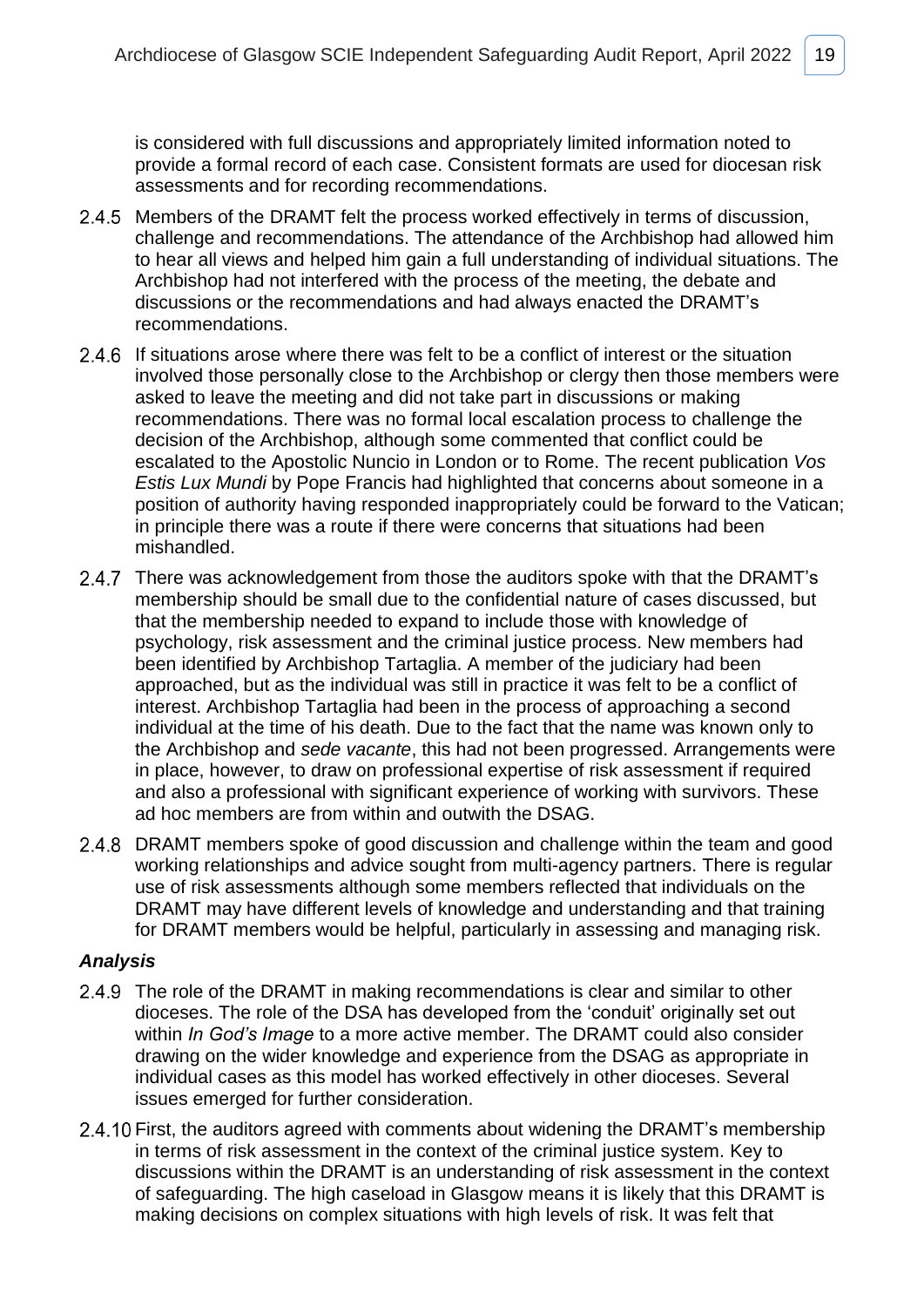increased understanding by the DRAMT would allow for greater challenge to risk assessments undertaken in individual cases.

- 2.4.11 There have been informal discussions about the DRAMT's membership within the safeguarding team, but it was not clear to what extent DRAMT members themselves were involved in discussions identifying gaps and individuals. It seems appropriate that the DRAMT itself discusses future proposals for new members.
- 2.4.12 Second, as mentioned throughout this report, the DRAMT needs to be brought within the governance arrangements and strategic oversight for the archdiocese. This would ensure that the messages or issues arising from cases inform strategy, policy and practice.
- 2.4.13 On a more practical note, the terms of reference need updating and the auditors agreed with the reflection that there should be training available for DRAMT members, both in terms of the general role and expectations, and also in more specialist areas such as understanding trauma and managing risk.
- 2.4.14 Finally, as has been raised in all previous audits, there remains the difficult issue of independent scrutiny. The auditors heard compelling arguments for inclusion of the Archbishop in observing DRAMT discussions, listening to the debate and asking questions to gain a full and nuanced understanding of the recommendations made. While decision-making remains with the Archbishop then there is justification for him being part of full discussions.
- 2.4.15 There remains, however, a lack of independent processes for escalation or challenge to decision-making. The current arrangement is based on good working relationships, but more thought might be needed in terms of how the provision of an independent third party reviewing decisions can be expanded. The routes laid out in *Vos Estis Lux Mundi* are welcomed, but it feels as though there should be intermediate steps before escalating to London or Rome.
- 2.4.16 The responsibility that lies with a bishop or archbishop is set out in canon law and, it has been argued, cannot be changed at diocesan or archdiocesan level. Law, however, is dynamic and perhaps greater thought should be given as to how accountability and transparency could be built into the process. There are also the options of delegating responsibilities.

#### **Questions for the Archdiocese to consider**

- What needs to happen to progress plans for the current DRAMT to draw on wider professional skills and knowledge?
- How should plans for any disagreement between the DRAMT and the archbishop be put in place as a contingency including plans for escalation if required?
- What are the routes and processes for changing canon law?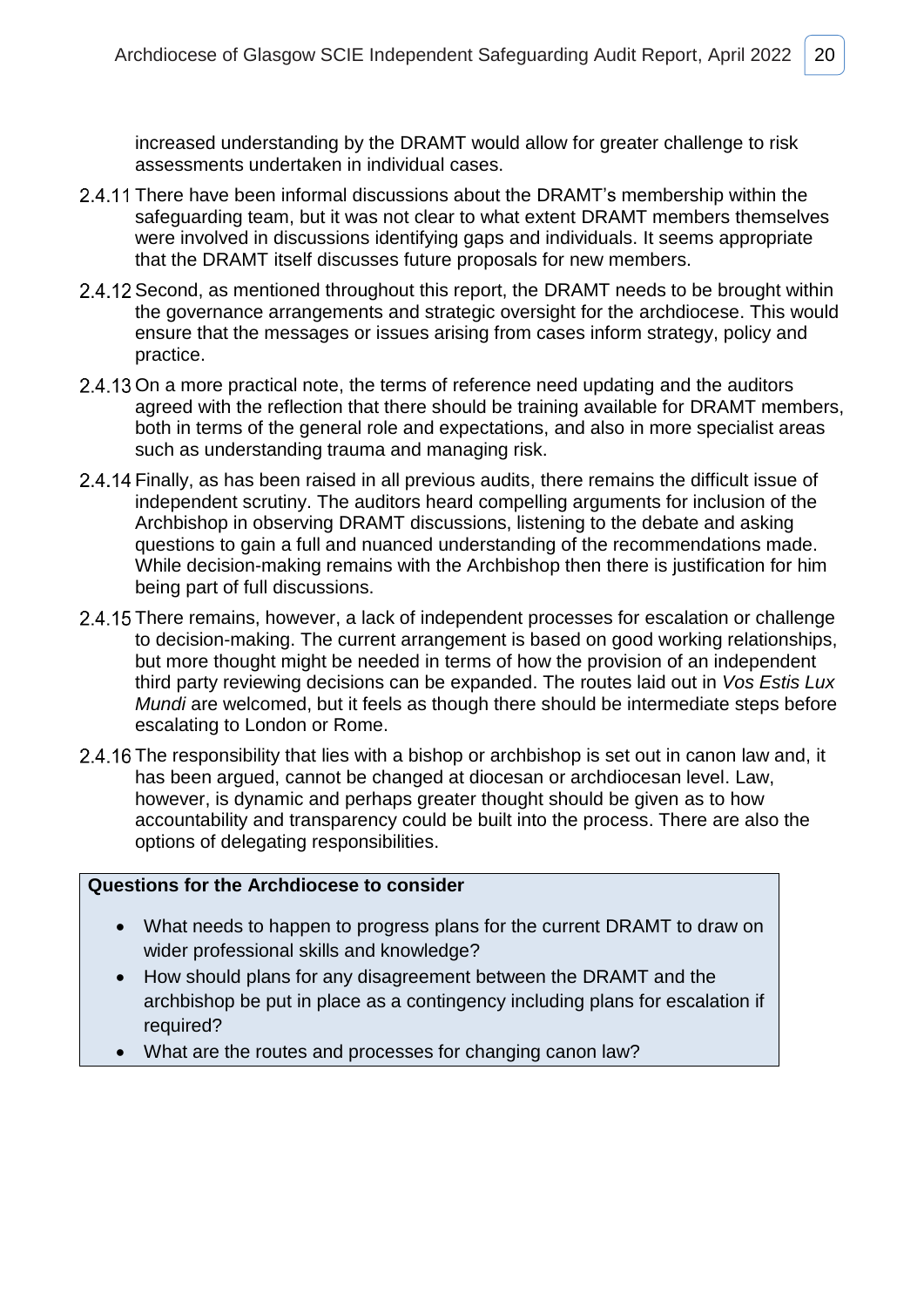### <span id="page-23-0"></span>**2.5 LINKS WITH THE SCOTTISH CATHOLIC SAFEGUARDING SERVICE**

### *Introduction*

2.5.1 In early 2021, the National Coordinator for the Scottish Catholic Safeguarding Service left their post and the Bishop's Conference of Scotland took the opportunity to review the role of the national safeguarding service in line with the revisions to *IGIv2*.

The recent publication of *IGIv2* states that: 'At the time of publication, the Bishops' Conference of Scotland have decided to replace SCSS with the Scottish Catholic Safeguarding Standards Agency (SCSSA)' (p. 73). The role of this new agency will be:

- to develop and promote the 'culture of care' that should be the hallmark of the Church's safeguarding efforts
- to be informed by those who have been harmed by abuse
- to provide strategic leadership and direction in safeguarding to all components of the Church in Scotland
- to promote and regulate consistent compliance with safeguarding standards through the provision of training, the development of common resources and other forms of support
- to develop the culture of an annual improvement cycle involving audits, analysis, planning, training and sharing of good practice
- to commission or undertake independent scrutiny of safeguarding practice in all jurisdictions
- to report on the outcomes of audits and reviews in transparent ways
- to coordinate a safeguarding complaints system that is transparent.

### *Description*

2.5.2 Previously, there were no strong links between the Archdiocese of Glasgow and the safeguarding service. Part of this was thought to be because the role of the DSA was full-time and salaried with a busy caseload and there was experience of safeguarding within the team.

### *Analysis*

While the role of the new agency is set out in *IGIv2*, it is unclear what progress has been made in setting up the agency, what will be the focus and content of training resources and to what extent it will independent of the Church in terms of the complaints process, particularly if it upholds complaints against a bishop or archbishop. In its absence, developments have been taken forward by DSAs across all eight dioceses which has impacted on their workloads. This has been an issue, particularly for those who are volunteers or working part-time.

### **Questions for the Archdiocese to consider**

- How might the Archdiocese take forward ideas for a different model and structure for the national office being discussed within the Bishop's Conference of Scotland?
- How might the Archdiocese escalate to the Bishop's Conference the need for interim arrangements while the new agency is being set up?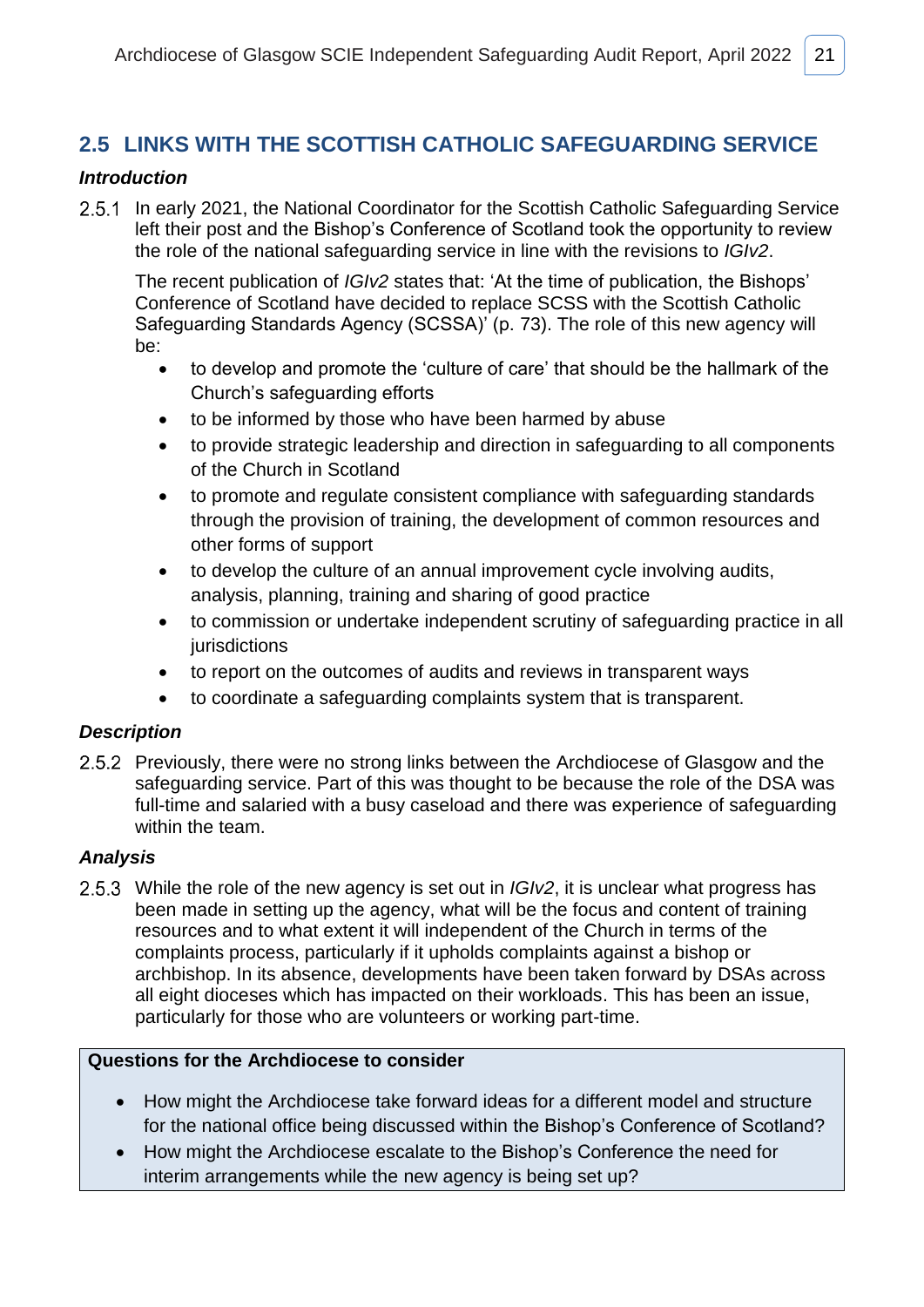### <span id="page-24-0"></span>**2.6 GUIDANCE, POLICIES AND PROCEDURES**

### *Introduction*

2.6.1 Recently, a working group of DSAs developed a set of templates for essential policies and procedures which should be in place within each diocese or archdiocese to each of the standards within *IGIv2*.

### *Description*

2.6.2 The archdiocese has a section on its website dedicated to safeguarding which has an online link to *IGIv2*, details of how to approach the safeguarding team, information about what to do if someone is worried about a child, young person or adult at risk, safe recruitment and training policies, and the conduct that all should expect from all employees and volunteers working within the archdiocese. There is also a policy on reopening following Covid-19 in the context of safeguarding.

#### *Analysis*

- As described, the archdiocese has some policies in line with *In God's Image* and the auditors felt the policy on reopening following Covid-19 in the context of safeguarding was a welcome development. Overall, the development of a comprehensive set of guidance, policies and procedures needs more development. It is important that information, policies and procedures are published and accessible as this helps demonstrate the commitment of the archdiocese to safeguarding.
- 2.6.4 The challenge for the archdiocese is developing policies while the national agency is being set up, and the caseload in Glasgow means there is little time for development activity. It is also unclear whether a national set of templates have been produced and agreed.
- 2.6.5 Other dioceses publish online information leaflets about safeguarding, results of the annual audits, information on the importance of supporting survivors and what survivors need, as well procedures for safe recruitment, training, GDPR, complaints, whistleblowing and a summary of the safeguarding policy (*IGIv2*). There may also be a need for Glasgow to develop policies and procedures on online safety and social media, especially during Covid-19.
- 2.6.6 The website could be used more effectively, with links to key policies and procedures.

### **Questions for the Archdiocese to consider**

- What other policies are needed in addition to those already available and how could these be made more accessible on the Archdiocese website?
- What help can the Archdiocese get from other dioceses who may have more comprehensive policies?

### <span id="page-24-1"></span>**2.7 COMPLAINTS AND WHISTLEBLOWING**

### *Introduction*

2.7.1 A complaints process is required so that anyone who has contact with the diocese or archdiocese about safeguarding knows how to complain should they feel that they need to. A strong policy is clear about who complaints should be made to, and how they can be escalated if necessary. Positive features include an independent element,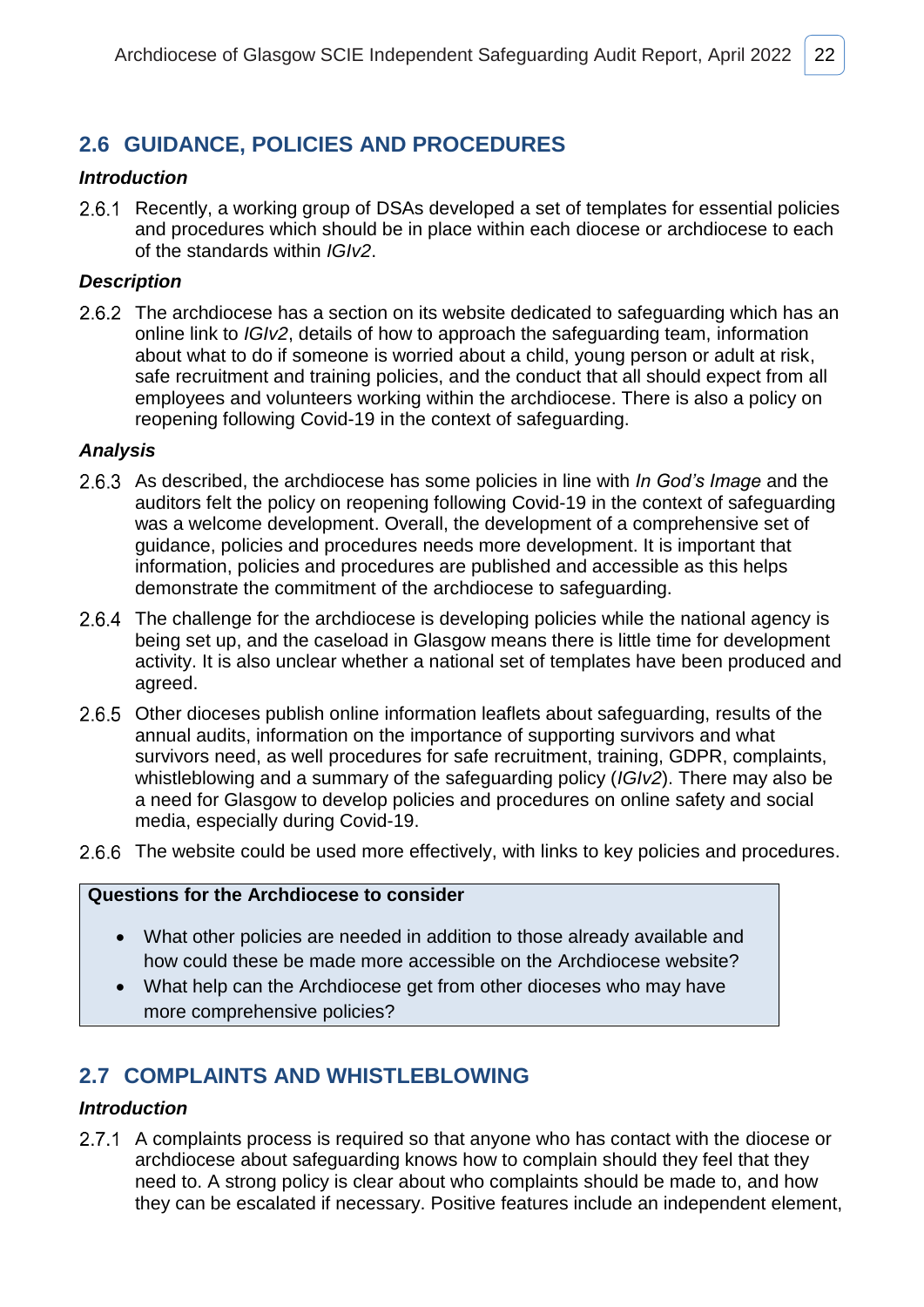and clarity that raising a safeguarding concern, and making a complaint about a safeguarding service, are two distinct things. The outcome of complaints enables an organisation to learn from those who have had to use their service, enabling them to make any necessary changes or improvements.

- 2.7.2 Whistleblowing and complaints procedures can be part of a general complaints procedure, but it is important that the process for making a complaint about the safeguarding response or service is clear and is different from sharing safeguarding concerns or allegations.
- While 'complaints' or 'whistleblowing' did not feature within *In God's Image*, *IGIv2* now sets out at 8.6.4:

In collaboration with dioceses and religious institutes, the SCSSA will coordinate a national policy on a tiered process of responding to a complaint about how a safeguarding allegation has been handled in any jurisdiction. Anyone wishing to make such a complaint will be able do so, either to the original diocese/religious institute which handled the allegation or directly to SCSSA. The process will include, as a final stage, a case review managed by an independent party. (Bishops' Conference of Scotland 2021, p 89)

### *Description*

- 2.7.4 The Archdiocese of Glasgow is developing a draft complaints procedure, but it is unclear in the policy what routes for escalation are available if an individual is still unsatisfied by independent third-party review of the situation. Nor does it appear that a whistleblowing policy is in place or available on its website. This is an area concerning wider archdiocesan policy and is not specific to safeguarding.
- 2.7.5 Some participants acknowledged that the current lack of an independent route to escalate concerns is a weakness in the system and while a function of the new national agency is to provide a transparent complaints process, this new agency has yet to be set up. The lack of an independent route to either raise or escalate concerns was raised by almost all contributors.

- While the national agency may eventually manage a complaints process nationally, local complaints and whistleblowing process will still be needed with links between the two made transparent. Local processes for whistleblowing need to be developed and made accessible, and greater clarity about how individuals can escalate concerns is required within the draft complaints procedure. The Pope's publication of *Vos Estis*  Lux Mundi in 2019 helpfully sets out the process of escalating concerns to Rome and the Nuncio in London also offers a role, but thought is needed as to how this could be developed locally.
- 2.7.7 It is important and necessary for the archdiocese, and Church more widely, to establish a process to manage disagreements and complaints independent of the safeguarding team as a means of protecting all individuals involved and helping to build trust in the Church.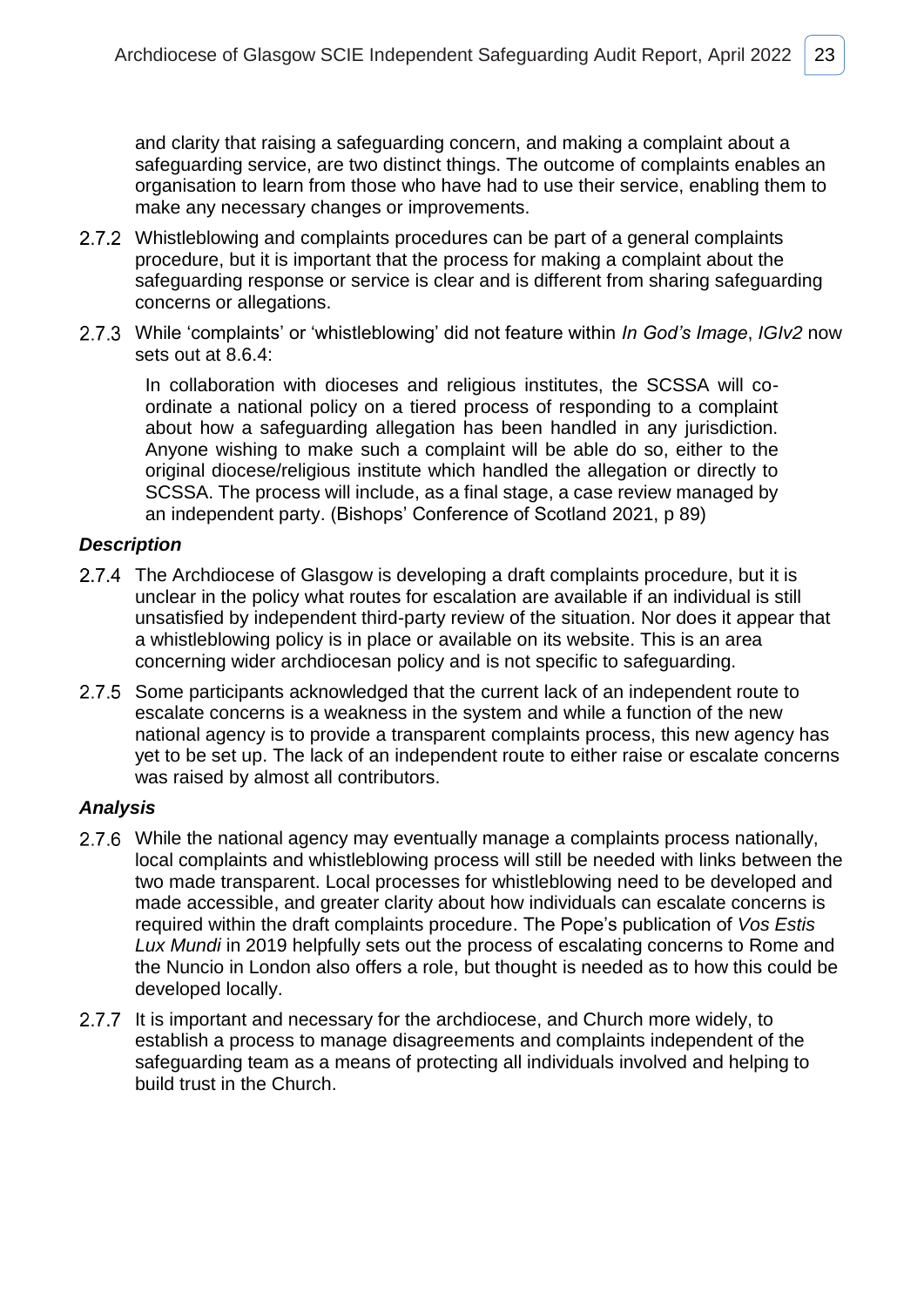#### **Questions for the Archdiocese to consider**

- How can the Archdiocese make whistleblowing and complaints procedures more visible across parishes? How can sufficient priority be given to this task?
- How can some independent scrutiny be brought into local systems while national discussions are underway?

### <span id="page-26-0"></span>**2.8 CASEWORK**

#### *Introduction*

- 2.8.1 In order to manage concerns well and respond to allegations there must be a system in place which clearly defines escalation for seeking advice regarding concerns and reports of abuse. There should be effective and clear recording of issues and incidents which are kept securely and are compliant with GDPR 2018. Integral to managing concerns well is the requirement to work jointly with statutory agencies and to debrief and reflect on any areas of weakness in order to improve practice.
- 2.8.2 The auditors looked at a range of casework material that was identified by the archdiocese as related to safeguarding. These included general enquiries dealt with by the DSA.
- 2.8.3 The auditors focused on recording systems, quality of response to allegations, information sharing, risk assessments and safeguarding agreements. For this section description and analysis are presented together for each subsection.

### **RECORDING SYSTEMS**

#### *Description*

- 2.8.4 All paper case files are kept in a locked filing cabinet in a locked room.
- 2.8.5 It was also raised that there have been developments in terms of a national case recording system, however, there were concerns that the system currently proposed does not appear to link or cross-reference cases, which is needed for the complex cases often spanning different dioceses, decades and involving several individuals.

#### *Analysis*

2.8.6 The case management system is confidential. Cases are clearly ordered with chronologies and both formal recording of meetings and informal recording of conversations and actions agreed. The auditors saw referrals to the police and good multi-agency working.

### **Questions for the Archdiocese to consider**

• Can the newly proposed client information system be developed to link or cross-reference cases?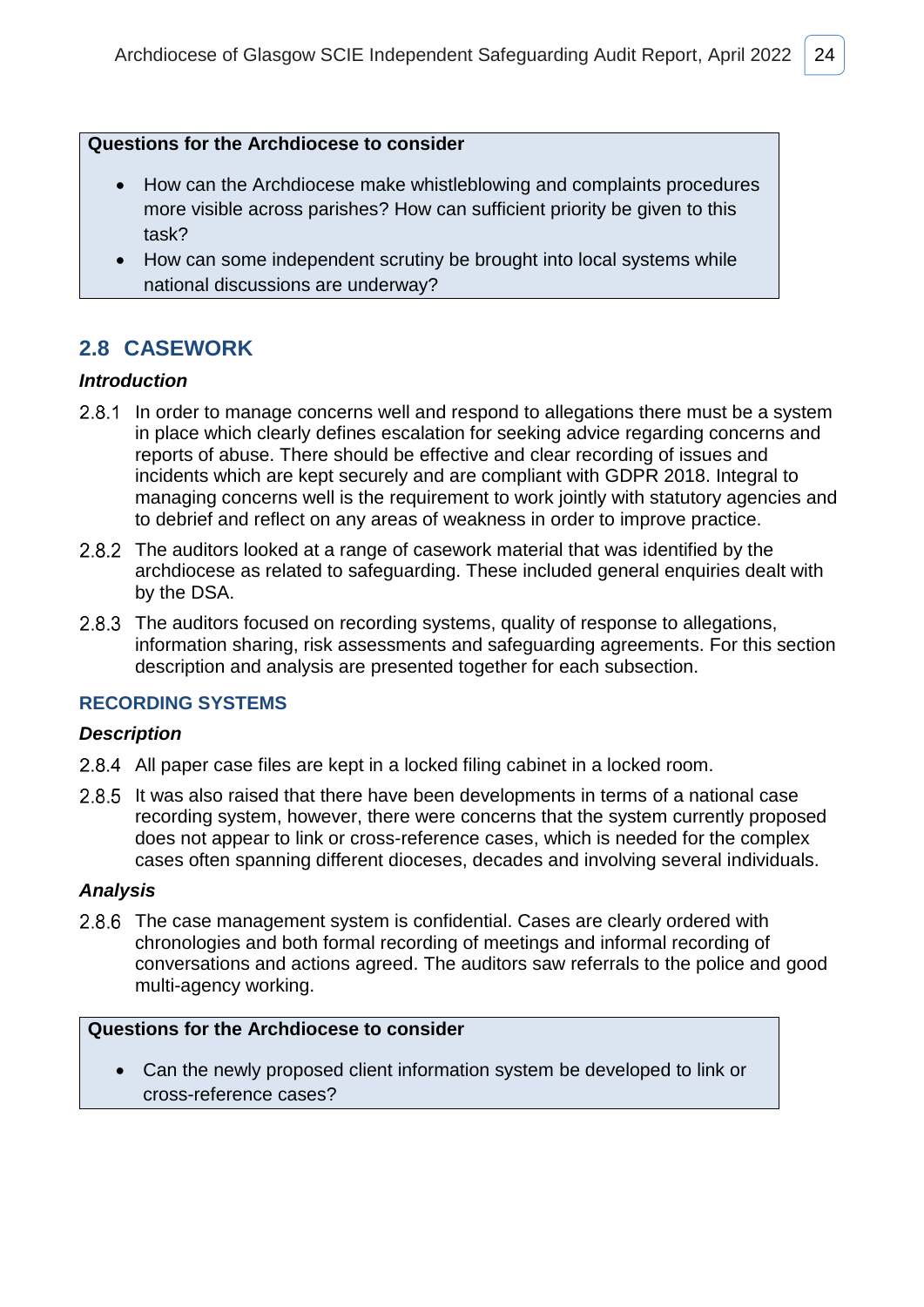### **QUALITY OF RESPONSE TO CONCERNS AND ALLEGATIONS AND INFORMATION SHARING**

### *Description*

- 2.8.7 Auditors saw evidence of how allegations are managed by the archdiocese safeguarding office, heard about the support sometimes needed by parish priests in responding to initial concerns and how individual cases are discussed at the DRAMT and followed through. The auditors also heard that DRAMT members are encouraged to discuss situations and space is allowed for challenge.
- 2.8.8 All disclosures of harm or abuse, past or present, are reported to Police Scotland in line with the Church's mandatory reporting policy. Similar to other dioceses, participants and contributors commented on the process of mandatory reporting of concerns immediately to Police Scotland. This reflects Church policy, but some participants and contributors raised concerns about how the process of reporting to Police Scotland is managed with survivors in relation to non-recent abuse and where there is no immediate risk to children or vulnerable adults.
- 2.8.9 Adult survivors often need time to reflect on the issues they have raised and to speak with family and friends. It is key, where there has been an abuse of power, that individuals retain some control in the process of disclosing abuse, which can be emotionally, physically and spiritually painful, and retain some control when this is reported onto other agencies. It was suggested that the process of reporting could be more closely aligned with the needs of individuals and more time given to working and deciding together when the police are contacted.
- 2.8.10 The safeguarding team was clear to stress that although the archdiocese has to report an allegation to Police Scotland, the individual can choose not to engage with the police, but it still remains that this information has been shared. Concerns were expressed that this may prevent individuals coming forward to the Church.
- 2.8.11 It was also important to report that the experience of one contributor was initially to approach another diocese to share their experiences of abuse, although the events did not happen in that diocese. It was expressed that it can be difficult to approach people 'close to home' if an individual remains involved in their local parish. Individual written approaches addressed to archbishops or bishops and marked confidential need to be handled with suitable sensitivity. In this situation and without the individual's consent, the diocese approached redirected this information, sharing it with the archbishop or bishop of the diocese where the abuse had taken place, as it was viewed as their responsibility. This can have a significant negative impact on individuals coming forward.
- 2.8.12 When an allegation is received, the auditors also heard that there are discussions with Police Scotland in terms of risk assessments of respondents, and restricting a priest's ministry while investigations are undertaken to ensure that boundaries are maintained between a police investigation and responding to the allegation as an archdiocese.
- 2.8.13 In the past two to three years, there has appeared to be a more robust response in considering or establishing a canonical hearing when Police Scotland or the Crown Office and Procurator Fiscal Service do not progress a case. The auditors heard from contributors that this did not appear to be consistent across all cases. Some cases, which did not progress within the criminal system, did not progress within canonical processes either. The reasons for progressing some and not others were unclear. Participants commented that the criteria set out in Appendix 1 of *In God's Image* were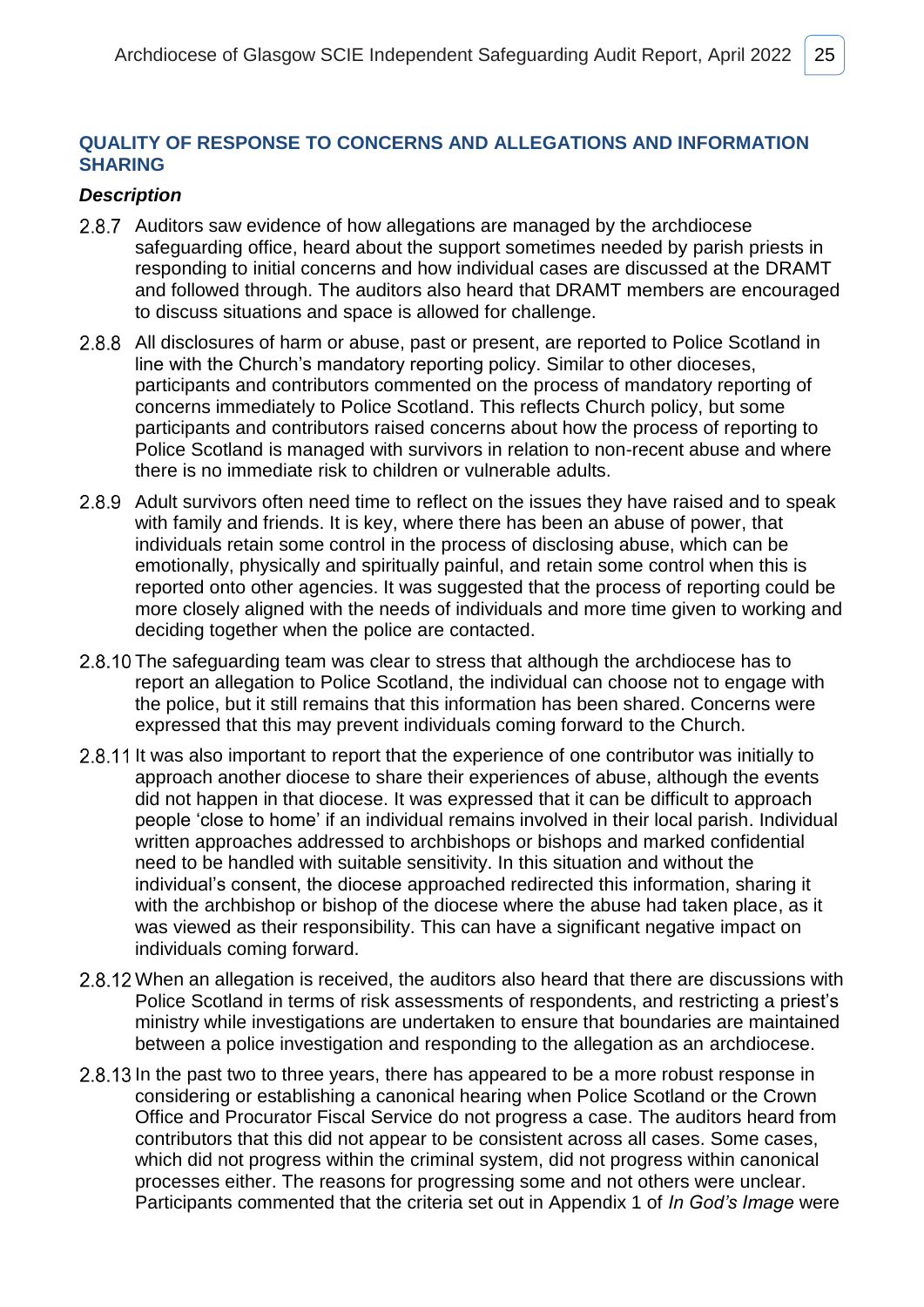applied in all cases, but acknowledged that in maintaining confidentiality on behalf of the person making the allegation and the respondent meant that the reason for decisions may not always be clear or public.

- 2.8.14 The auditors also heard from a small number of contributors about their experiences within local parishes. This was not in terms of allegations of current sexual or physical abuse, but in terms of bullying behaviour by clergy within these parishes. Each contributor described themselves as being labelled 'difficult' because of their previous experiences or alleged behaviour within each parish. It was not the role of the audit to investigate these allegations so they cannot be verified, but separate nonsafeguarding reports described similar behaviour by parish priests towards parishioners.
- 2.8.15 In some cases, it appeared that individuals had not reported bullying behaviours to the safeguarding office as they did not believe it was necessarily a safeguarding matter. There were also instances where alleged bullying by parish priests had been reported to the archdiocesan safeguarding team, but one or two contributors did not feel their issues had been sufficiently addressed within a clear timeframe and process. Some participants were also unclear about the process for reporting concerns about alleged bullying.
- 2.8.16 Finally, the archdiocese has put in place two key developments: an HR complaints policy is being developed with its external HR consultants; and the process of secure emails for information sharing between the safeguarding team, parish priests and PSCs. Both were welcome developments, and while some parishes have not yet transferred to using secure email, the team was active in identifying and working with those parishes.

- 2.8.17 Cases audited included examples of non-recent allegations against priests, and convictions of abuse of children, young people and young adults by priests. There were also examples of allegations of abuse within religious communities or organisations run and managed by religious orders, at the time of the abuse. It was evident from the ten case files that, more recently, responses to concerns and allegations have been swifter, more supportive, more helpful and in line with good safeguarding practice. There is evidence of good working, professional relationships with multi-agency partners and thoughtful consideration of the impact on survivors and possible others within the parish who had also experienced abuse. There is regular reflection within case files on how cases were managed and on the wider issues for learning that emerged. The auditors heard about and saw in recent case files more robust challenge and significant improvement in the support offered to individuals wishing to disclose.
- 2.8.18 Where practice was more problematic, this related to issues of alleged bullying. While this was in relation to a small number of parishes, it reflects a confusion about the status of bullying – specifically, whether bullying by clergy or non-clergy in Churchrelated roles is always a safeguarding issue or only where the person bullied is unable to protect themselves due to their own vulnerabilities. If bullying is not a safeguarding issue, adequate and well publicised HR processes need to be in place for dealing with allegations of bullying by parish priests or non-clergy in Church-related roles*.*
- 2.8.19 Without the necessary clarity, there is a risk that safeguarding roles and processes are mistakenly used to address incidents of alleged bullying. The auditors heard that while routes for reporting safeguarding issues are clear, there is currently insufficient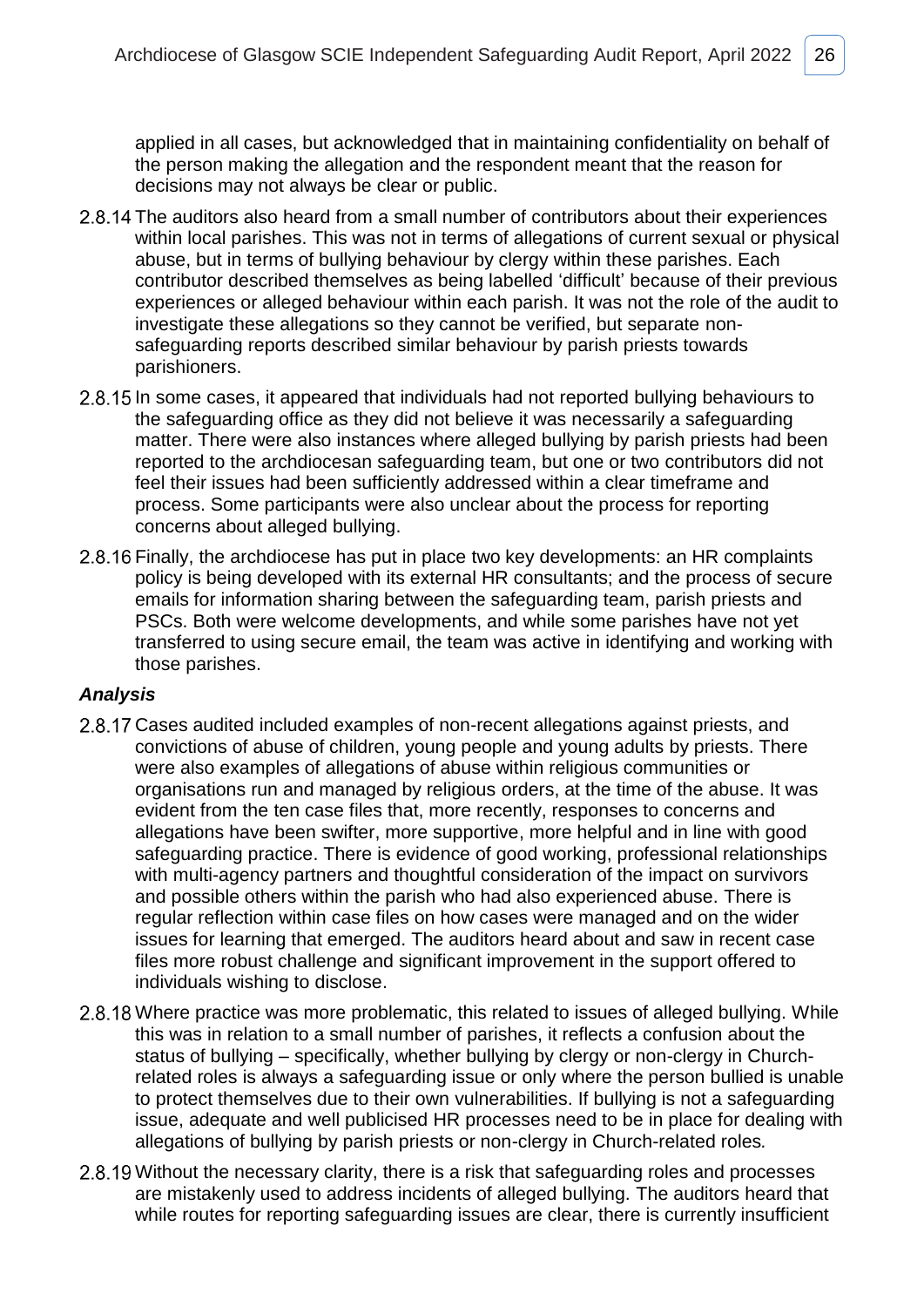clarity about routes for sharing and managing concerns which relate to workplace conduct issues. The consequences of such situations can cause additional anxiety, stress or harm to both individuals reporting concerns and those responding to the allegations.

- 2.8.20 It is also important to consider consent in all contact with survivors and also the effectiveness of mandatory reporting in cases of non-recent abuse (discussed in Section 2.9).
- 2.8.21 A short, clear summary available on the website of the criteria set out in both versions of *In God's Image* is perhaps needed to help develop an understanding of canonical proceedings. Due to the extent of previous abuse within the Church, more is needed to build the trust and confidence of the wider public in decision-making. Without trust and confidence, appearing not to take action may impact on the wider work and integrity of those parish priests who are compassionate and care deeply for their parish. It also impacts significantly on the reputation of the archdiocese across Glasgow.
- 2.8.22 In Glasgow, strong, strategic leadership is needed to ensure there is clear and swift action in response to all cases of previous abuse and to build trust in the system to respond to wider concerns in relation to safeguarding. While identified in the archdioceses, these are issues that impact nationally.

### **Questions for the Archdiocese to consider**

- Who would need to be part of discussions about how the Archdiocese can best respect the wishes of adults who come forward to disclose abuse, including those who do not give consent to share, in the context of the Church's mandatory reporting?
- Is the Archdiocese confident that the HR complaints policy being developed with external HR consultants will address the interface with safeguarding?
- What can the Archdiocese do to raise these issues at a national level?

### **RISK ASSESSMENTS AND SAFEGUARDING AGREEMENTS**

#### *Introduction*

#### *In God's Image* version 2 states that:

The provision of safe environments is an essential requirement for all Church activities and especially for those involving children and vulnerable adults. The most common of these activities are religious services held within, or adjacent to, a Church building. It is the responsibility of the parish priest or the religious community leader to ensure that all such services are conducted in ways that demonstrate that the safeguarding of all, especially children and vulnerable adults, is paramount. (Bishops' Conference of Scotland 2021, p 14)

2.8.24 It continues on page 18:

When a high risk offender expresses a wish to participate in one or more religious services in a parish, an assessment of potential risk of harm must be made by the statutory authorities. Police Scotland has agreed an Information Sharing Protocol22 which is governed by the system known as the Multi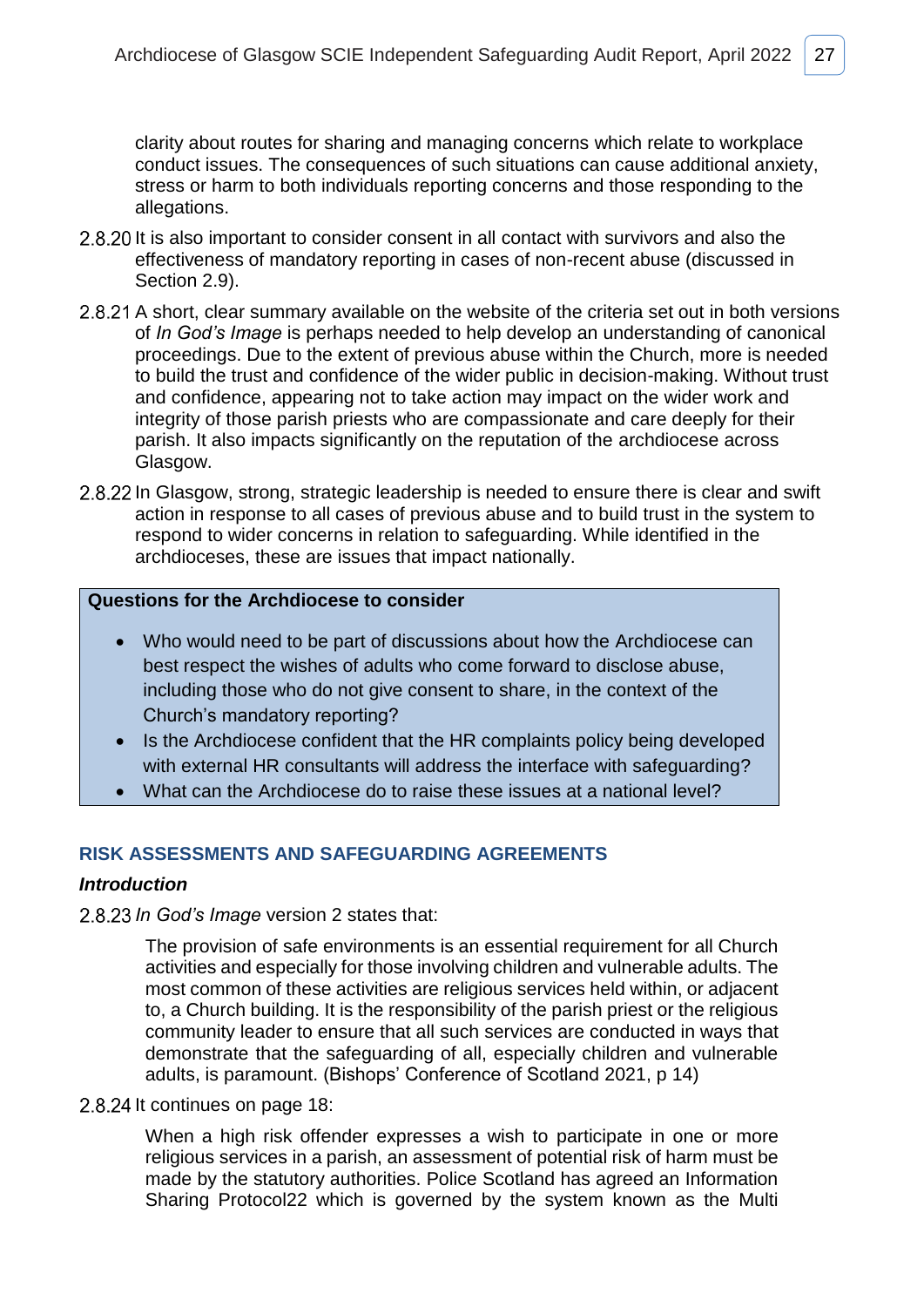Agency Public Protection Arrangements (MAPPA). The police service, prison service, health service, local authorities, and others are statutorily obliged to operate on a multiagency basis, with the objective of protecting the public from the risks that may be posed by Serious Criminal Offenders, including sex offenders.

When a high risk offender expresses a wish to attend a service in a Catholic Church, the relevant personnel from Offender Management or Criminal Justice should contact the dSA (or religious equivalent) to discuss if it is possible to create a safe context for the individual to worship in a church following the implementation of a Safe Worship Plan. Each agreement should be reviewed at least every 6 months, with advice provided by the statutory authorities. The diocesan risk assessment management team (dRAMT) should oversee the length of each agreement, and this should be kept under consideration within the review process.

- 2.8.25 It is recognised good practice (not specified within *In God's Image*) that such Safe Workship Plans should be underpinned by a risk assessment that details the risks posed by a worshipper, the measures in place to manage those risks, and therefore the reasons for the safeguarding agreement. Having a clear rationale for any restrictions helps people enforce the agreements with the level of diligence appropriate. Clarity about the risks that a safeguarding agreement is intended to address also allows for a robust reviewing process, which in turn allows safeguarding agreements to be strengthened where needed, or indeed terminated if appropriate.
- 2.8.26 IGIv2 has also expanded on the role of the support priest to the role of support person when a priest or religious is asked to respond to an allegation of abuse. As *IGIv2* states at 5.3.1:

Pending an investigation, the bishop/major religious superior must offer the support of a priest, religious or layperson who will monitor the conduct and welfare of the respondent through what will be a difficult process. The appointment of this support person must be made in discussion with the respondent and following advice from the DRAMT (or religious equivalent). The respondent is NOT obliged to accept the offer of a support person. (Bishops' Conference of Scotland 2021, p 57)

 $2.8.27$  It continues at  $5.3.2$ :

'The person appointed to the role of Support Person should be reliable, trustworthy, discreet, honest and wise. She/he should possess good pastoral qualities and be able to respond to others with empathy, but must also be able to observe firm boundaries in interactions with others. She/he should understand how to identify risk-taking behaviours' (p.57). Sections 5.3.3 and 5.3.4 then set out what is within the remit and role of the support person and, importantly, what is not.

#### *Description*

- 2.8.28 Processes of assessment have been developed and include the offer of an external psychological assessment to all individuals referred to the DRAMT and consistent formats for assessing and identifying risk and recording recommendations.
- 2.8.29 Auditors saw a small number of cases involving the management of covenants of care and agreements for those within the archdiocese about whom there were concerns.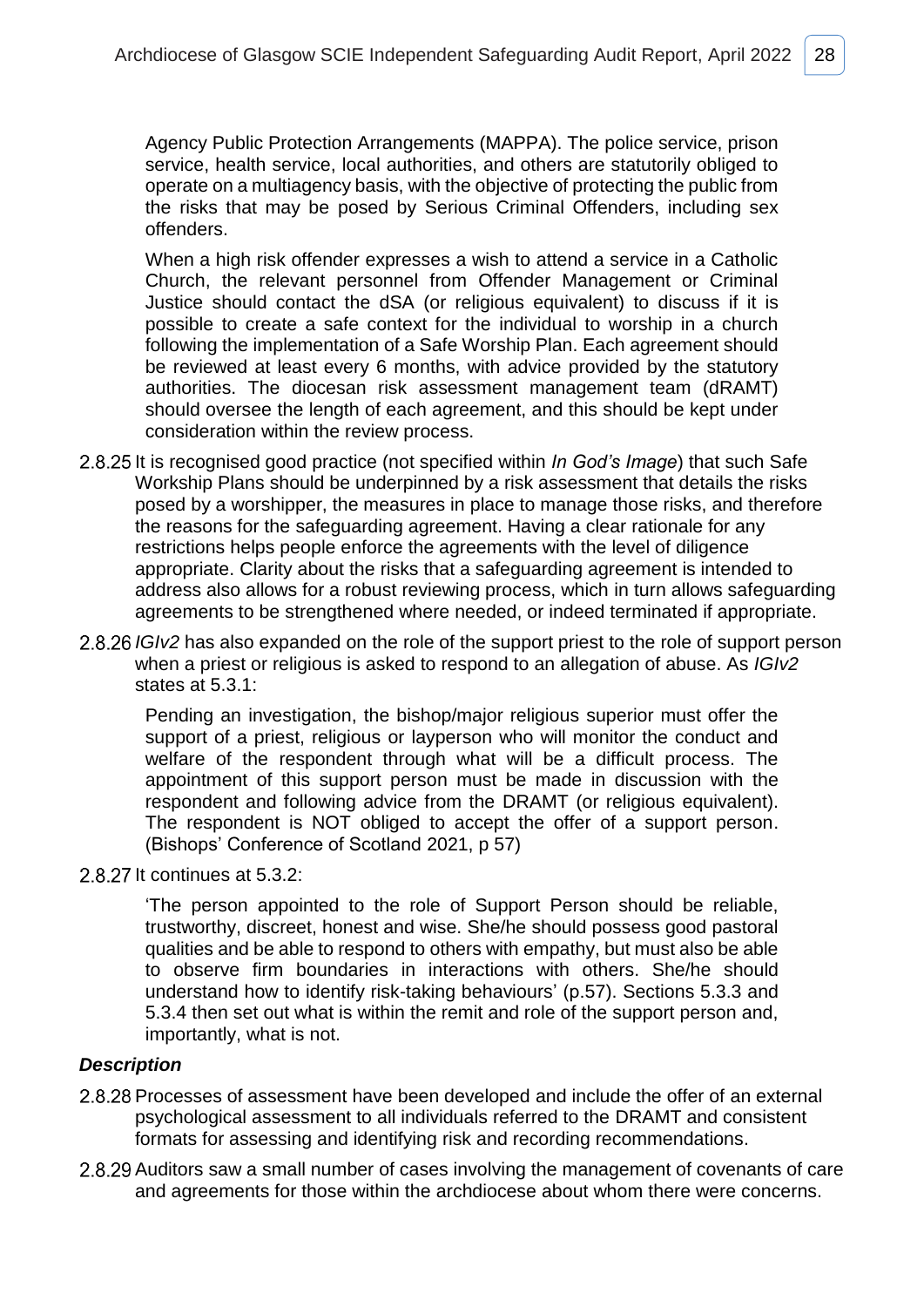There were clear plans in place and a statement of the restrictions, whether voluntarily or compulsory, which were reviewed regularly.

- 2.8.30 There was also discussion about the changes to the role of the support priest to support person in *IGIv2*. This was felt to put in place more accountability, nevertheless careful thought would be needed to develop a pool of support persons with skills and understanding needed to work with perpetrators and risk, who can often be manipulative. In recognition of the challenges in this role, the archdiocese had already put in place support groups around the support person or support priest to help them in the role.
- 2.8.31 In the absence of the national standards agency, the DSA has taken a national lead in developing this work and has developed sessions and presentations on working with perpetrators on behalf of all eight dioceses.

### *Analysis*

- 2.8.32 The process for risk assessment, including the external psychological assessment and consistent formats for assessing risk and recording recommendations, is excellent in terms of transparency in the decision-making which sits behind risk assessments. What is needed, however, is greater knowledge and understanding within the DRAMT of risk assessments and working with risk in the criminal justice system. As mentioned earlier, DRAMT membership should be a priority for the new Archbishop, and training in these areas would be beneficial for all members to increase confidence in being able to challenge the conclusion of risk assessments at times.
- 2.8.33 The development of a support person and additional support being put in place to support individuals were positive developments, especially the focus on the behaviour of perpetrators.
- 2.8.34 One issue that emerged as a concern was for the Church more widely. It was clear from one case file that the escalation of the restrictions placed on an individual's activity from voluntary to compulsory was appropriate. There was, however, extensive evidence of this individual contravening their restrictions at all times and refusing to engage over decades. The sanctions available to the Church were at best minimal. This is hugely concerning when individuals have not reached a level for a criminal process, but continue to behave in a way that is both risky and potentially abusive.

### **Questions for the Archdiocese to consider**

- How can covenants of care be escalated and addressed in a timely fashion if an individual continues to ignore the restrictions in place?
- In accordance with the limitations of *sede vacante*, are restrictions on progressing plans to refresh the membership of the DRAMT in order that they can deliver more effectively on their vital safeguarding function appropriate?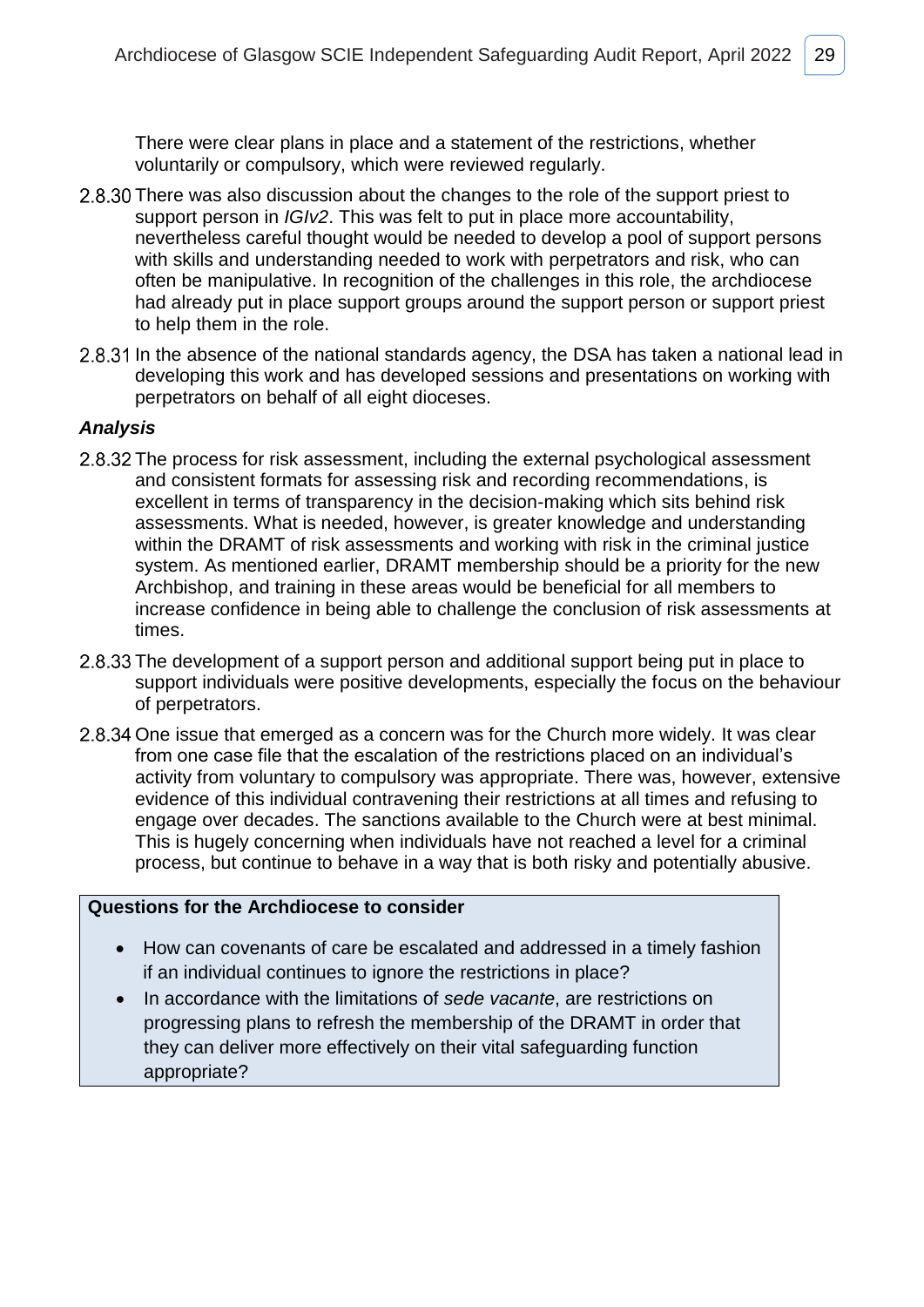### <span id="page-32-0"></span>**2.9 SUPPORTING SURVIVORS**

#### *Introduction*

- Standard 4 of *In God's Image* relates to providing care and support for survivors: 'We provide a compassionate response to survivors of abuse when they disclose their experiences and we offer them support, advice, care and compassion'
- 2.9.2 An important part of the audit is to seek the views of survivors, as well as those working in the diocese or archdiocese.

### *Description*

- 2.9.3 Much work has been undertaken by the safeguarding team and the DSA to develop the approach of the archdiocese when working with survivors. There was an understanding of the trauma experienced by individuals no matter when the abuse or sexual assault took place and of the hurt and harm that had been caused by the Church.
- 2.9.4 Central to the role of the DSA is to provide a key contact for all survivors and wider family members who wish to come forward to the Church. As mentioned previously, all disclosures of harm or abuse, past or present, are reported in line with the Church's mandatory reporting policy, and while the DSA works in line with this policy, the team also try to work with survivors to give them choice about their involvement in the process. Support is mainly offered through ten sessions of counselling. The auditors heard from both participants and contributors in terms of the stages of making initial contact with the archdiocese, reporting allegations and receiving support.
- 2.9.5 Some contributors felt that there was a conflict in terms of the role of the DSA being located within the Church and that they needed an independent route, whereas others felt there was a conflict between the approach of the safeguarding team, which put individuals at the centre, and the more legalistic approach of the insurers, which was felt to protect the organisation. Some participants agreed that the process of redress was challenging and highlighted why safeguarding needs to integrated into an overarching archdiocesan strategy.
- 2.9.6 It was felt by contributors that the Church needs to move from a defensive stance to a more proactive position similar to that of other organisations which have had to respond to similar issues and allegations. The development of the approach to survivors needs to be taken forward operationally and strategically by individual dioceses and nationally through the Bishops' Conference of Scotland. Some of the challenges described are not for the Archdiocese of Glasgow alone. At the heart of developments in safeguarding, it is essential that – as one contributor identified – there is 'acknowledgement, assistance and accountability'.
- 2.9.7 All contributors spoke of the need for a public apology from the Catholic Church in Scotland for the hurt and damage caused over several decades. It is essential that compassion is at the heart of the Church's response and that individuals feel believed from the outset by those they speak with personally and by the Church. As mentioned earlier, Archbishop Tartaglia issued a highly public apology to all those who had been harmed and who had suffered as a result of actions by anyone within the Catholic Church. This was viewed by many contributors as an important first step which needs to be supported by letters read out in Mass and public discussion. Within the archdiocese, strong strategic leadership from new Archbishop Nolan and curia will be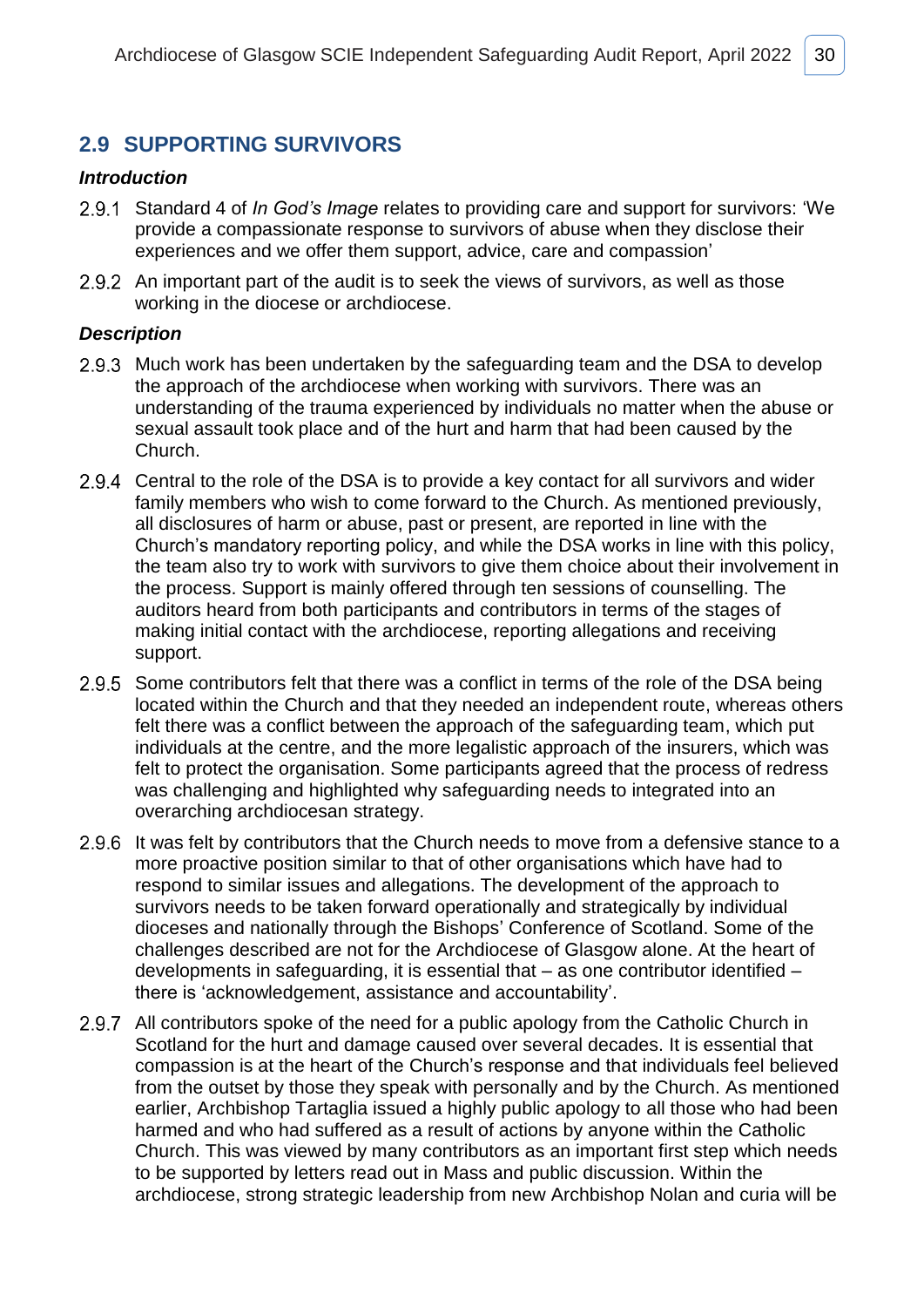needed to ensure that all parishes are consistent in their approach to safeguarding and in their responses.

- 2.9.8 The auditors heard thoughts and ideas from both participants and contributors that could help develop the process of making initial contact with the archdiocese, reporting allegations and in receiving support, at both individual and strategic levels.
- 2.9.9 Initial contact could be offered through various channels such as local parishes, directly with the safeguarding office, through another diocese or through an independent agency if available. Individuals who have experienced harm may have remained involved with the Church, making it more difficult to approach the safeguarding team and share sensitive information. Being able to speak with either clergy or laity in another diocese might assist that first step in disclosing abuse.
- 2.9.10 Practically, a central telephone number or signing-in at the front door meant that some felt they would be recognised by the those answering the phone or on reception, which did not make them feel comfortable. Perhaps a separate safeguarding telephone number could be considered.
- 2.9.11 Support also needs to be equitable with the support offered to parish priests who have been removed from ministry, and for whom the Church continues to have a duty of care. The legacy for many survivors is that some have struggled financially, emotionally and with their mental health and wellbeing throughout their lives. Some talked of feeling hurt when those removed from their ministry continued to be looked after by the Church. This was seen by contributors as the Church looking after the same clergy who had caused the abuse better than those who had experience significant harm. Equally, some felt hurt because compensation claims were refused or questioned. Some who had approached the archdiocese have felt that the process of requesting financial support for counselling or to meet other health needs has been challenged or limited to what the archdiocese is prepared to offer rather than responding to individual need. Some individuals had paid for this support or counselling themselves.
- 2.9.12 Some contributors raised the importance of their spiritual needs and being able to attend Mass and take Holy Communion. They spoke of the challenges of finding the right counselling or coming back into Church and feeling included. Some wanted counselling or therapy provided through organisations with no connection to the Church, whereas for others it was important that the context of the abuse within the Catholic faith was understood.
- 2.9.13 Most individuals who contributed spoke positively of the support provided by the safeguarding team; some had met the Archbishop who had blessed a crucifix or written a prayer providing both spiritual and emotional comfort. Contributors talked of more variable responses including from parish priests and said that the message of safeguarding had not always reached local parishes. Individuals who are experiencing or have experienced trauma are often hyper-alert to responses and some felt they were labelled 'difficult' by their local priest or by groups of parishioners actively involved in their church. Some felt isolated within their own church and had had to move parishes several times or were asked to attend Mass in a different parish. Not being able to attend Mass in their own church had caused these contributors distress spiritually and one described it as causing spiritual and psychological harm.
- 2.9.14 This has implications for how and when individuals come forward and also for those who wish to continue practising their faith within local churches. There were suggestions that there could a' buddy' approach to help support individuals back into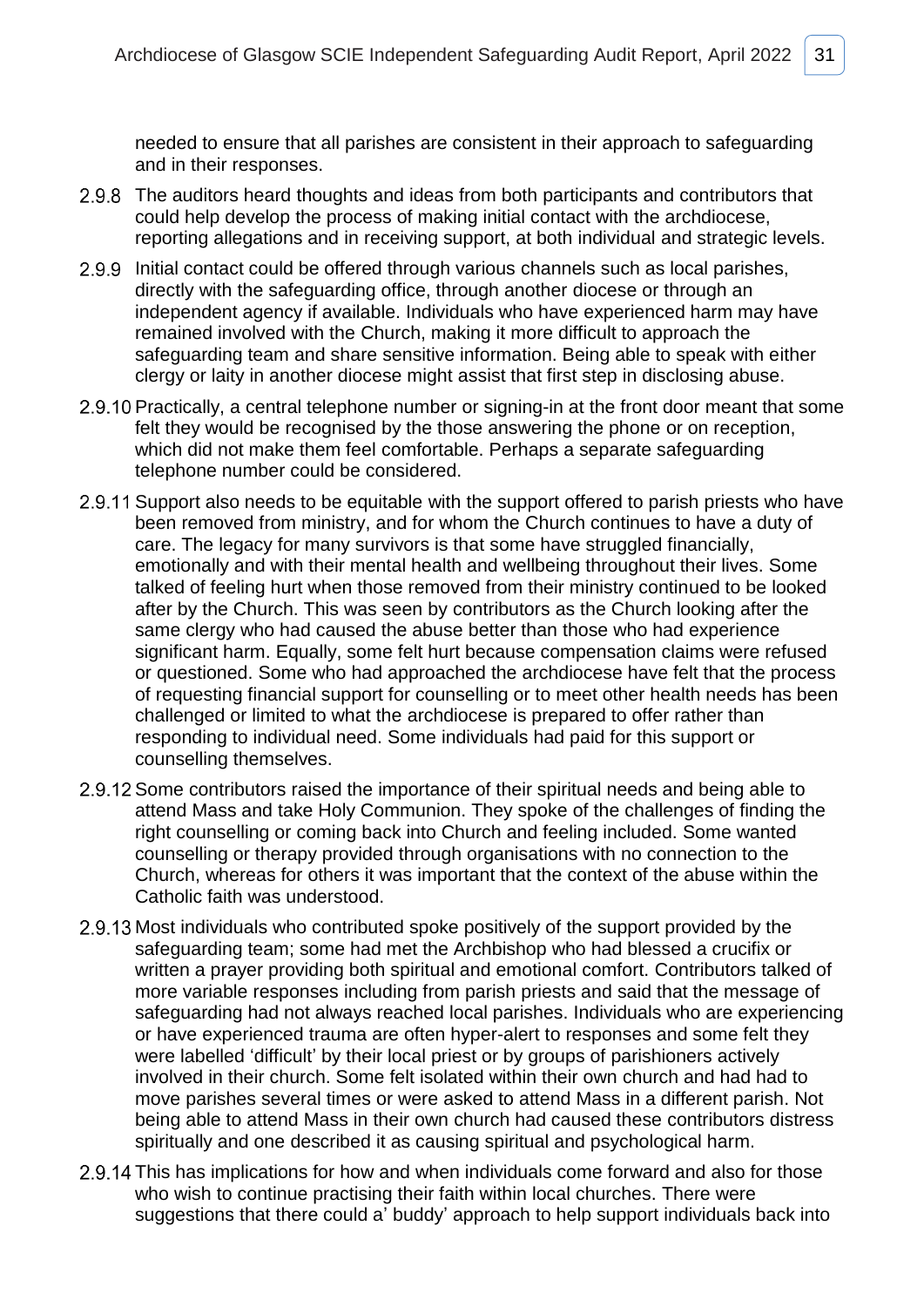their local or family church. Others felt that an apology by their local church would help redress this imbalance.

- 2.9.15 Participants also commented that it is important for the safeguarding team to continue to work in partnership with other organisations which can provide the ongoing support. The safeguarding team has published the details of all agencies locally which can offer a range of support. This is important so that support is seen as non-judgemental and will take on board what an individual survivor needs to be able to disclose.
- 2.9.16 The safeguarding team has also hosted sessions where groups of safeguarders and survivors come together to discuss a range of issues. Participants felt this to be incredibly useful and that more facilitated sessions could help those involved in the process to broaden and deepen their understanding.

- 2.9.17 Much work has been done to develop the approach by the safeguarding office on behalf of the archdiocese. The approach being developed towards working with survivors in the archdiocese starts from the premise that disclosing abuse is the start of a process and that individuals are believed. It was important to reflect that several individuals who had experienced abuse and harm or had been assaulted within the archdiocese were older young people or young adults at time. This has left many with feelings of responsibility or guilt for the events that happened to them, which were actually significant abuses of power.
- 2.9.18 There is a sense that the process of coming forward to the archdiocese, the process of providing support to individuals who have experienced hurt and trauma, and the process for achieving some form of redress can work against each other. The legalistic response by insurers, often based on financial grounds, did not always support the need for individual responses. While most spoke of very good support from the safeguarding team, there was still a sense that the archdiocese was defensive. It can feel as if the work of the safeguarding team is then undermined by other decisions and processes. Safeguarding needs to be part of the wider strategy for Glasgow and linked with the trustees' agenda as more than just an update.
- 2.9.19 The safeguarding team was clear that counselling could be offered other than through Church affiliated organisations, but this needs to be communicated more widely as some contributors thought the counselling was limited to services 'chosen' by the Church, and also time-limited. Support or assistance needs to be more wide-ranging than currently offered. Individuals should be offered a range of support through counselling, therapy, practical and perhaps financial support.
- 2.9.20 While it is important to ensure that requests for support are genuine, many felt questioned and a need to 'prove' to the insurers and wider Church that their experiences were genuine. While there are a very few who may take advantage, more often than not individuals are genuine and in need of compassionate support. A shift is needed within the Church to start from the premise of accepting the pain caused and for the Church to provide a compassionate response based on individual needs.
- 2.9.21 An independent route to making disclosures of abuse should be given consideration. No matter how effective the safeguarding team or individual priests, they are still within Church structures. For many there is little trust in the Church – therefore, different approaches or routes are needed. Some felt the situation had turned from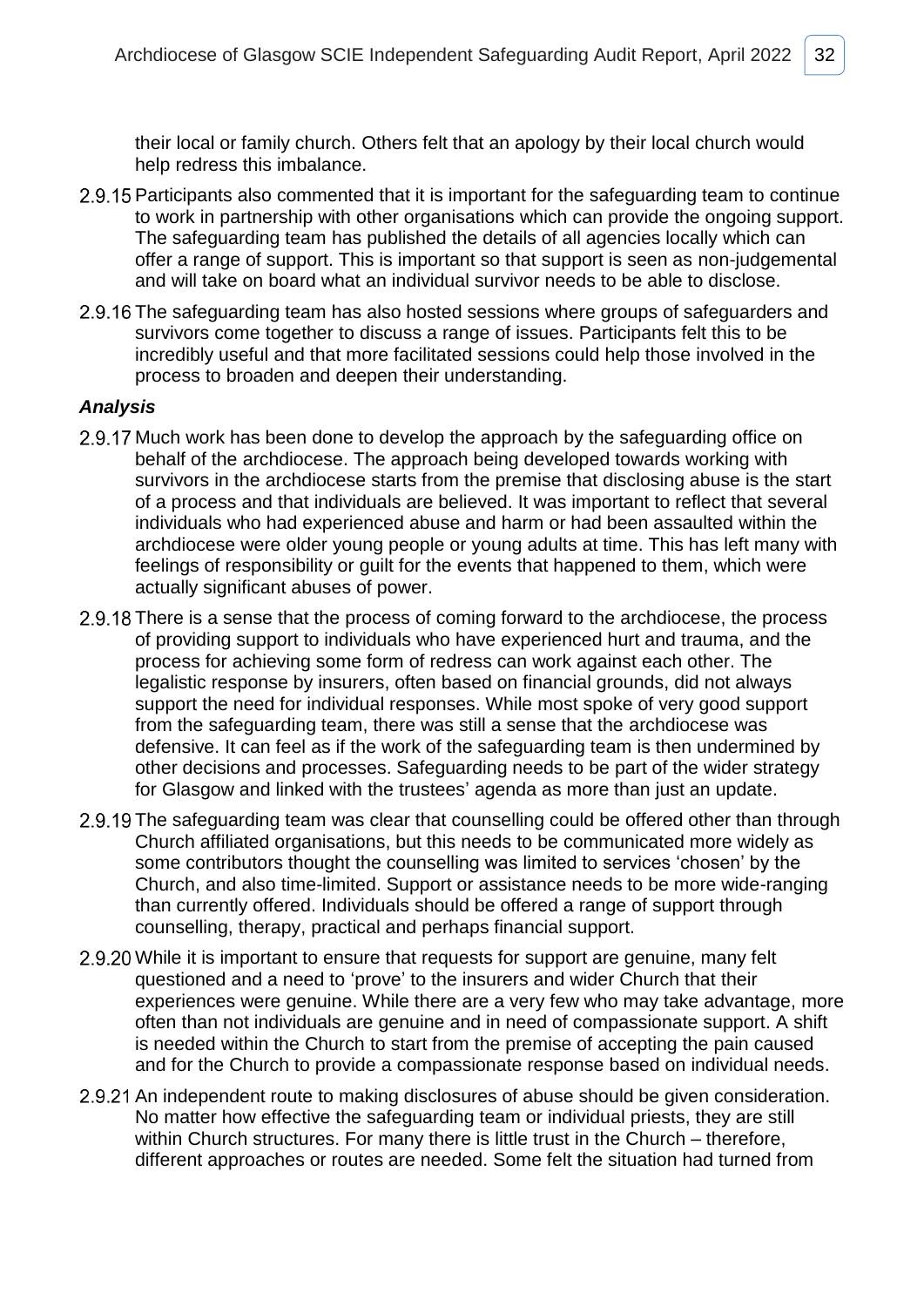disclosing concerns and abusive behaviours of others to an investigation of themselves, causing high anxiety and distress.

2.9.22 Responding quickly, being listened to, being believed, an apology and support were key elements reported by some contributors for moving on.

### **Questions for the Archdiocese to consider**

- What accountability does the Archdiocese hold for the approach and processes used by its insurers?
- How can the Archdiocese escalate the need for alternative forms of redress for abuse victims and survivors?
- How can the Archdiocese open communication routes for, and engage with, survivors who do not wish to have contact with the Church?
- How can co-production with survivors be made an aspect of all Archdiocese safeguarding work, strategic and operational?
- Could the Archdiocese, perhaps through theological leadership and pervasion of this through the deaneries and parishes, reach out to survivors rather than reacting to them when they do come forward?
- Could there be discussion about how to better align the timetable of the survivor with the need for mandatory reporting?

### <span id="page-35-0"></span>**2.10SAFE RECRUITMENT OF CLERGY, LAY OFFICERS AND VOLUNTEERS**

### *Introduction*

- 2.10.1 The mandatory safe recruitment process in the Catholic Church in Scotland is central to ensuring that everyone, including volunteers, is safe to work with children and vulnerable adults. *IGIv2* specifies the DSAG as having an operational function around the organisation of PVG applications and monitoring of ongoing membership of the scheme across the dioceses.
- 2.10.2 Standard 2 of *IGIv2* states at 2.1: 'We require all Church personnel and volunteers to be safely recruited to their roles, following the relevant statutory and Church requirements' (p. 15), and continues at 2.1.1:

Our mandatory safe recruitment process is central to ensuring that everyone – when working in, or training for, ministry as an ordained or religious, or working as a Church employee or volunteer – has passed through appropriate checks and assessments of their suitability to work with children or vulnerable adults. (Bishops' Conference of Scotland 2021, p 24)

### *Description*

- 2.10.3 In Glasgow, the management of the safer recruitment process for over 2,000 volunteers is with the Diocesan Safeguarding Coordinator across the Archdiocese. The work is managed by the DSA and overseen by the DSAG.
- 2.10.4 As mentioned in previous audits, the PVG application process moved online in March 2021. In addition, the Disclosure (Scotland) Act 2020 changed definitions from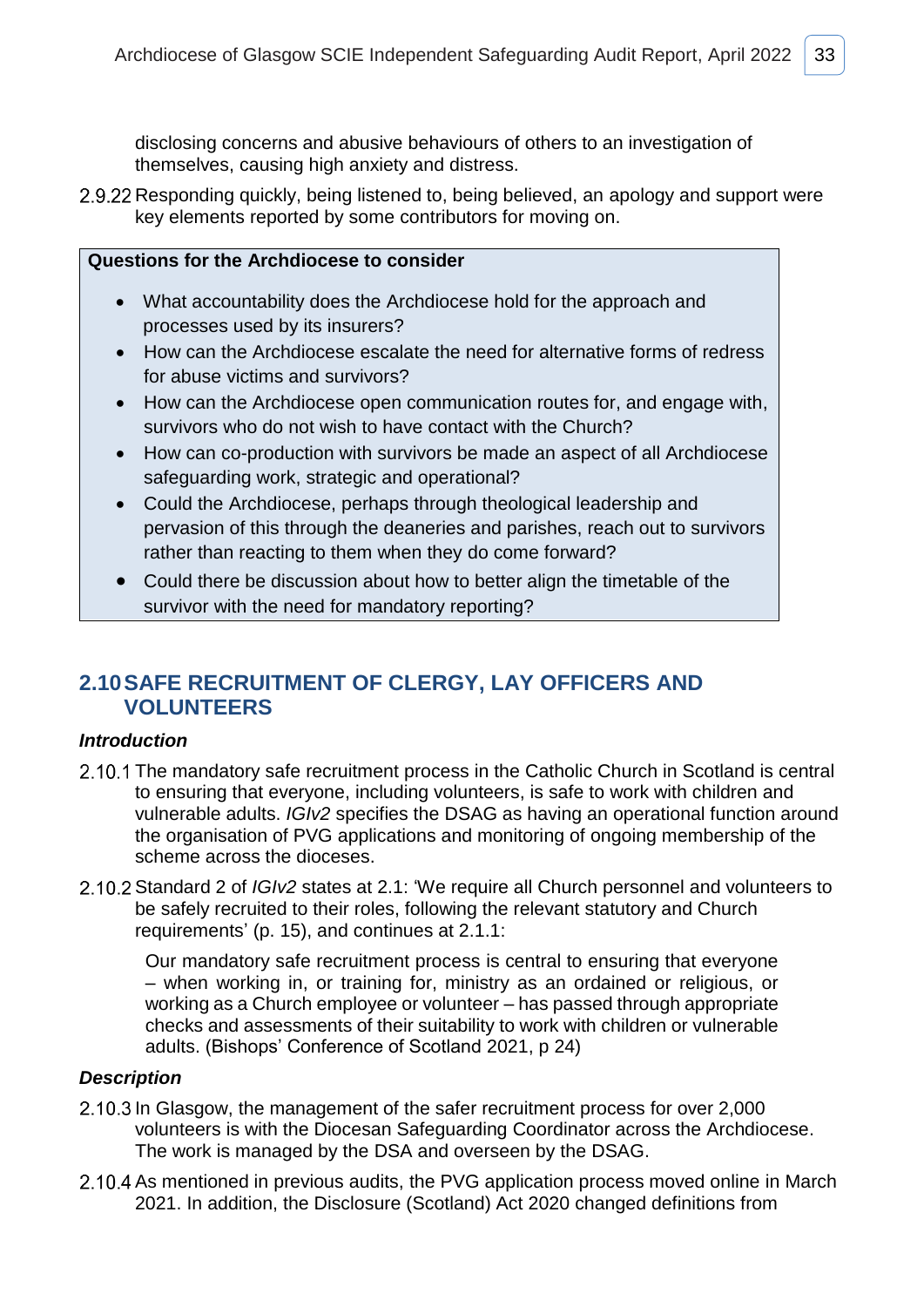regulated work to a list of recognised regulated roles. The Coordinator had attended a course delivered by Disclosure Scotland on eligibility criteria, which led to a significant piece of collaborative work across the dioceses to map the roles in parishes, update or introduce job descriptions, and revise risk assessments for roles and groups to ensure the Church can evidence the criteria for a regulated role.

- 2.10.5 The Bishops' Conference of Scotland agreed to a three-tiered safe recruitment process where Tier 1 requires full checks, references and to complete the training and Tier 2 requires references and to complete the training. Tier 3 is still under discussion. As one participant reflected, those providing the flowers to a church or a reader may not be involved in any volunteer activity, but if involved with a church or asked to do activities on behalf of the priest then they can be seen as a person to be trusted. It is important, however, to keep the task manageable and to focus on the necessary and essential PVG checks.
- 2.10.6 Under the previous system, interested volunteers would contact either the Coordinator or local PSC about a particular role. The safeguarding team would review the role to decide whether a PVG was required. If a PVG was required the individual would be asked to complete the archdiocese application form, self-declaration form as well as a PVG form. The PVG form would be checked by an ID verifier, information entered on the database and application sent. At the same time, two references would be sought. The training would also need to be completed before volunteering.
- 2.10.7 Prior to the pandemic, new PSCs would meet with the DSA and Diocesan Safeguarding Coordinator prior to undertaking their role and a letter given confirming the process. Once all steps were completed, the approval letter would be issued by the safeguarding office and copied to the volunteer's parish priest and PSC. The main change is that the process is now online and there have not been in-person meetings through the pandemic, although the Coordinator acknowledged that the letter setting out the process could still be sent via the post or email.
- 2.10.8 There had been resistance from some clergy and parishioners to the more formal process, but wider recognition of the importance of safeguarding in society and the inclusion of local PSCs had improved awareness generally and adherence to the processes and the training. The DSA and PSC had also put a timetable in place for completion of Level 1 induction training and those who did not complete in time would not be allowed to volunteer or to continue to volunteer. With the process online, all volunteers are recorded on the database and not only those who require a PVG. All blemished PVGs are considered by the DSA and decisions made.

### *Analysis*

2.10.9 There is clear evidence that the policies for safer recruitment within *In God's Image* and, more recently, *IGIv2* are being applied. All new staff and volunteers receive a letter from the safeguarding office and cannot begin their post or to volunteer until they have completed training, have supplied references and the PVG process is complete. The procedure outlined by the Diocesan Safeguarding Coordinator demonstrates that recruitment of PVGs is managed effectively with good communication between the Diocesan Safeguarding Coordinator, DSA and PSCs. Those in post prior to the requirements have also been asked to complete a PVG application and undergo training and, where individuals have refused or will not have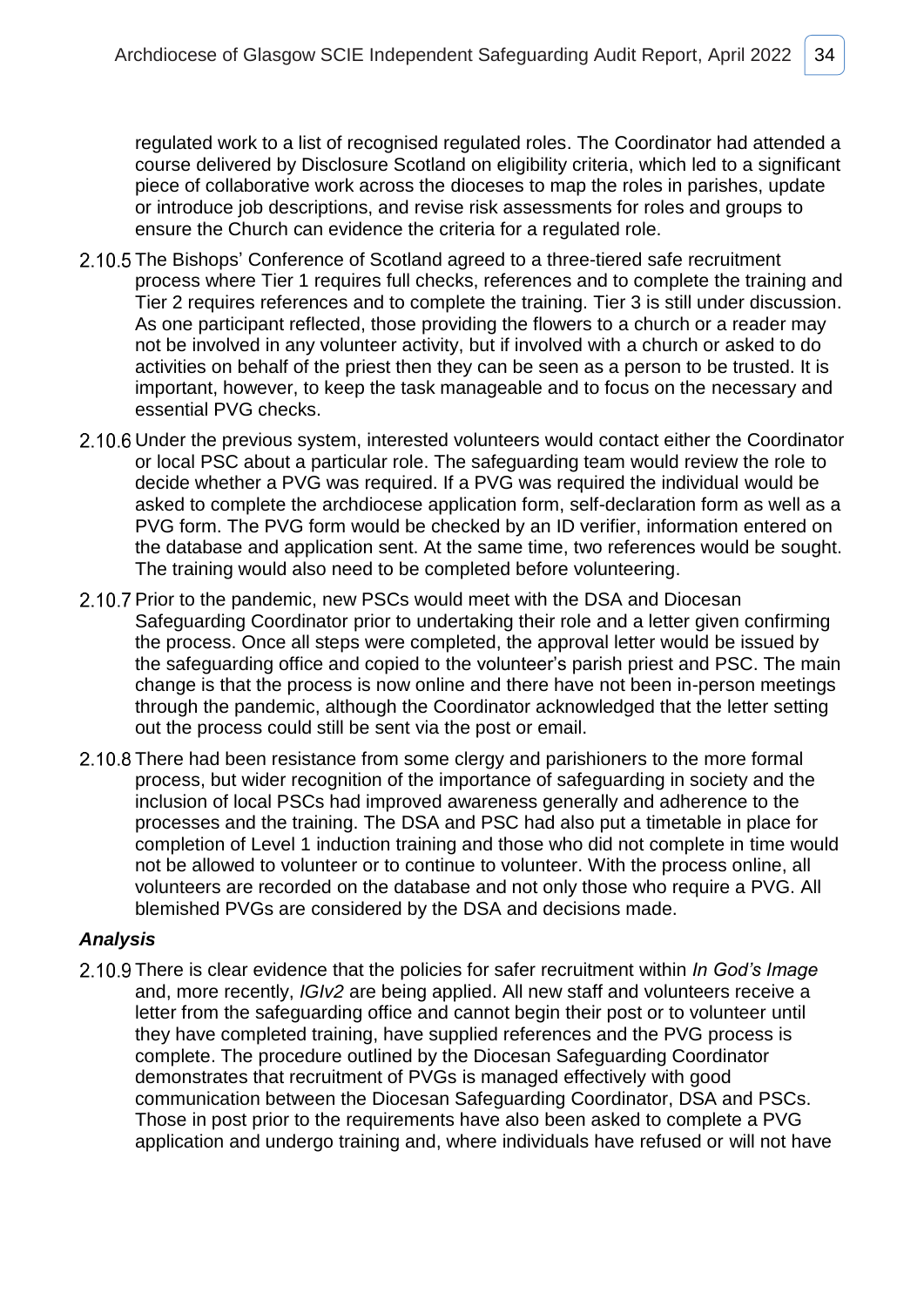completed their training by an identified date, they will no longer be able to undertake their duties.

2.10.10 The responsibility of PSCs to make sure processes have been completed locally needs to be strengthened to ensure that practice is consistent across all parishes. Involving them in the process is a helpful start. Two further questions emerged: what was in place for those arriving from overseas; and should the decision-making process in relation to blemishes be written down to help support greater transparency, particularly if decisions are challenged.

### **Questions for the archdiocese to consider**

- How best can the archdiocese cross-check information regarding staff and volunteers at parish level with the information held on the database to ensure accuracy?
- Does the archdiocese have adequate oversight of the compliance with safer recruitment processes across parishes?
- What is in place for those arriving from overseas?
- What is the timescale for formalising decision-making processes in relation to blemishes to achieve greater transparency, particularly if decisions are challenged?

### <span id="page-37-0"></span>**2.11TRAINING**

### *Introduction*

- 2.11.1 Prior to the introduction of *In God's Image*, training was not mandatory before volunteering or taking up a role within a parish. *In God's Image* clarified the importance of training and *IGIv2* stipulates that mandatory safeguarding training is required by the Church to enable those involved in working with children and vulnerable adults to be well equipped to understand, manage and reduce risk, and create safe environments. There is a basic level of expertise that all those involved in this work must first acquire, and this must be supplemented by participation in further training, within agreed timeframes, to deepen expertise, skills and knowledge specific to certain roles. This training must be provided within a framework of nationally agreed safeguarding training established by the Scottish Catholic Safeguarding Standards Agency in collaboration with key stakeholders.
- 2.11.2 Safeguarding Induction Training Part 1 must be completed by all who will be working in a regulated role prior to assuming any role in the Church involving children or vulnerable adults, and applies to seminary applicants, those accepted for the propaedeutic period and those entering any formation programme provided by religious institutes. Within 18 months, each person must also complete Safeguarding Induction Training Part 2.
- 2.11.3 Further training opportunities should be offered to clergy, religious, Church employees and volunteers in the context of support or update meetings, courses and conferences. These training opportunities should be shaped in response to needs identified through the processes of evaluation and audit.
- 2.11.4 In addition to the training provided locally, *IGIv2* also sets out that a safeguarding training advisory group will be established by the Scottish Catholic Safeguarding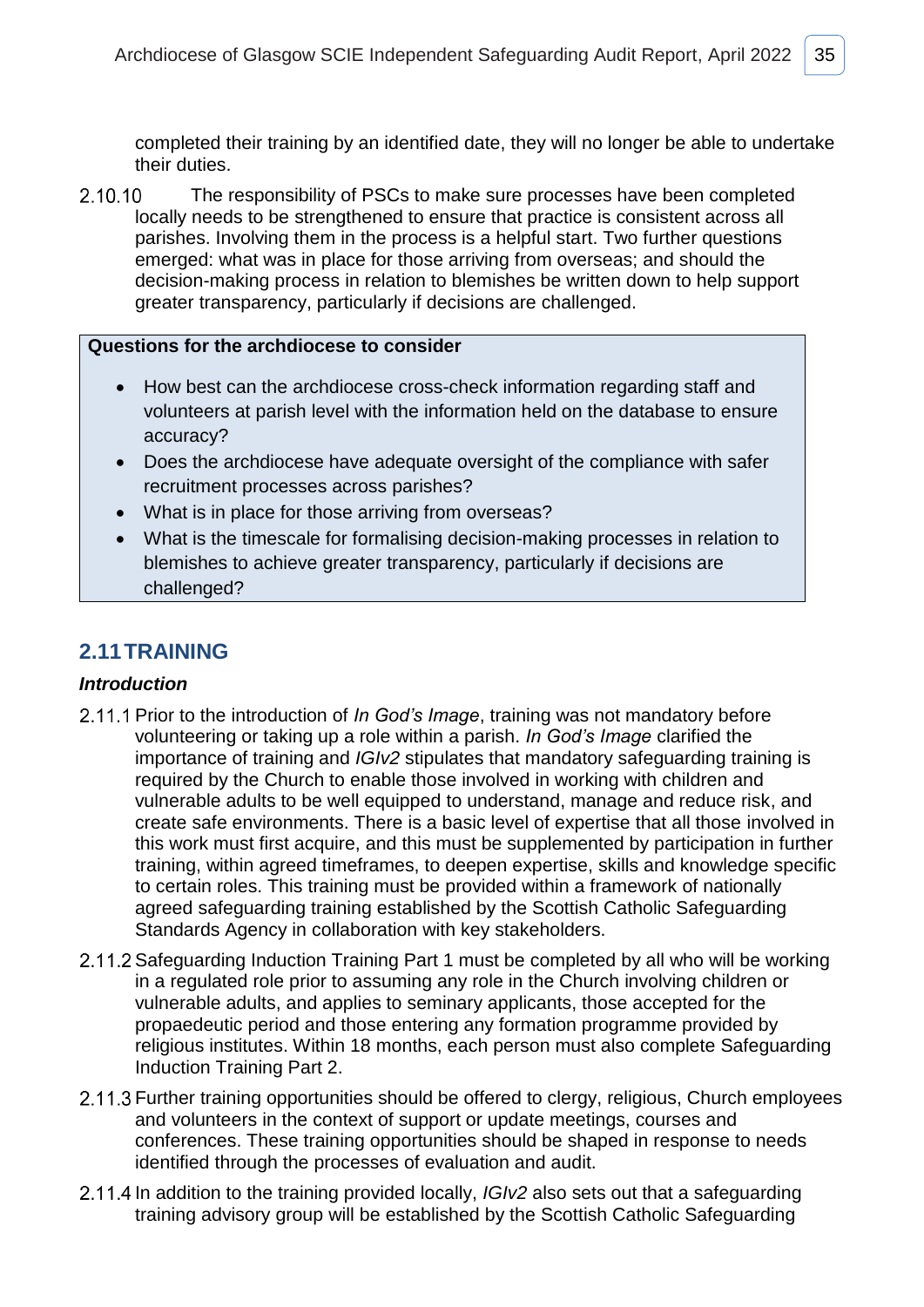Standards Agency, in collaboration with key stakeholders. This group will be expected to support the development of a framework of nationally agreed safeguarding training to meet specific training needs identified by various groups – bishops, clergy, religious, employees and volunteers.

### *Description*

- 2.11.5 The Archdiocese of Glasgow has six volunteer trainers and, with the DSA, provides training to staff and over 2,000 volunteers. The DSA provides Level 1 training to all new volunteers to ensure consistency of training and to allow volunteers to meet the DSA. Training during lockdown had been online and almost all training was up to date at the time of the audit. Outstanding were only those volunteers unable to join training by Zoom and the team was awaiting for parish halls and similar venues to open up to complete the training programme.
- 2.11.6 The training subgroup reports to the DSA, who then includes updates in regular reports to the DSAG to coordinate training sessions and keep each updated on progress. The Safeguarding Administrator sends the list of those booked into each session and trainers confirm attendance. Participants talked of good communication between the safeguarding office and the trainers. In the absence of a national standards agency, the DSA provided additional training capacity if needed.
- 2.11.7 More targeted specialist training was provided to parish priests and PSCs in terms of domestic abuse, trauma and vicarious trauma. Some participants hoped that nationally there might be additional training to reinforce the learning from Level 2. Other areas of training have also being identified such as training in terms of the ministry in people's houses and members of St Vincent de Paul and for parish priests in working with trauma and the process of disclosure.
- 2.11.8 While safeguarding is part of training for priesthood, contributors talked of the need for seminarians to explore safeguarding specifically in terms of responding to those who wish to disclose, and remarked that this training and support should continue once in a parish. Participants reflected that annual updates are mandatory for parish priests and retired priests who are still active.

- 2.11.9 The delivery of training feels dynamic and responsive, maintaining a focus on those who need to complete the training and also developing further training as areas and gaps in knowledge or confidence emerge. The range and content of training to PSCs is particularly good. Volunteers who do not complete their training within a certain date will no longer be able to volunteer.
- 2.11.10 Training requirements for the future were explored in interviews and the auditors heard that there is a need for a level of knowledge regarding working with trauma. Two areas which should be given further consideration are how the outstanding Level 1 sessions are delivered in person in light of Covid-19 and social distancing, and how a programme of refresher training, possibly every three years, could be developed and delivered in light of the numbers of volunteers within the archdiocese. This might include training sessions focused on aspects of safeguarding particularly relevant to the role of the parish priest.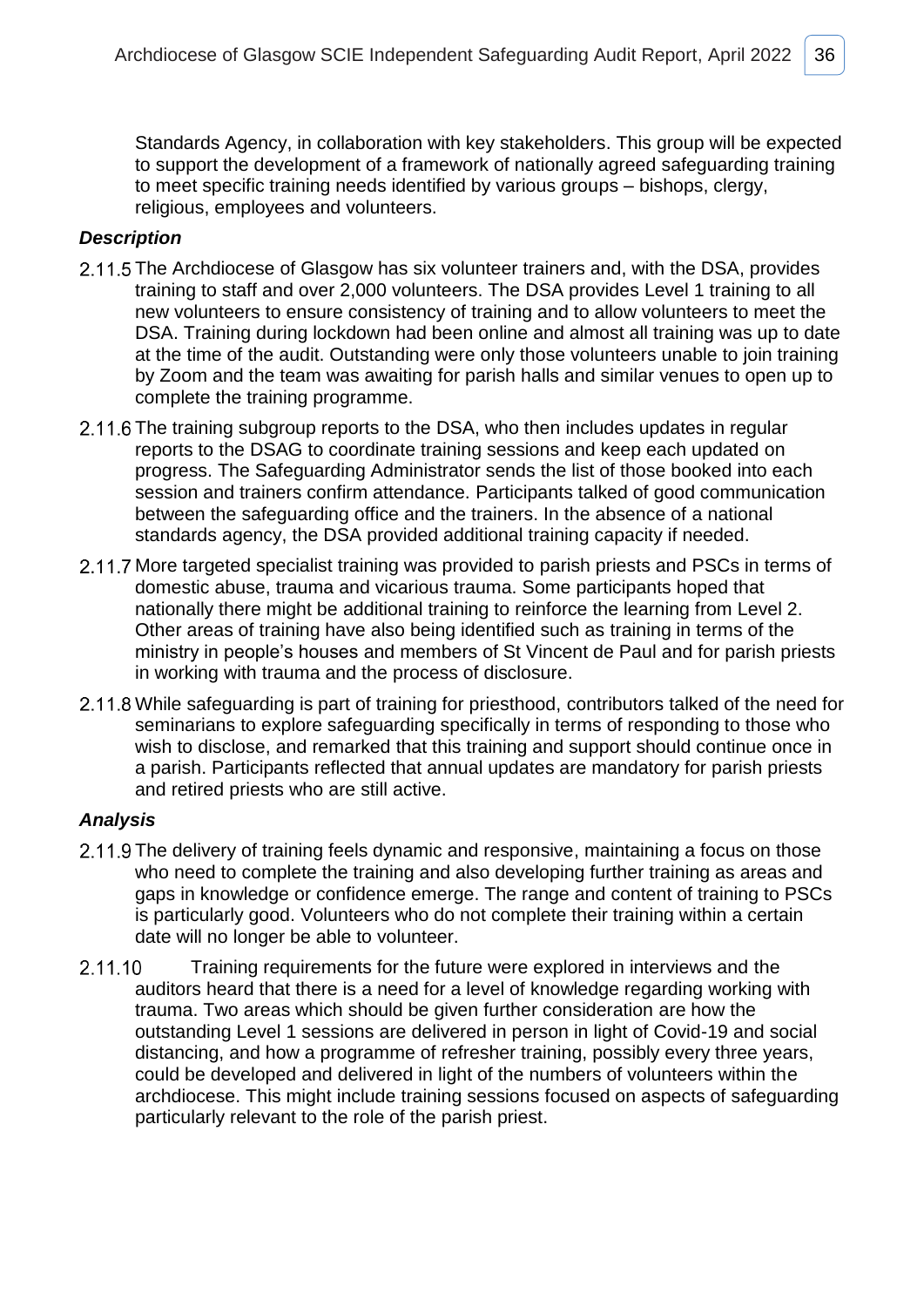### **Questions for the Archdiocese to consider**

- What needs to be in place to provide training in the ways volunteers are comfortable post-Covid-19 and ensure all are trained?
- How might the Archdiocese disseminate the importance of a trauma-based approach where this is most needed?
- Should there be a training needs analysis undertaken to identify the needs of all involved with safeguarding?
- Should areas identified in the discussion be part of safeguarding teaching for seminarians?
- How can the Archdiocese move towards evaluating the impact of training provided?

### <span id="page-39-0"></span>**2.12HOW THE ARCHDIOCESE PROVIDES SAFEGUARDING SUPPORT TO PARISHES**

### *Introduction*

2.12.1 In a centralised diocesan or archdiocesan structure of safeguarding, support from the diocese or archdiocese to parishes is key to safe and reliable safeguarding. Diocesan safeguarding is, in significant ways, only as good as its weakest parish.

### *Description*

- 2.12.2 The safeguarding team is available to provide safeguarding support to parishes and with practical matters such as recruitment, completion of the parish audit and support with managing covenants and agreements (involving the Bishop where required). The DSA provides individualised support regarding parish issues and support for survivors. Of survey respondents,  $78\%$  (n = 27) replied that support from the safeguarding office is good.
- 2.12.3 Work has been underway to embed safeguarding in local parishes through the PSCs. Before beginning the role, PSCs meet with the DSA and Diocesan Safeguarding Coordinator to talk through the expectation and responsibilities of the role and to build relationships. PSCs also come together for training sessions and annual updates which provide an opportunity to share experiences and for informal peer reflective practice.
- 2.12.4 Participants and contributors thought that the support to parish priests was more mixed. Some priests were well supported by the PSCs and worked together on safeguarding matters, local training and annual updates. Priests who participated in the survey also commented that the safeguarding office provided good support in all safeguarding matters when help and advice was needed locally. There was also recognition that if there were no safeguarding issues locally then there was a danger that safeguarding would be seen only as forms to complete and a tick-box exercise. There was recognition that more development work could be done, but was difficult in light of current caseloads and the size of the safeguarding team.
- 2.12.5 Feedback from PSCs suggests that while they feel prepared for the role and have relevant skills and knowledge, being in the role can be quite different. Some had been involved in complex situations with fellow parishioners and, while support from their local parish priest, the DSA and the safeguarding team was felt to be excellent, the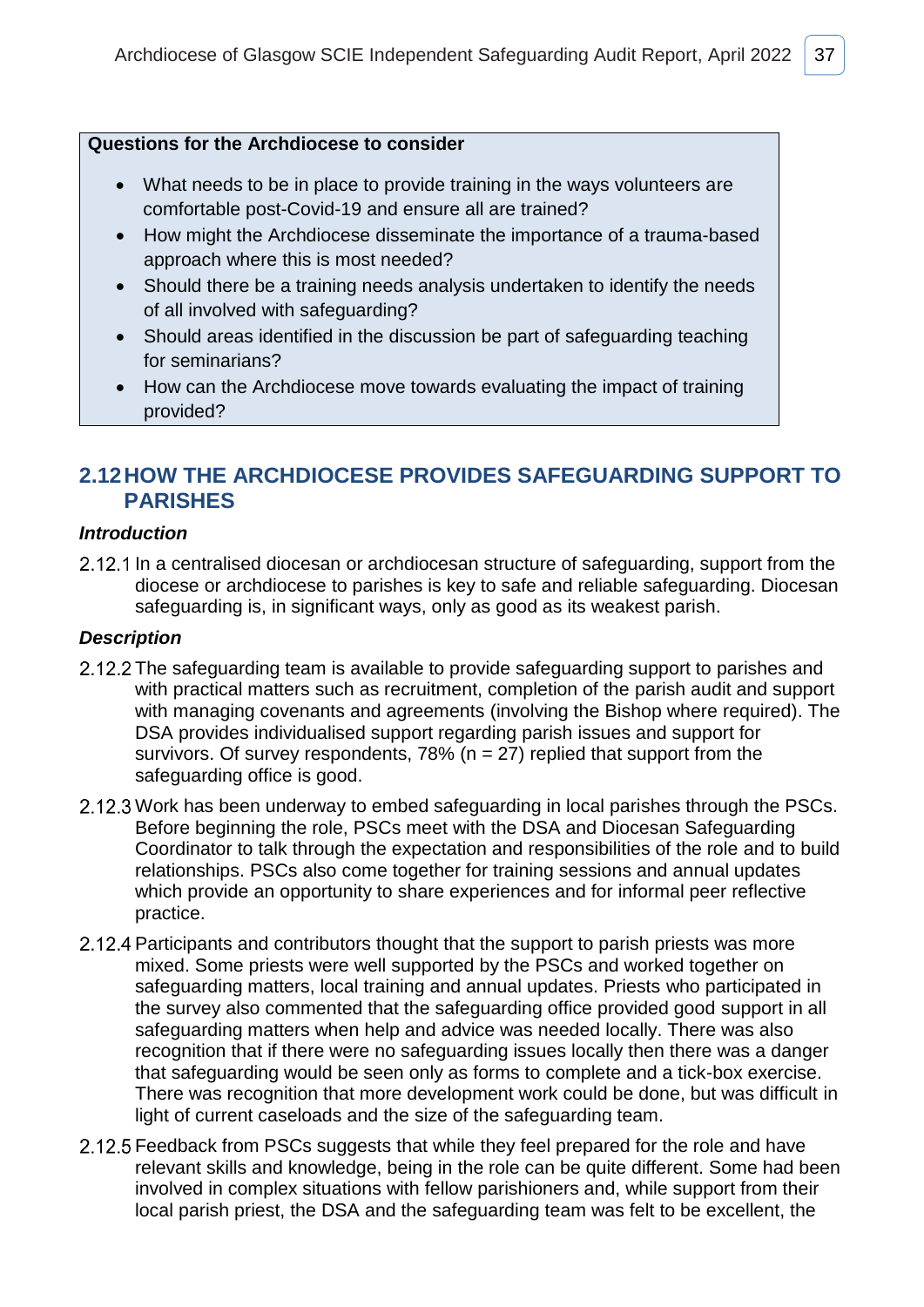situations had been challenging professionally and personally difficult for local friendships and relationships. Without preparation, knowledge, skills and support, some PSCs may feel out of their depth.

- 2.12.6 One suggestion was that when a parish priest nominates an individual for the role then perhaps they should be asked to justify the nomination. Another suggestion was to develop a 'buddy' system for PSCs and perhaps bring together a small group of experienced PSCs to explore the expectations, tease out the role and identify the boundaries of a 'buddy' system. The ideal was to have two PSCs per parish.
- 2.12.7 Participants reflected that priests can be concerned about how to respond to individuals when they are disclosing abuse, in case the priest increases the harm and hurt the individual is experiencing. In terms of the processes, parishes are clear what the steps set out, and feel they are supported by the safeguarding office. There were reflections that there is no script that can be followed because every experience is different and each individual is different

### *Analysis*

2.12.8 The work and support underway is highly valued and valuable, including opportunities for bringing people together to share their experiences and help develop their role. The recruitment and retention of PSCs is an area that has been identified through the audits as challenging for the archdiocese, so listening to the suggestions and ideas of the safeguarding team and from local parishes would strengthen work in this area.

### **Questions for the Archdiocese to consider**

- How might the Archdiocese identify additional support to PSCs who might be finding the role challenging?
- Is there good practice from other archdioceses that could be shared across all?
- Should more consideration be given to how the Archdiocese might establish and promote local safeguarding teams?
- How can adequate capacity be found to progress this work?

### <span id="page-40-0"></span>**2.13QUALITY ASSURANCE**

### *Introduction*

- 2.13.1 A safe organisation needs constant feedback loops about what is going well and where there are difficulties in relation to safeguarding, and this should drive ongoing cycles of learning and improvement. Robust quality assurance enables an organisation to understand its strengths and weaknesses. Potential sources of data are numerous, including independent scrutiny. Quality assurance needs to be strategic and systematic to support accountability and shed light on how well things are working and where there are gaps or concerns.
- 2.13.2 There are a range of mechanisms that can support this:
	- professional supervision of the DSA (see Section 2.2)
	- scrutiny by the DSAG (see Section 2.3)
	- independent audit of non-recent cases
	- routine benchmarking of the diocese or archdiocese against other dioceses or archdiocese within and outwith Scotland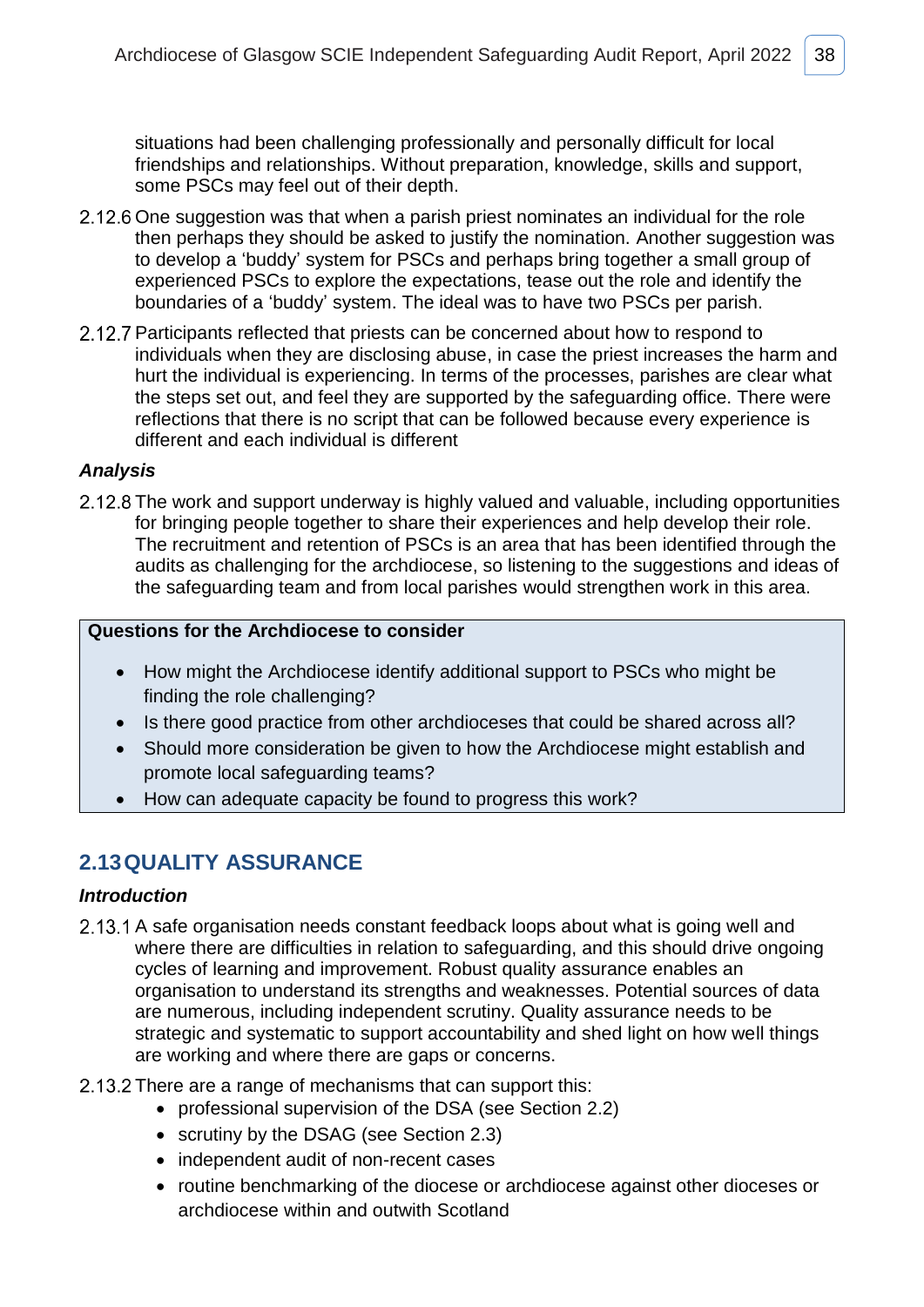- identifying lessons learnt from other dioceses or archdiocese and feeding these into planning the work of the diocese or archiocese
- abuse survivor 'customer' feedback
- routine PSC 'customer' feedback
- complaints procedure about the safeguarding service (see Section 2.7)
- independent 'lessons learnt' reviews of cases where things seem to have gone wrong or there are concerns that they may have.
- 2.13.3 Standard 8 of *IGIv2* sets out an expectation that each diocese or archdiocese will oversee effective planning processes to monitor, review, self-evaluate and report on local safeguarding practices. The Scottish Catholic Safeguarding Standards Agency will be tasked with arranging for independent reviews of the compliance of all jurisdictions with safeguarding standards.

### *Description*

2.13.4 In 2013, the Bishops' Conference of Scotland committed to publish allegation statistics on an annual basis. Glasgow contributes to the annual audit and has clear processes and timetables for issuing, completing and following up parishes. For the three audits reports considered as part of the audit, there has been a 97–100% return rate. While it was clear that the results from the audit were discussed at the DSAG, it was less clear to what extent messages from the audit were fed back to deaneries and parishes.

- 2.13.5 The annual audits and the safeguarding action plan are prioritised by the safeguarding office. Both provide a good foundation and bring together rich data. Alongside the need for strategic leadership, however, quality assurance is the second area to emerge that needs significant development. The overarching strategy for safeguarding needs to be underpinned and supported by a quality assurance framework clearly identifying feedback loops with the deaneries and parishes, where all can inform the safeguarding strategy as it develops.
- 2.13.6 The quality assurance framework should include measures against which progress in meeting the goals of the overarching strategy can be identified and self-evaluation built in. This might include snap case file audits, and feedback from parishes and survivors. Suggestions from a survivor advisory group or panel would be a key element.
- 2.13.7 There are good, effective informal relationships, but this needs to be in the context of clear structures of governance and accountability. The work of the archdiocese is predicated on relationships and while this is essential, the work of the archdiocese cannot be built on this alone.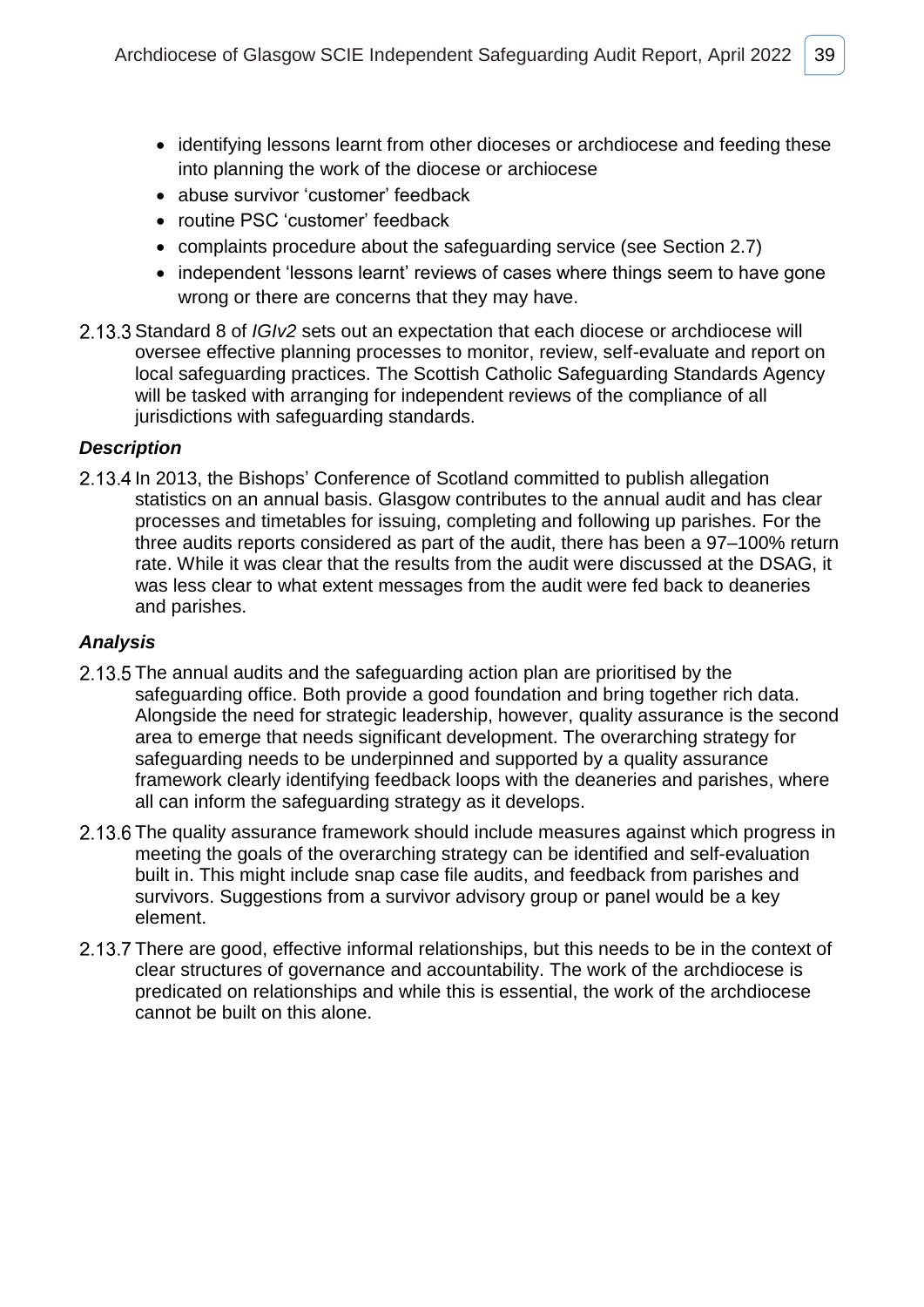### **Questions for the Archdiocese to consider**

- What are the timescales for developing a quality assurance framework and who needs to be involved?
- How satisfied is the Archdiocese that the current model of parish audits elicits the most effective return of information?
- How might learning and knowledge of other archdioceses within Scotland be incorporated into wider quality assurance activity?
- How might the views and perspectives of survivors and parishes be sought and incorporated into quality assurance?

### <span id="page-42-0"></span>**2.14CULTURE**

### *Introduction*

- 2.14.1 The most critical aspect of safeguarding relates to the culture within any organisation. In a diocesan context, that can mean, for example, the extent to which priority is placed on safeguarding individuals as opposed to the reputation of the Church, or the ability of all members of the Church to think the unthinkable about friends and colleagues. Any diocese or archdiocese should strive for an open, learning culture where safeguarding is 'everybody's business' and a shared responsibility, supported by experts, in an atmosphere that encourages people to highlight any concerns in order that they can be addressed.
- 2.14.2 An open learning culture starts from the assumption that maintaining adequate vigilance is difficult. Such a culture proactively seeks feedback on how safeguarding is operating and encourages people to highlight any concerns about how things are working in order that they can be addressed.
- 2.14.3 A safe culture within a diocese or archdiocese is crucial to effective safeguarding, as is the priority given to safeguarding children and vulnerable adults over the protection of the Church's reputation. A safe culture also relies on the knowledge and understanding of all within the diocese or archdiocese of the need to react to allegations and disclosures of abuse even when these might be about those they know and admire. Crucially, a safe culture requires trust in the organisation's leadership and in fair and transparent systems and processes.

### *Description*

- 2.14.4 Safeguarding is given priority and seen as central to the theological approach in the Church by the curia and laity who are working with safeguarding on a daily basis. Archbishop Tartaglia was described by some as a 'people person' and was perhaps less strategic and more operational in his thinking. This left a gap in both theological and strategic leadership which allowed variable levels of understanding and importance placed on safeguarding at a local level. For example, the auditors heard of difficult and abusive local situations which had been allowed to continue without a clear support or robust challenge from senior clergy.
- 2.14.5 There have been challenges historically in relation to safeguarding for the archdiocese which continue to impact on the trust in the Church and safeguarding processes today. This is both in terms of the trust in the Church to deal with issues publicly and in individual situations. As mentioned, some cases were not progressed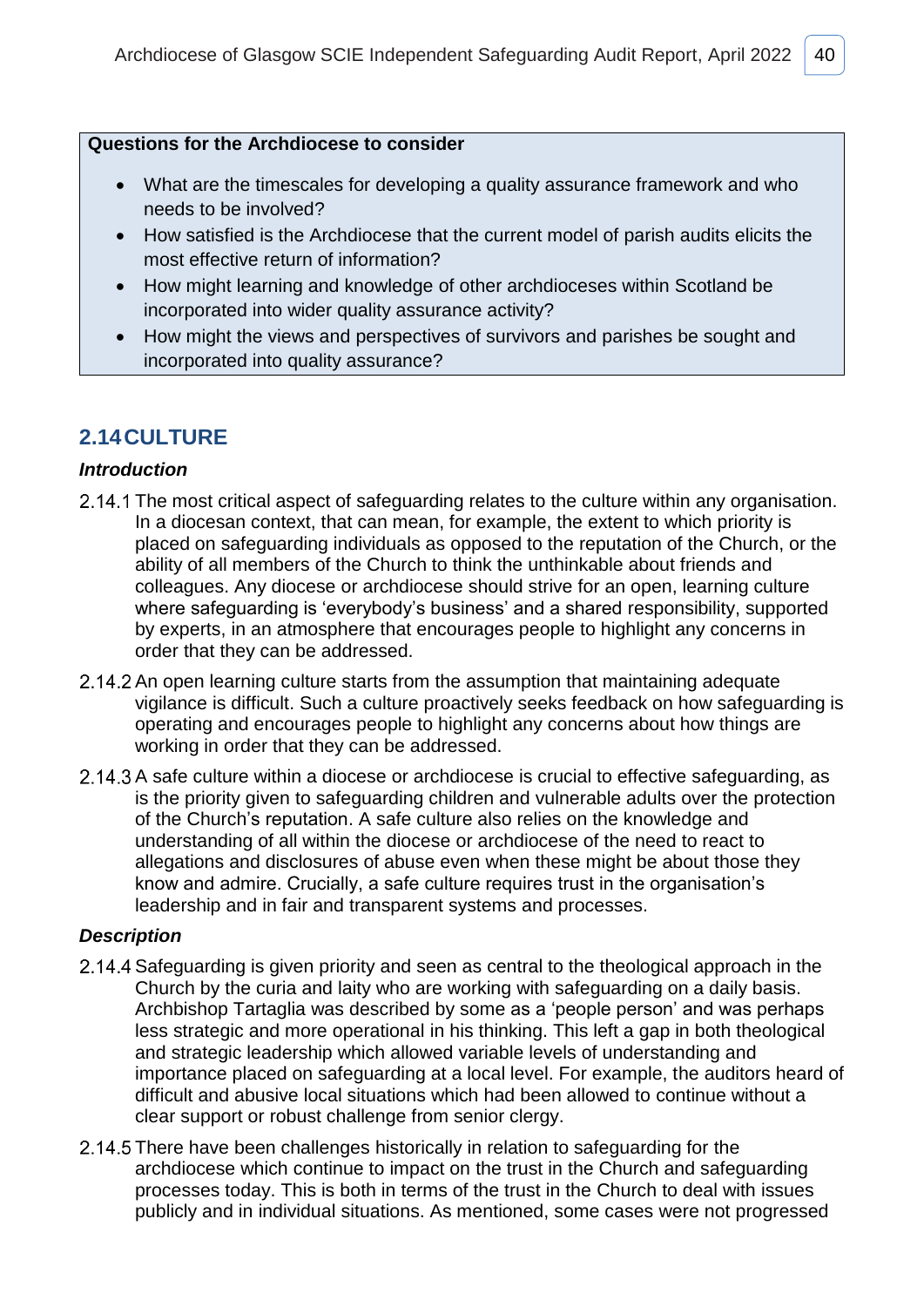to criminal proceedings, but canonical processes were undertaken or started. For others, however, this did not appear to happen. This apparent inconsistency and lack of clarity about the reasons why some cases are not progressed increases feelings of mistrust and undermines the progress made by the safeguarding team.

### *Analysis*

- 2.14.6 There is a variety of views across the archdiocese and, similar to other dioceses, there are a range of descriptions of safeguarding from being a 'bolt on' or addition through to it being integral to Church life. Some felt safeguarding had not yet been assimilated into the culture, whereas others felt that people were starting to embed safeguarding on a daily basis.
- 2.14.7 The safeguarding team was able to provide a clear articulation of the theological importance of safeguarding and what this means in practice. This now needs to extend across all parishes to challenge perspectives, thinking and inconsistencies.
- 2.14.8 The auditors judged that improvements are happening, but they are not yet embedded consistently across the archdiocese. A strong strategic framework with clear structures for governance and accountability supported by a quality assurance framework which helps to measure progress would help to provide such consistency. This is needed to support the good practice in place in many parishes and to address the concerns heard about a small minority of parish priests.
- 2.14.9 There is an enthusiasm, willingness and commitment from all involved in taking this forward, a range of skills and experience in laity involved in developing safeguarding and an understanding of what needs to be put in place, all of which will benefit the journey towards improvement.

### **Questions for the Archdiocese to consider**

- How might the Archdiocese identify areas where safeguarding culture is less well embedded and spread good practice where it is?
- What proactive measures could the Archdiocese implement to bring those who might be more reluctant into a broader safeguarding culture?
- How can progress in the development of culture be quality assured and how will the Archdiocese be confident that things are improving?
- In what ways could survivors of abuse be invited to support the development of safeguarding culture?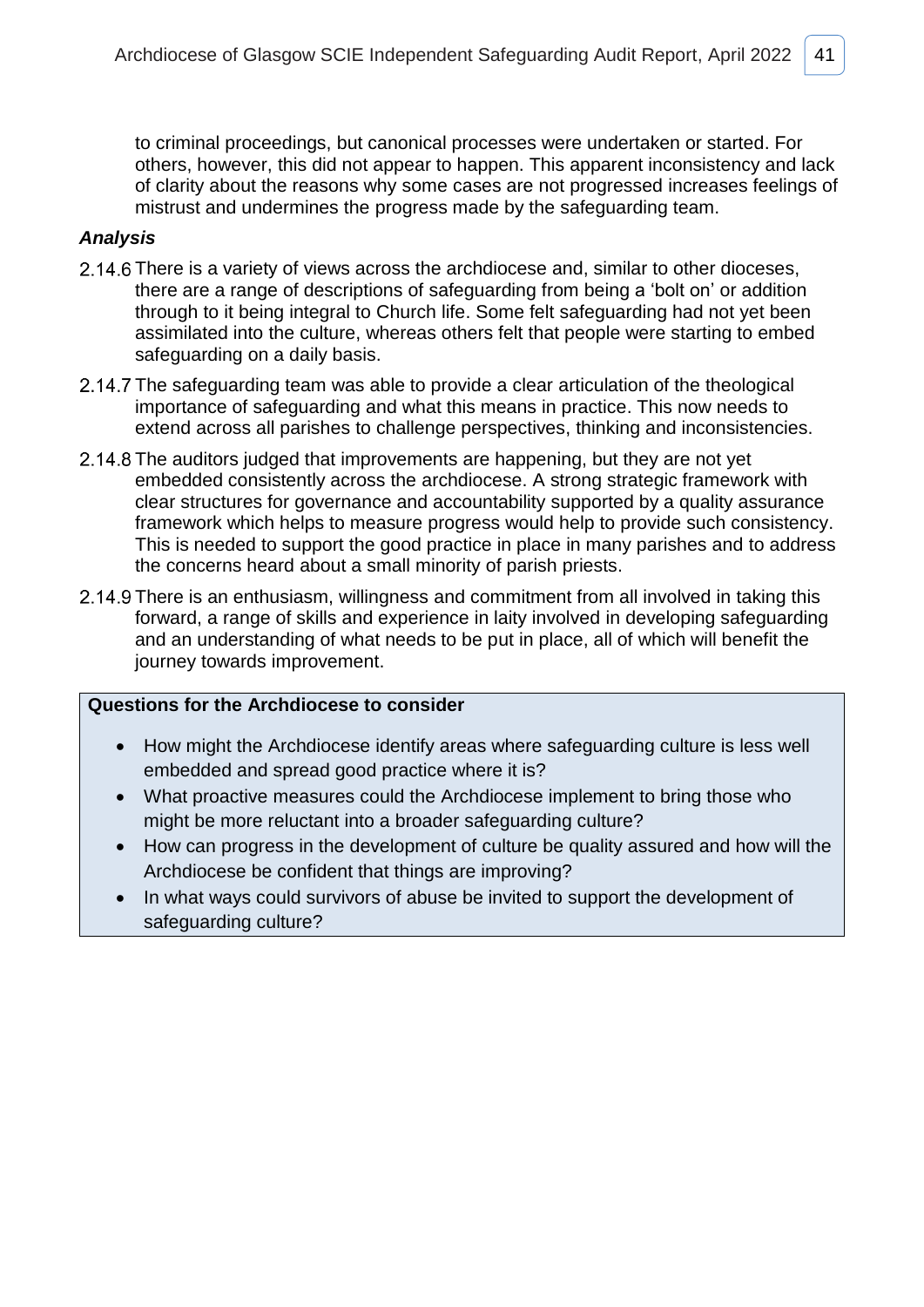# <span id="page-44-0"></span>**3 CONCLUSION**

- 3.1.1 In the Archdiocese of Glasgow, there are strong foundations in place and a commitment to change that needs to be built upon. The appointment of Archbishop Nolan provides the opportunity to begin the process of planning developments.
- 3.1.2 Greater visible theological and strategic leadership by senior clergy is needed in moving forward. To assist this, a strategic action plan should set out the vision and commitment to safeguarding. This needs to be supported by clear governance structures and a performance measure framework to identify what progress is being made against the strategic vision. The effective, but informal, arrangements need to be formalised and visible.
- 3.1.3 There have been distinct operational improvements in the past five years in terms of clarity and processes, improved case recording and developing the approach to talking and working with survivors. There is a strong sense of good working relationships within the team with involved laity and external agencies providing challenge. There is also work to strengthen support links with parish safeguarding coordinators and develop their confidence in taking forward this role.
- While there are significant improvements, there are also clear areas of policy and practice identified throughout this audit in need of development. These include the need to:
	- increase the visibility of leadership and the theology of safeguarding
	- develop strategic governance structures
	- develop a strategic safeguarding plan supported by a detailed action plan and a communications plan facilitating effective information sharing
	- develop a greater number of support persons
	- continue developing the approach to working with survivors.
- 3.1.5 Consideration needs to be given to independent scrutiny and for managing disagreements or conflicts of interests is required, including escalation where the conflict cannot be resolved.
- 3.1.6 Overall, however, a key challenge will be to align an open and compassionate response to individuals with the legalistic approach of lawyers and insurers. Unless redress is made in this area, then no matter the developments in each diocese or archdiocese, there will continue to be mistrust and a sense that the Church is more interested in protecting the organisation than supporting and healing the people it has damaged.
- 3.1.7 There is an open commitment to constructive challenge within the safeguarding team in the Archdiocese of Glasgow. Going forward it will be important to see to what extent this desire for improvement is embedded within a wider learning culture.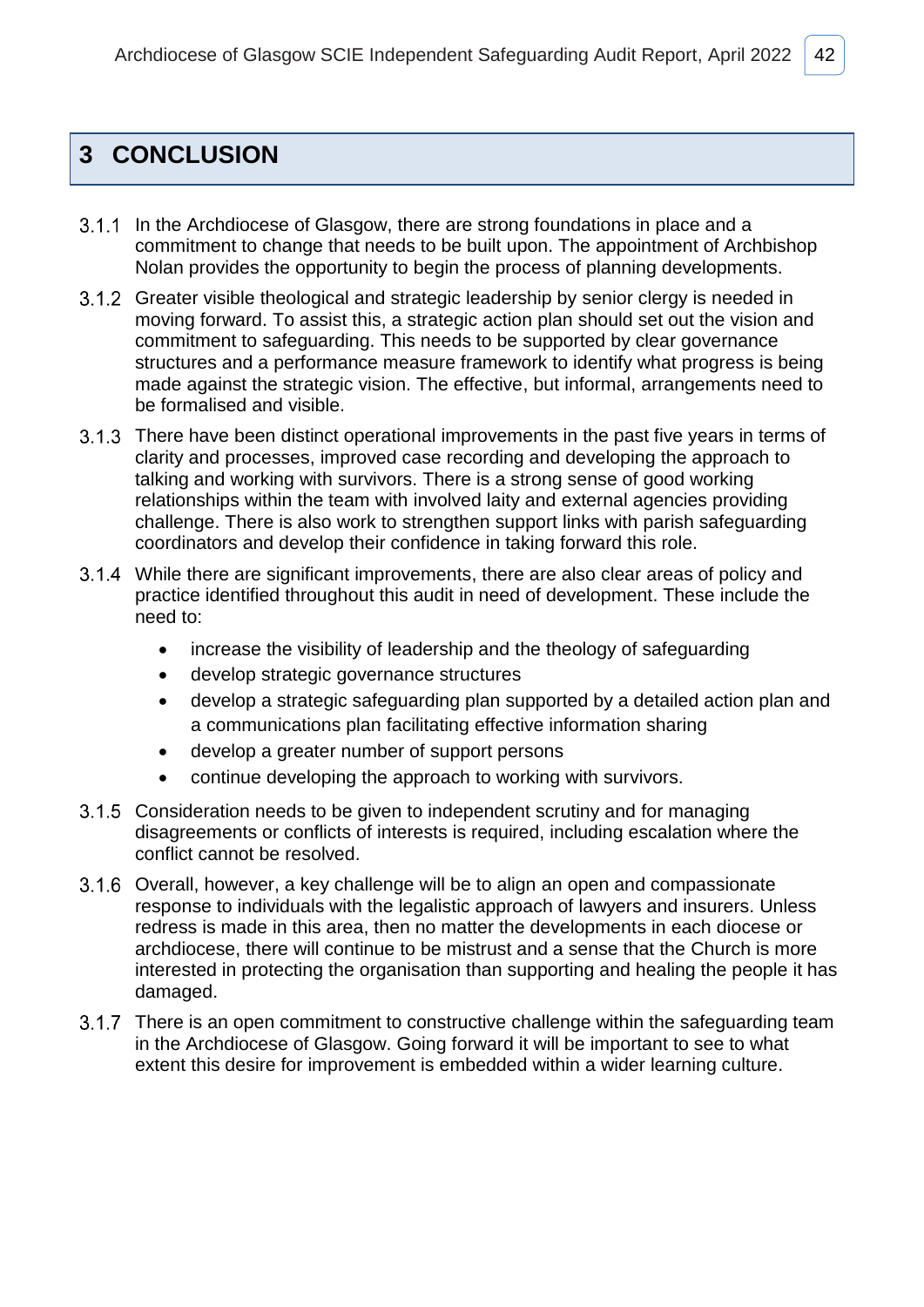# <span id="page-45-0"></span>**4 APPENDIX: REVIEW PROCESS**

### <span id="page-45-1"></span>**4.1 DATA COLLECTION AND LIMITATIONS OF AUDIT**

### **DATA COLLECTION**

### *Information provided to auditors*

In advance of and during the site visit, the Archdiocese of Glasgow provided auditors with the following:

- a self-assessment of safeguarding
- DSAG minutes
- the safeguarding action plan
- training overview
- diocesan context and local safeguarding structure and arrangements
- PVG database information
- safe recruitment procedures and forms
- three parish safeguarding audits (2019, 2020, 2021)
- safeguarding report form
- access to the website
- invitation to survivors.

### *Participation of members of the archdiocese*

The auditors conducted the audit virtually and had conversations with:

- Diocesan Administrator
- Chancellor
- Vice-Chancellor
- Diocesan Safeguarding Adviser
- Diocesan Safeguarding Coordinator
- A lay member representing DSAG, parish safeguarding coordinators and training
- two lay members representing the DSAG in terms of survivors, criminal justice and risk assessment
- representatives from the parishes (via the survey).

### *The audit: records and files*

Auditors looked at:

- ten selected case files
- safer recruitment files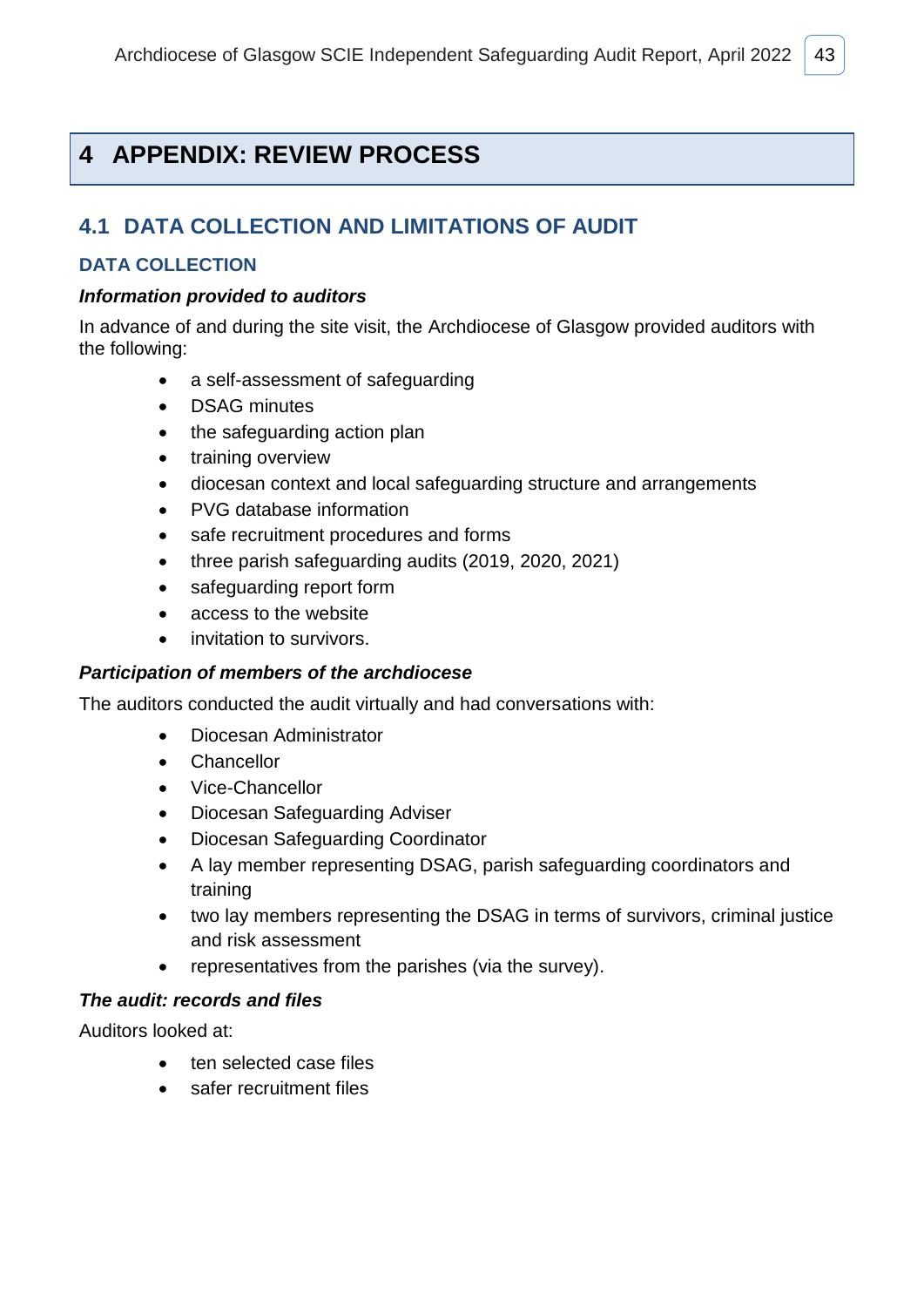### **LIMITATIONS OF AUDIT**

It is possible that some survivors of abuse who have no further contact with the Church and who have not approached survivor support organisations would not have been made aware of the audit. We also recognise that those with strongly negative or positive views are more likely to come forward that those with broadly neutral views.

This audit was completed virtually in line with the government restrictions on travel during the Covid-19 pandemic. Limitations of not seeing members of the Archdiocese or parishes in person may have limited communications.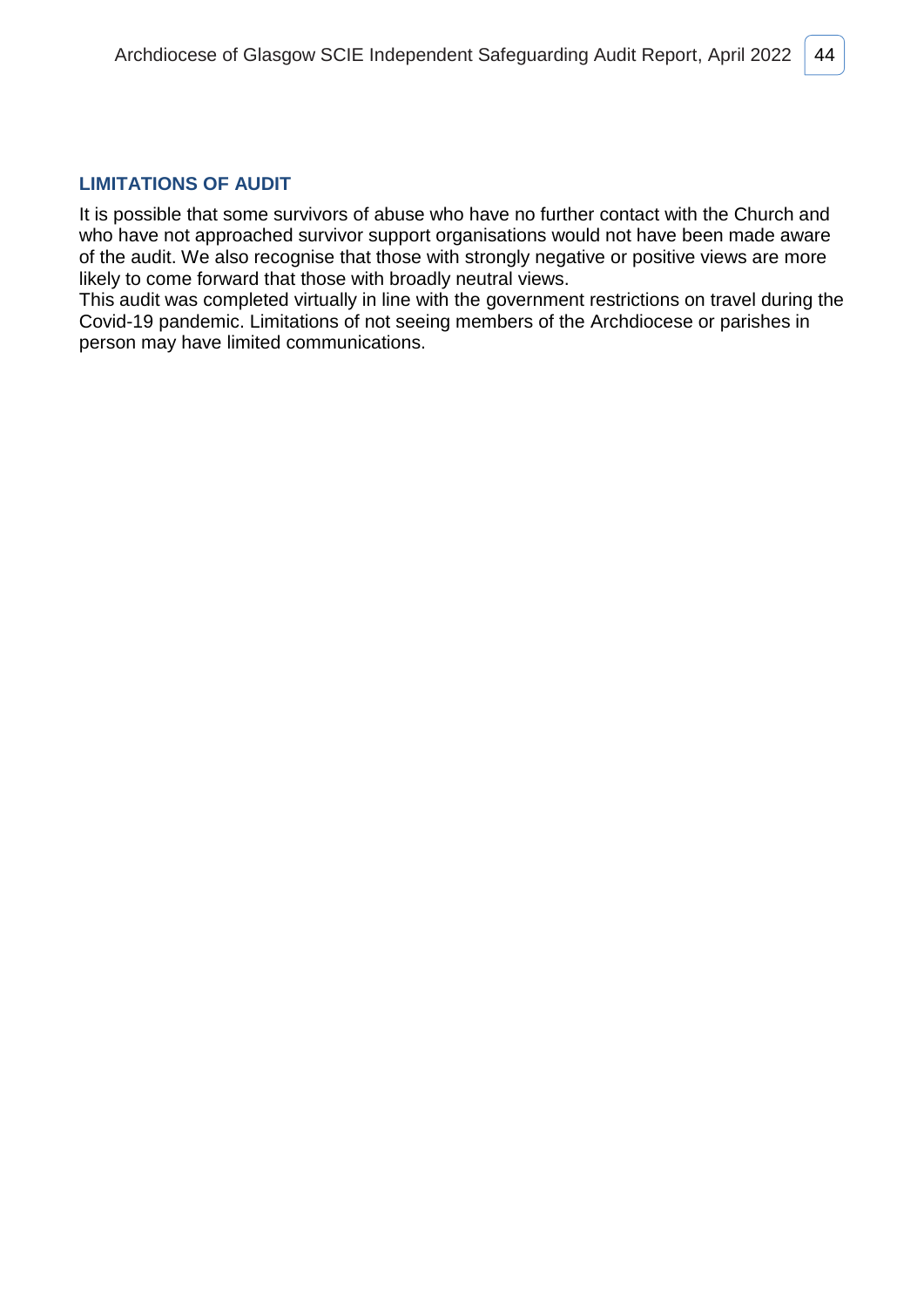# <span id="page-47-0"></span>**REFERENCES**

Bishops' Conference of Scotland (2018) *In God's Image*.

Bishops' Conference of Scotland (2021) *In God's Image (version 2)*.

McLellan, A. (2015) *A Review of the Current Safeguarding Policies, Procedures and Practice within the Catholic Church in Scotland* (*The McLellan Report*). Glasgow: APS Group Scotland. Available at: [www.mclellancommission.co.uk.](http://www.mclellancommission.co.uk/)